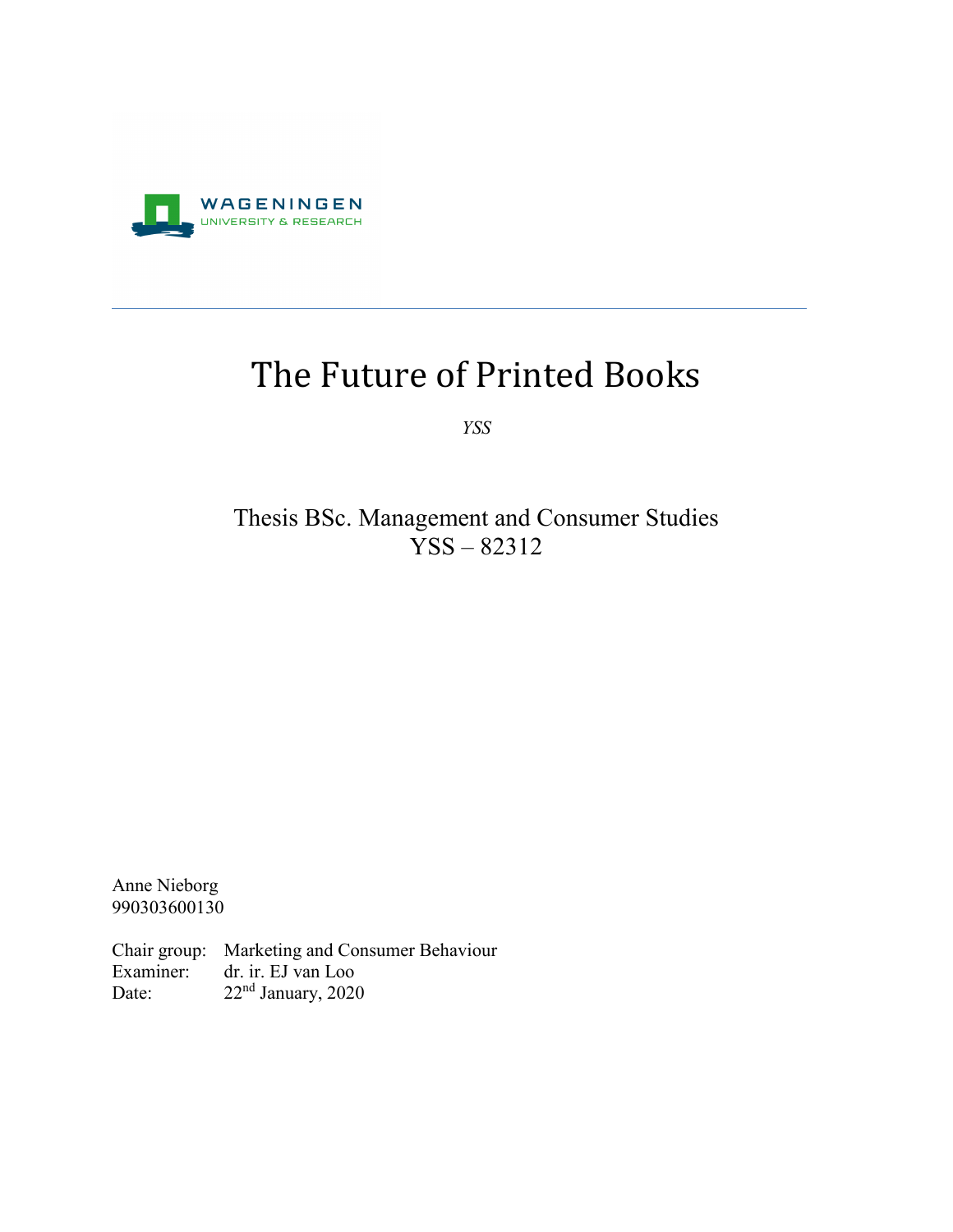#### **Abstract**

The book industry is going through a tumultuous change as a result of the widespread use of the Internet and mobile devices. E-books have increased in popularity and across the industry publishers have been rapidly trying to adopt digital content. It raises the important question of how the use of new digital channels will impact sales in established channels in the future. The reasons whether or not to purchase printed books are largely unknown. To answer this question, ten interviews were held to gather information used for making the questionnaire that was later conducted. In the questionnaire, among other things, the reading and purchasing habits were asked for as well as the values they preferred when reading and the opinion towards e-books and printed books. The most distinct outcome was that printed books were perceived in a positive light whereas the opinion on e-books varied. The research showed that experiential values had a positive correlation with the attitude towards printed books. The respondents who valued experiential values more than utilitarian values also had a more positive attitude towards printed books. Lastly, the correlation between perceived usefulness and the attitude of the books was only significant for the e-books. It can be concluded that the reason people read printed books mostly have to do with experiential values, while for e-books it has to do with perceived usefulness and a bit with utilitarian values. While experiential values are hard to incorporate into different formats printed books will stay relevant, at least for now.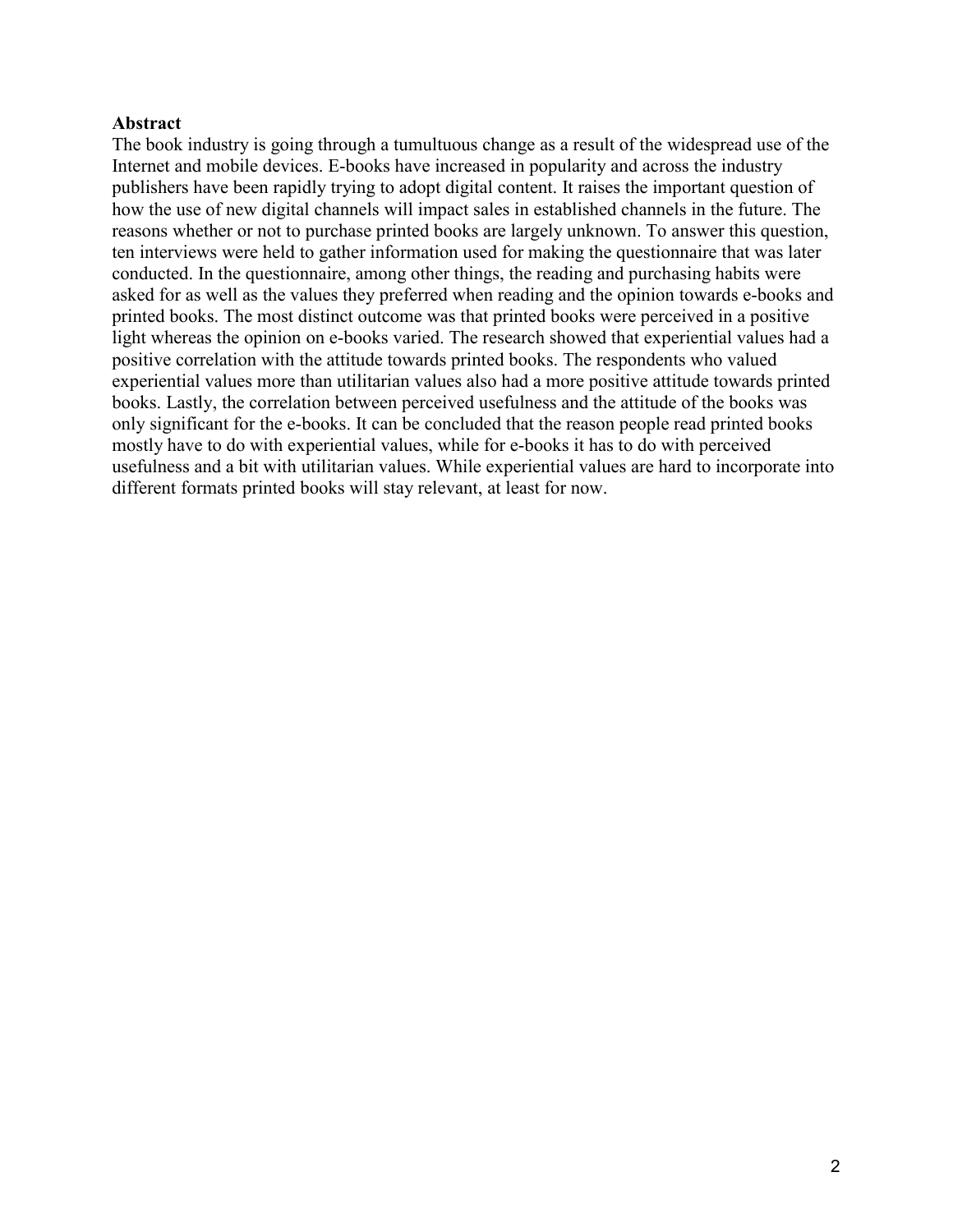# **Table of contents**

| 1. Introduction                         | 4  |
|-----------------------------------------|----|
| 2. Theoretical Framework                | 7  |
| 2.1 Experiential and Utilitarian Values | 7  |
| 2.2 Technology Acceptance Model         | 8  |
| 3. Method                               | 11 |
| 3.1 Qualitative study: Interviews       | 11 |
| 3.2 Quantitative study: Survey          | 14 |
| 4. Results                              | 16 |
| 4.1 Qualitative results                 | 16 |
| 4.2 Quantitative results                | 20 |
| 5. Discussion                           | 26 |
| 5.1 Findings                            | 26 |
| 5.2 Limitations                         |    |
| 26                                      |    |
| 6. Conclusion                           | 28 |
| 6.1 Recommendations                     | 28 |
| 7. References                           | 29 |
| Appendix                                | 31 |
| Attachment 1: Interview guide           | 31 |
| Attachment 2: Interview questions       | 32 |
| Attachment 3: Interview summaries       | 33 |
| Attachment 4: Questions survey          | 38 |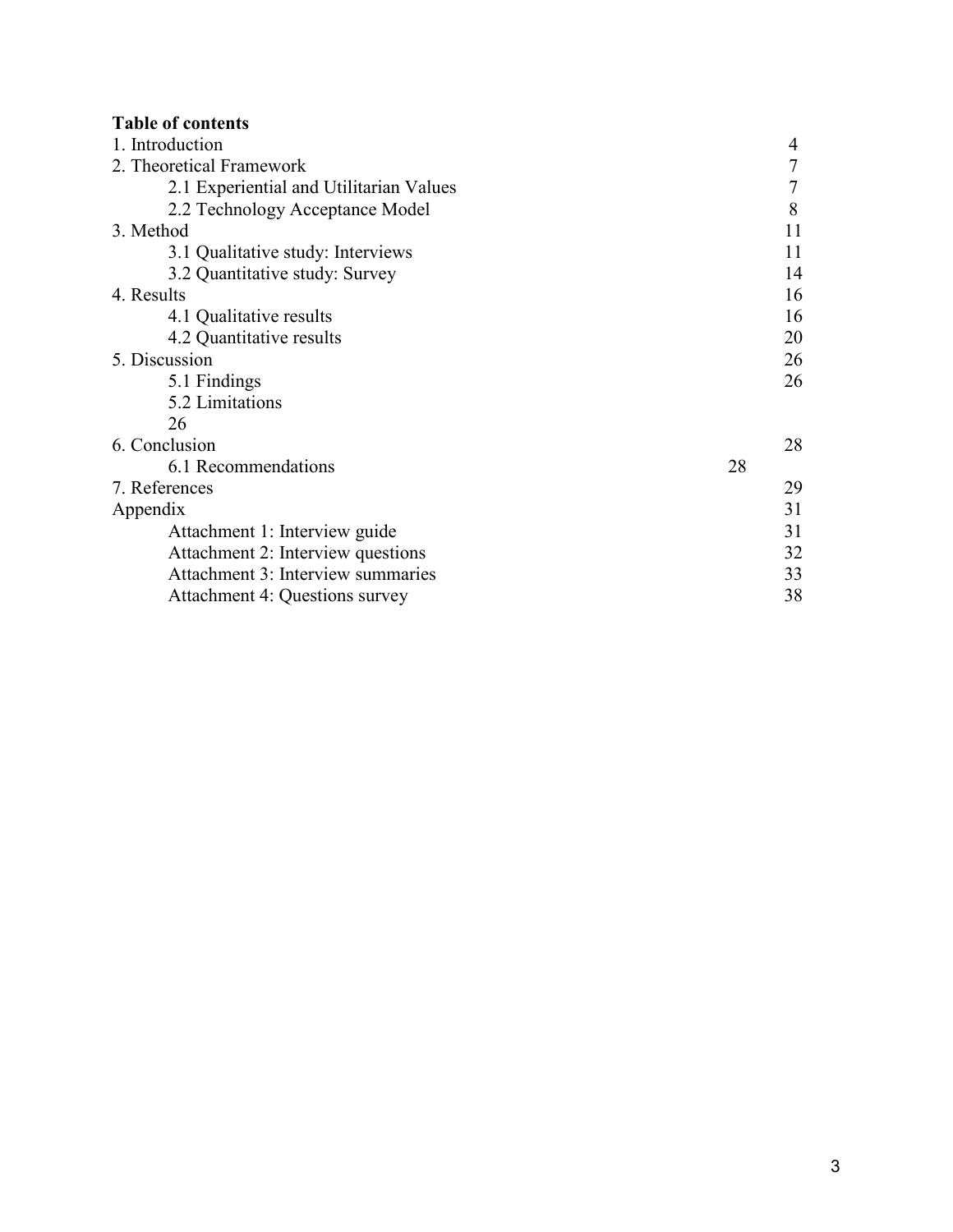## **1. Introduction**

As stated in Thompson's *Merchants of Culture* (2012), the book industry is going through a tumultuous change as a result of the widespread use of the Internet and mobile devices. According to popular opinion the printed book industry is declining because of new technological developments (Chen, Hu, and Smith, 2019; Gilbert, 2015; Thompson, 2012; van Bergen, 2018). In May 2011, Amazon has been selling printed books for 15 years and e-books for less than 4 years. In this short period of time, e-books have already surpassed hardcover sales by five per cent (Miller and Bosman, 2011). E-books have increased in popularity and across the industry publishers have been rapidly trying to adopt digital content.

Large publishing houses have been scrambling to stay ahead of a technological revolution that seems inevitable (Thompson, 2012). Initially, publishing houses were optimistic about the ebook's potential. In the 1990's it was widely expected that the e-books would take over in the years to come. However, the study of Thompson (2012) showed that devices that were specifically used for reading were not good enough, e-books were still expensive, and the available content that was available was not nearly enough for the reading consumer. This is different from, for example, the music industry, which embraced the technological revolution early on. Printed books showed to have different quality attributes that cannot easily be replaced by a digital version. Printed books are user friendly as the only thing you have to do is open it and turn the page. They do not need batteries and if you drop them they will not break. They can be collected and displayed, but most importantly, printed books offer a social experience. Printed books can be shared and borrowed. Importantly, they become a visible part of a reader's identity.

The introduction of digital versions of books poses many new questions for the creative industries. This includes the important question of how the use of new digital channels will impact sales in established channels in the future. The reasons whether or not to purchase printed books are largely unknown. This insight is relevant to the printed industry to act upon this. In the publishing industry there are two main book categories: trade and non-trade books (Gilbert, 2015). This research concentrated on the former, which include adult and juvenile fiction, nonfiction, and religious titles. Trade books are mainly used by consumers for entertainment. Non-trade books include educational materials, as well as professional and scholarly books (Gilbert, 2015), but fall outside the scope of this research.

While printed books have been around for a long time, the book industry is struggling to cope with the impact of a technological revolution (Thompson, 2012). As part of this technological revolution, e-books emerged. An e-book, or 'electronic book', is a digital version of a book that can be read by using different devices, for example through an e-reader. According to Chen et al. (2019) there was a huge influence on print sales by the time Amazon's Kindle e-reader was invented in 2007. In 2010, about nine per cent of the whole book sales were e-books, and from 2013 to 2015 this increased to twenty per cent (Chen et al., 2019). In 2011 Amazon even reported that their e-book sales were higher than their printed book sale (Chen et al., 2019). In the Netherlands, the e-reader came out in 2009 and the e-book sales were around 500 books, while in 2010 the sales went up to 60.000 books (Ereaders.nl, 2015). Since 1955 there has been an increase in reading material, but a decrease in time spent on reading books as the main form of entertainment. The Dutch started to spend more time reading articles on the internet. The time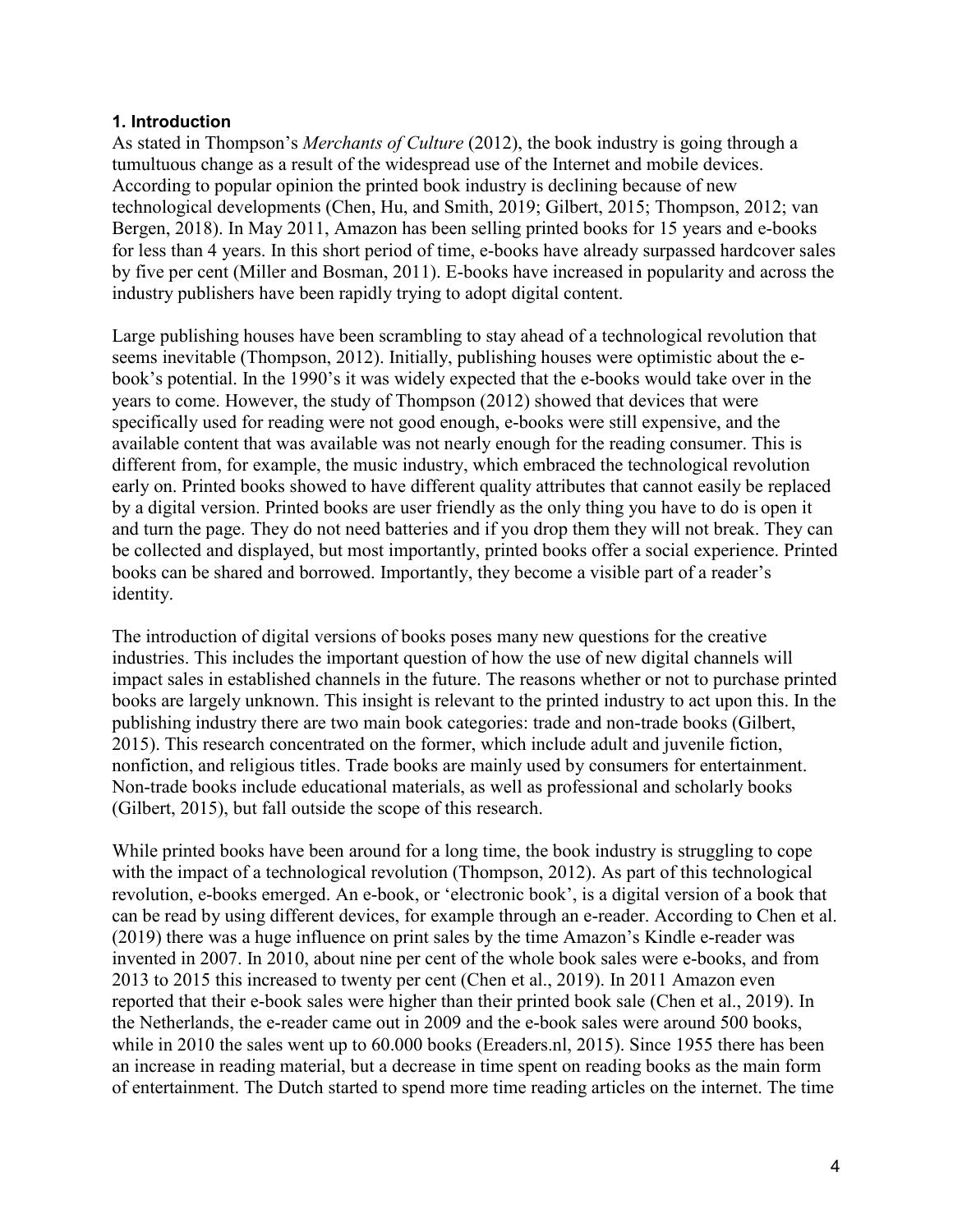spent by Dutch readers on physical books started to decline, from 2.5 hours a week in 1955 to 0.8 hours a week in 2016 (van Bergen, 2018).

According to Chen et al. (2019), the book market is under researched. Therefore, they investigated whether the publication of e-books had a negative influence on the sales of printed books in the United States (Chen et al., 2019). Their results show that a later publication date of e-books did not influence the printed books, but it negatively influenced the sales of e-books itself. A different study (Zhang and Kudva, 2013) shows that both printed books and e-books have unique attributes and serve distinct functions in meeting people's reading needs, which may vary by individual, demographic, contextual, and situational factors. Also, Carreiro (2010) says that it will likely take several generations before consumers stop depending on the paper book medium, embrace a new way of reading, and fully take advantage of these technologies. Therefore, there is no need for publishers to make a choice between print or digital just yet. Both physical and digital books are likely to live alongside each other for a while. Similarly, Liu (2005) argues that reading physical books in a digital age will continue, because paper books allow for annotations and highlights. This is quite obsolete, while in 2007 the first Kindle ereader was invented (Chen et al., 2019) and this has shown to be an easier tool for annotating and highlighting. Zhang and Kudva (2013) researched the user preferences towards both printed books and e-books. They found that printed books were preferred when reading to a child, and sharing books with other people. E-books, on the other hand, are preferred when needing to get a book quickly, and reading while on the move. Accessibility and an increased selection of ebooks are other reasons why many people tend to prefer newer media. All this is to say, both ebooks and printed books each provide unique functions in different reading situations.

Previous research focusing on the technological changes in the book market has shown that there are many sides to the topic (Chen et al., 2019; Zhang and Kudva, 2013; Sehn and Fragoso, 2015). In a study done by Zambarbieri and Carniglia (2012) many advantages and disadvantages to reading e-books were mentioned. A disadvantage to reading an e-book was that when reading from a computer screen the "fixation duration" was longer, which is a period of time where the eye is kept aligned with the target for a certain duration. However, the fixation duration was not different when reading from an e-reader or tablet. An advantage found to reading an e-book is that the font size can be changed, which makes it a more pleasant read. In conclusion, the study shows that it is reasonable to assume that reading an e-book through an e-reading tool is not more difficult or uncomfortable than reading a printed book (Zambarbieri and Carniglia, 2012).

According to Zhang and Kudva (2014), the process of e-book diffusion and adoption is still on the rise and has not yet peaked. The majority of Americans continues to exclusively read printed books, 57.3 per cent among the respondents in a study by Zhang and Kudva (2014). Those who only read e-books are 1.9 per cent of the total sample. These numbers are a preliminary indication that e-books have not replaced printed books just yet. The results of this study indicates that demographic and lifestyle factors contribute significantly to the choice between ebooks and printed books, as well as the situational context. A study done in Japan by Kurata, Ishita, Miyata, and Minami (2016), shows that respondents spend 70 per cent of total reading time doing digital reading and it can be observed that digital media is already predominant. Reading any text on a display screen is considered digital reading. However, there was an overall clear tendency to indicate a preference for print media. According to van Bergen (2018), during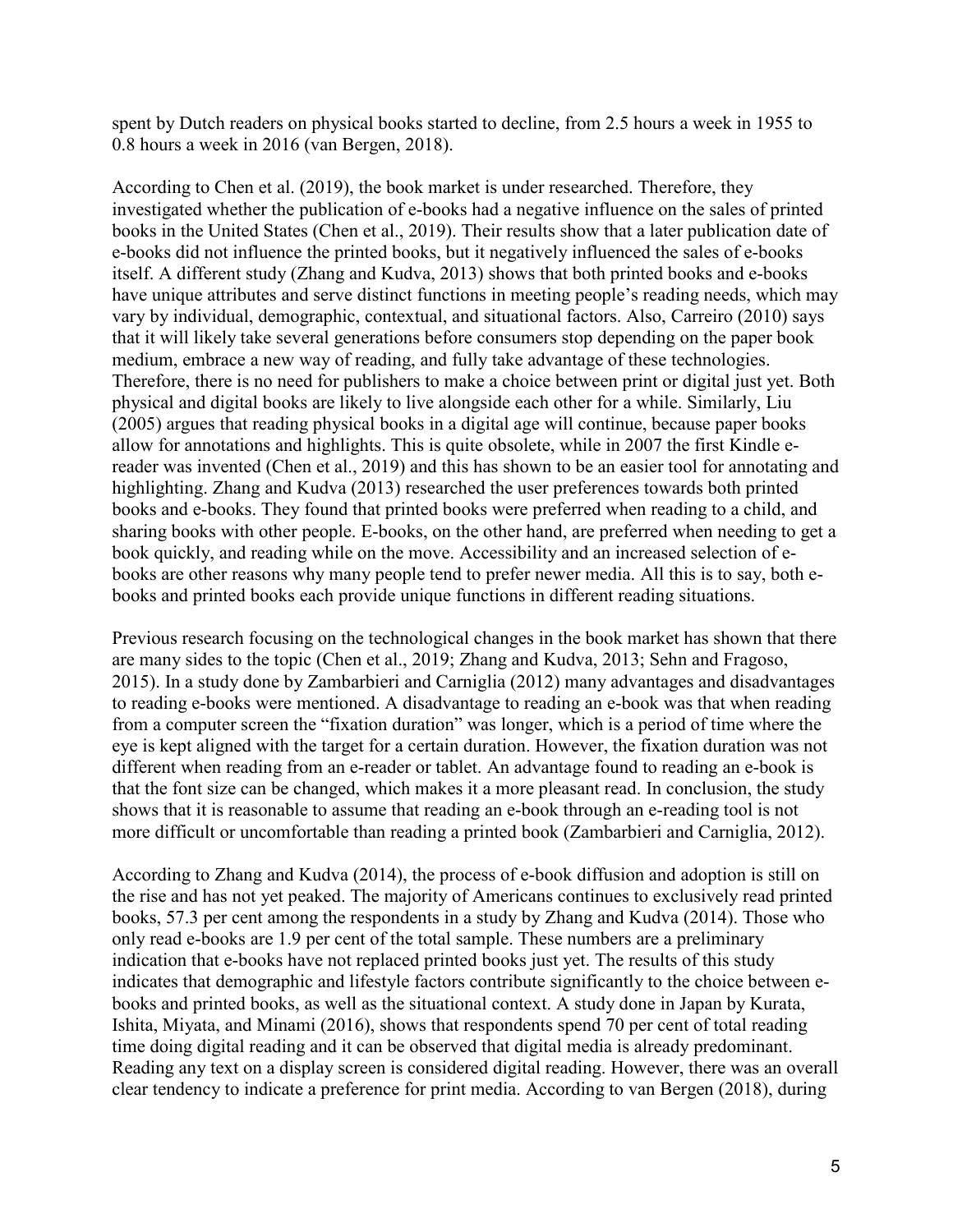the last couple of years there were around 40 million new physical books sold per year in the Netherlands, however this number is declining since the entry of e-books.

The problem is clear. With the rise of technological inventions within publishing, printed books suffer. It is unknown how much and in what way the printed book industry is influenced, which is why the research objective of this thesis is to gather information about the behavioural intention towards printed books versus e-books. This information can then be used to outline recommendations for the printed book industry, which will help libraries, publishers, information system developers, and information providers to adapt to a new generation of readers. It will also be an addition to the existing literature about the book industry. The results are specific to Dutch readers and focus on the relation between printed books and e-books. Following from this, the main research question is formulated as follows: *Will printed books still be used in an everevolving technological world?*

To answer the main research questions, information is gathered about why people would want to adapt to e-books instead of printed books and which factors influence the behavioural intention of e-book adoption. Therefore, the first sub question is: *What is the purchase intention of Dutch consumers towards e-books?* A second sub question then arises about why people still read printed books. Therefore I ask: *What is the purchase intention of Dutch consumers towards printed books?*

The perception of Dutch consumers will be investigated by performing qualitative interviews and by conducting surveys. The interviewees are asked to answer questions about why they would read an e-book or why they would read a printed book. These answers will be taken into account when making a survey, which focuses on a larger group of people and answers questions about the purchase intention of printed books versus e-books.

The perception of Dutch consumers will be studied by doing a literature study, by performing qualitative interviews and by conducting surveys. The interviewees will be answering questions about why they would read an e-book or why they would read a printed book. These answers will be taken into account when making the survey, which will be focussing on a larger group of people, and will answer questions about the purchase intention of printed books versus e-books.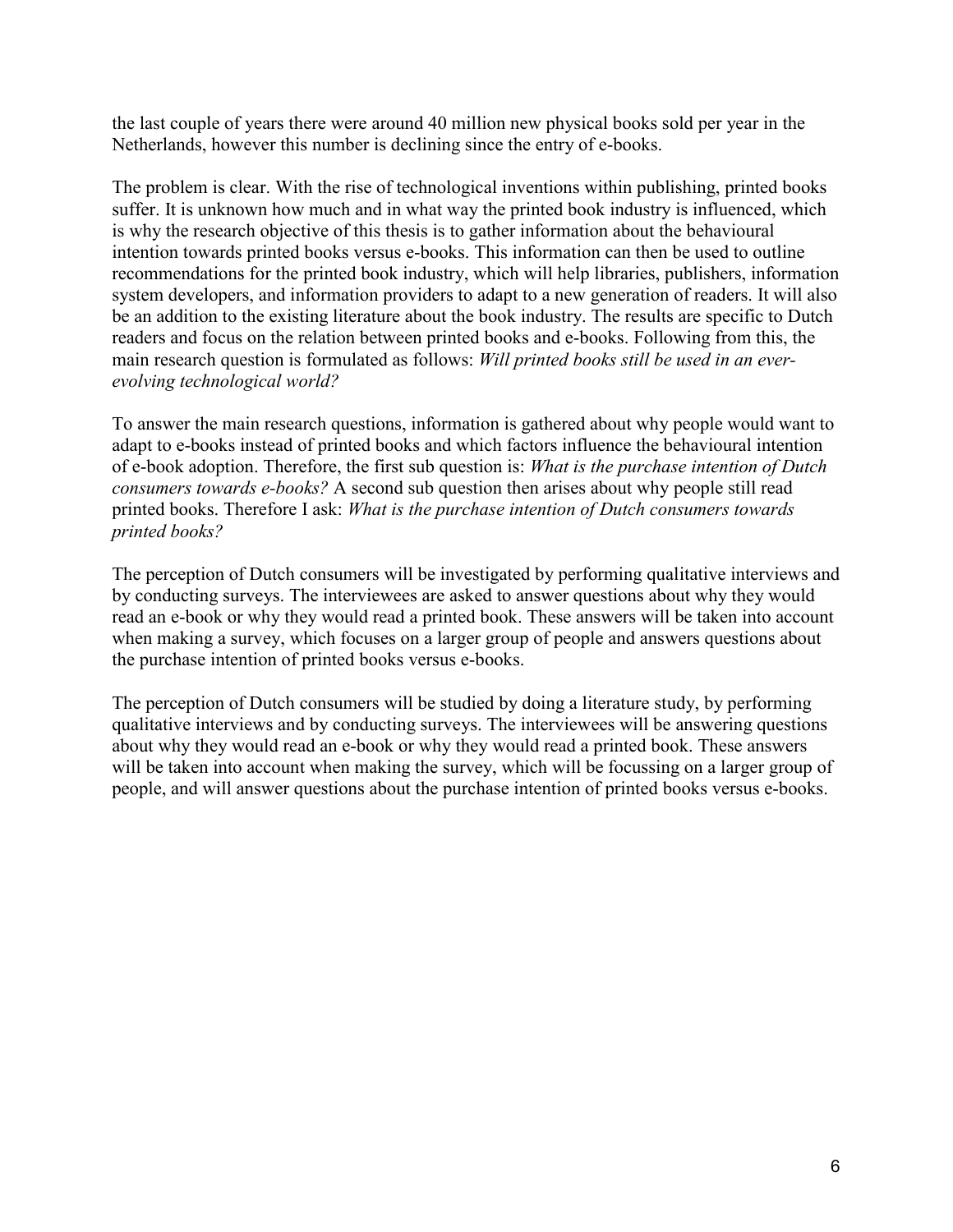# **2. Theoretical framework**

This theoretical framework provides more insights about the literature on e-book and printed book readers, and what theories could be useful in describing the consumer perception and preferences. Before knowing how the printed book industry can adapt to a new generation of readers, it is useful to find out why people choose printed books in the first place. The information about the different factors influencing the consumers is used to prepare the interview topic guide later on.



*Figure 1: Conceptual model of influences on behavioural intention between reading printed books versus reading e-books.*

# **2.1 Experiential and Utilitarian Values**

According to Chen and Granitz (2012) there are four experiential and four utilitarian values that structure book reading. Experiential values include: social rituals, ownership and identity, aesthetics, and immersion and escape. The social rituals included sharing books, going to a book club, or meeting at a bookstore. Ownership and identity is explained as having the book as a pssession and reading it in public to show who you are and show some class. Aesthetics are about being able to hold the book, look at the book, and smell the pages. And immersion and escape entails the connection the reader has with the world and the characters of the book. Because of this, printed books are often preferred when readers value experiential values over utilitarian values (Chen and Granitz, 2012).

Utilitarian values include: accessibility, convenience, ease of use, and cost. Having access to the book anytime and anywhere was seen as an important value. In addition, convenience, being able to carry all the books you want with you and saving space, was seen as important. Ease of use entails being able to change fonts, search for words, and being able to read in a different position.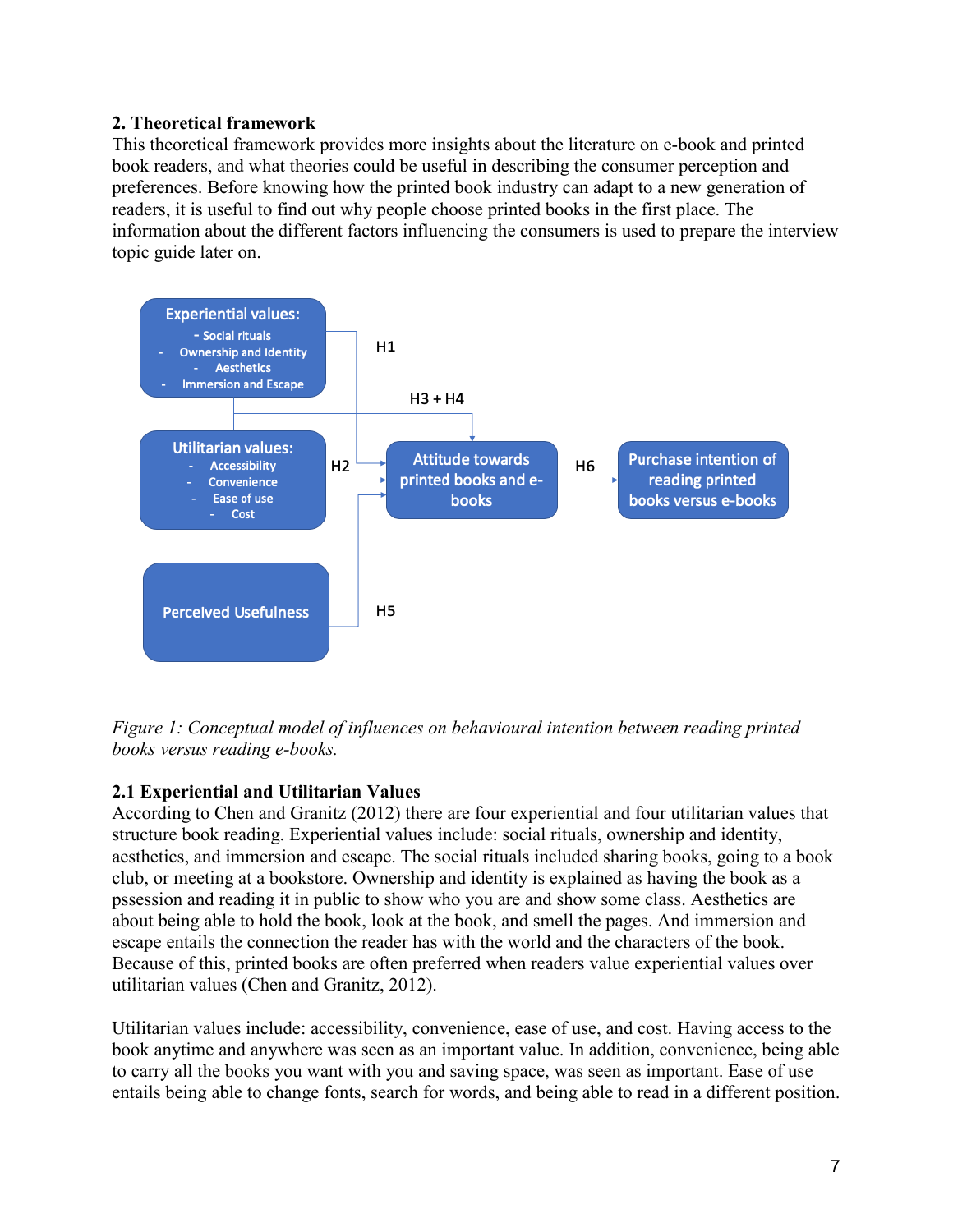Lastly, cost included the expenses of acquiring an e-reader, which might break or get stolen, and the expenses of acquiring e-books or physical books. E-books are often preferred when readers value the utilitarian aspect of e-books over experiential values, although for most consumers the purchase of an e-reader is a small hurdle (Chen and Granitz, 2012). These experiential and utilitarian values of book reading can lead to the adoption, rejection, or convergence of e-books. If experiential values are more salient to readers, they often reject a tech-enabled change in form and keep reading printed books. When the utilitarian values are more salient to readers, they are more likely to adopt tech-enabled changes in form and therefore choose to read e-books. When respondents are unable to reconcile utilitarian and/or experiential functions the outcome is "convergence": readers finding a balance between reading printed books and e-books.

With the older media unable to offer utilitarian benefits of accessibility and convenience, and newer media not able to provide experiential benefits, such as sensory and aesthetic benefits, the publishing industry must supply both formats to meet the needs of all consumers (Chen and Granitz, 2012). Because most experiential values are found in older media, such as printed books, when these values are deemed to be more important consumers will prefer printed books over e-books. While most utilitarian values are found in newer media, such as e-books, when these values are deemed to be more important consumers will prefer e-books over printed books.

*H1: The higher a reader's experiential values, the more positive the attitude towards printed books.*

*H2: The higher a reader's utilitarian values, the more positive the attitude towards e-books.*

*H3: If the experiential values are valued more than the utilitarian values, the attitude towards printed books is better than towards e-books.*

*H4: If the utilitarian values are valued more than the experiential values, the attitude towards ebooks is better than towards printed books.*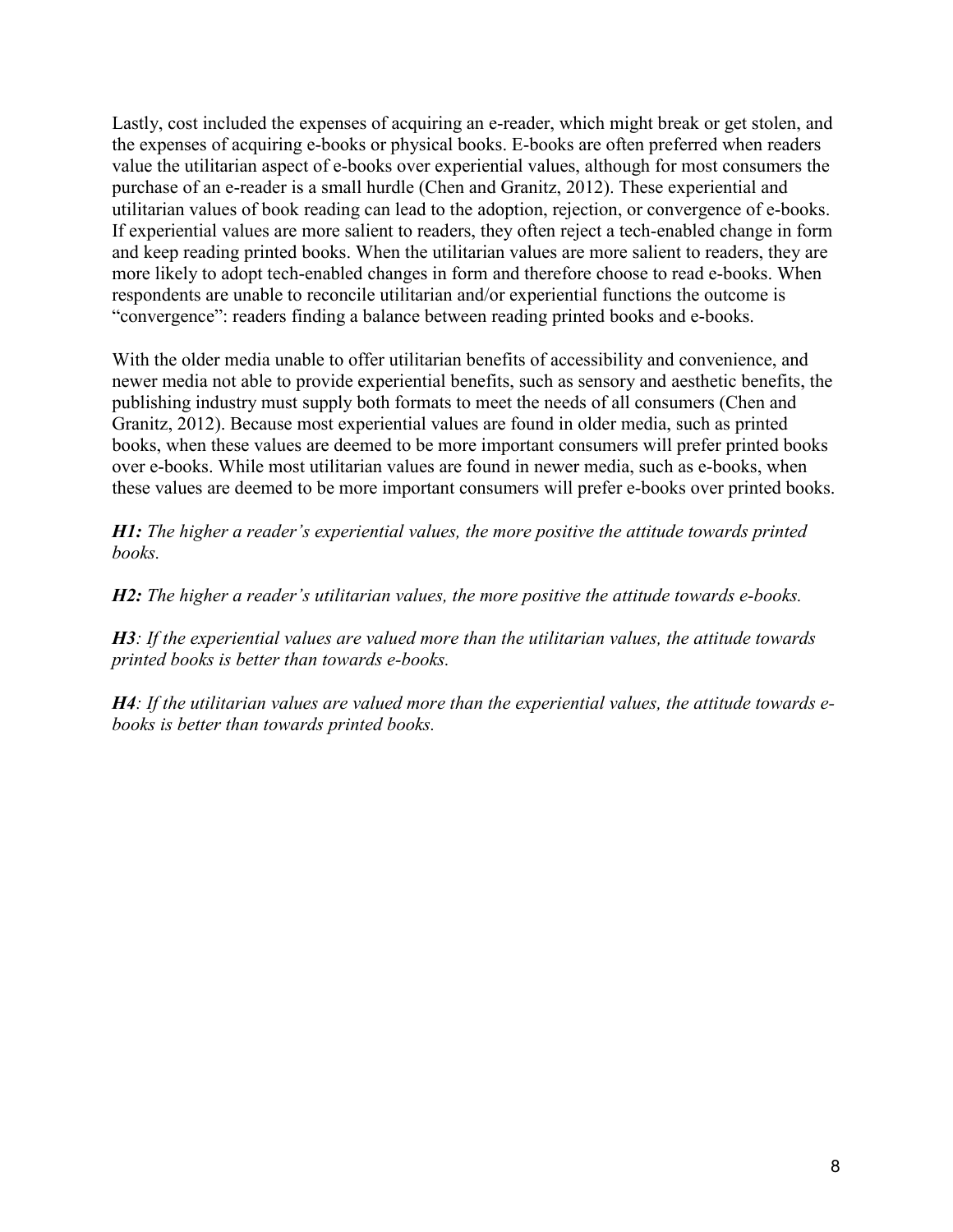# **2.2 Technology Acceptance Model**

Davis (1989) aimed to develop and validate new measurement scales for predicting user acceptance of computers. This can be helpful to see when people would adapt to using an ereader or other technology to read a book and when people would rather keep using the format they are already using. To develop a new measurement scale two variables were used, namely "perceived usefulness" and "ease of use". Perceived usefulness is the degree to which a person believes that using a particular system would enhance his or her job performance, and ease of use is the degree to which a person believes that using a particular system would be free from effort (Davis, 1989). These variables were used to determine the attitude toward technology usage, which in turn determined the behavioural intention to use. This model has become known as the Technology Acceptance Model.



*Figure 2: Technology Acceptance Model of F.D. Davis (1989)*

Perceived usefulness can be explained as a reinforcement of good performance. For example, people get promotions, raises, or bonuses when they do a good job. A system high in perceived usefulness is one for which a user believes in the existence of a positive use-performance relationship (Davis, 1989).

An application that is perceived as easier to use than other applications, for example when it costs less effort to use, is more likely to be accepted by users.

The results of the study (Davis, 1989) showed that usefulness has stronger link with usage than ease of use. For users, the most important issue when adopting an application is primarily an application's functions and secondly how easy or hard it is to get the system to perform those functions. For instance, users would be more willing to deal with a system that has some difficulty to use when it provides important functions. It does not help when a system has some difficulty to use, but no amount of ease of use can compensate for a system which is unnecessary or serves unimportant functions (Davis, 1989).

In the technology acceptance model, perceived usefulness has a strong positive relation with user acceptance. Ease of use is not its own cause of a positive attitude toward using, but can be a cause for perceived usefulness. However, consumer reactions to adapting to new technologies are way more complex than just ease of use or usefulness. Therefore, ease of use can be put with the utilitarian values of Chen and Granitz (2012). Perceived usefulness may however be a little more important and can influence the attitude towards printed books on its own.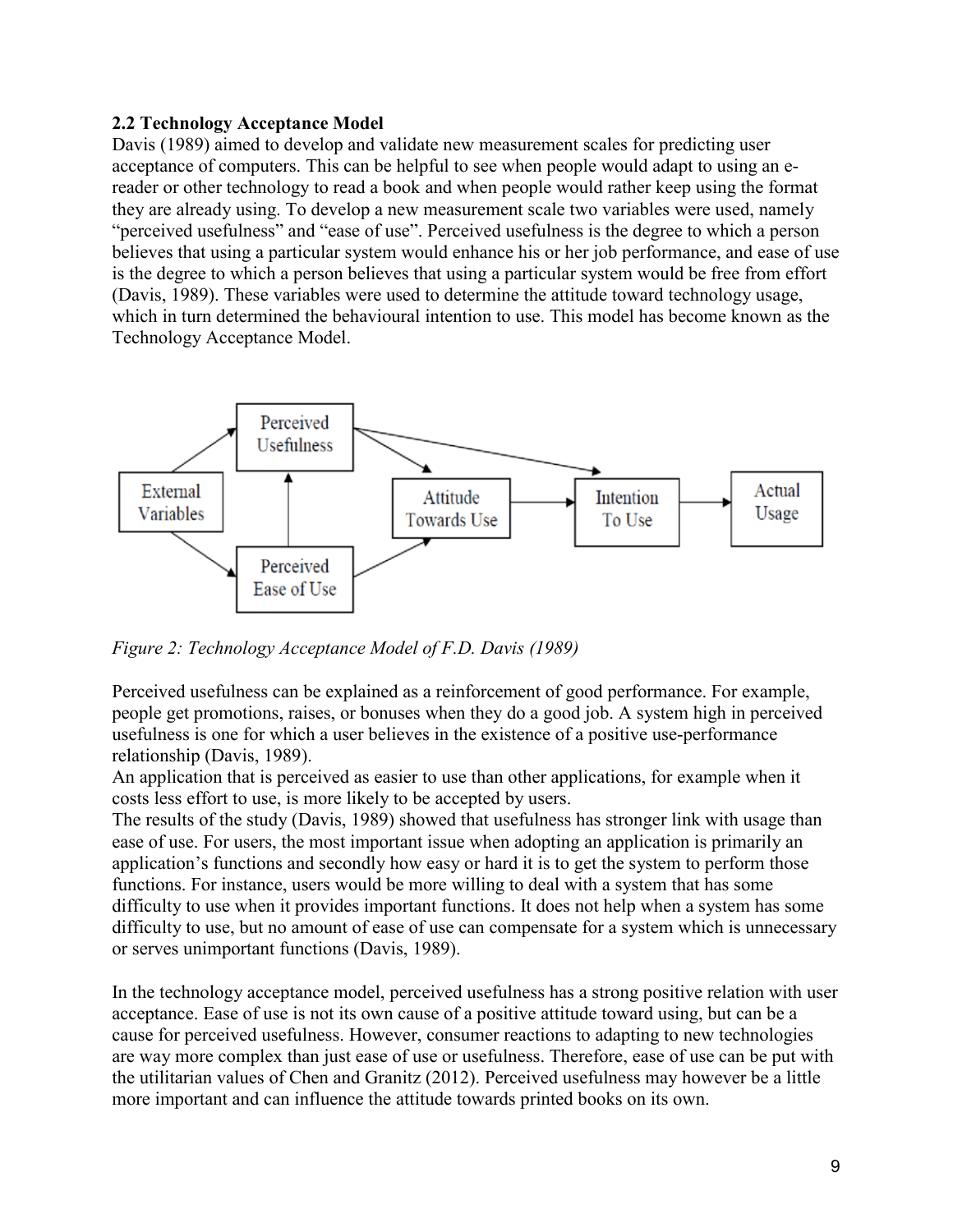*H5: A higher perceived usefulness towards printed books results in a more positive attitude towards printed books, whereas a higher perceived usefulness towards e-books results in a more positive attitude towards e-books.*

*H6: A more positive attitude towards printed books over e-books is positively related to the purchase intention of printed books over e-books.*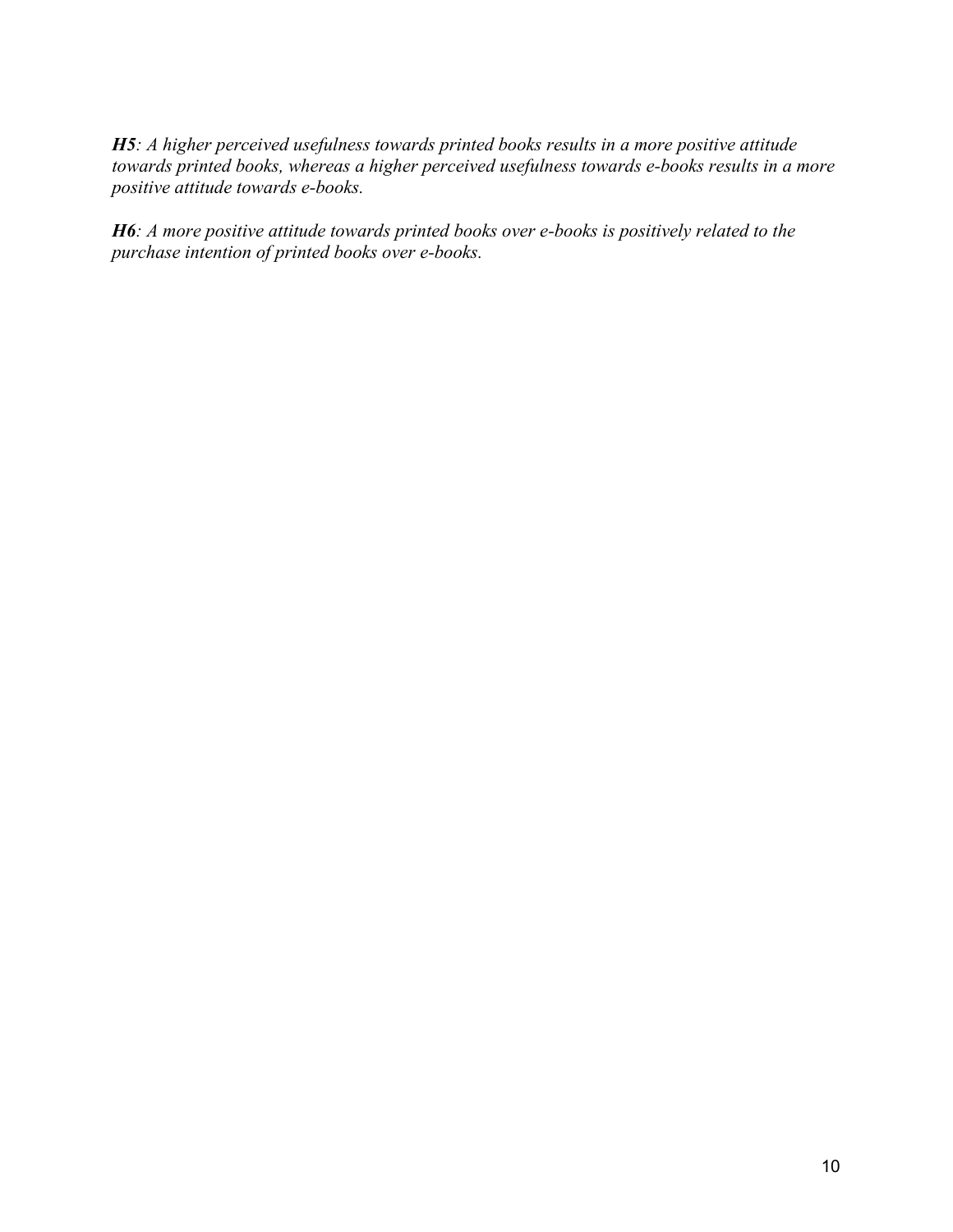# **3. Methodology**

In this part the research method, the participants, the location, the procedure, and the data analysis are described. This research is a mixed method design, with both qualitative and quantitative components. For the qualitative study interviews were conducted. For the quantitative study a questionnaire was made and distributed. The interview answers were used as a guide to formulate questions for a questionnaire. The interviews and the questionnaire provide relevant information about the reading habits of readers in the Netherlands.

# **3.1 Qualitative study: Interviews**

# 3.1.1. Research Method

The qualitative method consists of semi-structured interviews. This type of interviewing gives the interviewee space to elaborate on their opinions. It also gives the interviewer space to ask more questions to get different answers. By doing this, the unexpected input of the interviewees is incorporated (Boeije, 2010). The interviewer has to work directly with the participant, so there can be follow-up questions on which the participant can elaborate his or her opinion.

The choice for interviews was made, because in the literature there were reasons named for the reading habits of consumers (Chen and Granitz, 2012, but these have not been researched further and have also not been researched specifically for Dutch consumers. The interviews about reading habits of consumers are conducted in order to provide Dutch readers a platform for their reasons why they would read printed books or e-books. These reasons are then studied further through a survey.

# 3.1.2. Participants and Location

While there was limited time and the information needed was not very complex, ten interviews were held. After the tenth interview, no new useful information was given by the respondents, which means that the saturation point was reached (Feijt, 2017).

The interviews all included Dutch subjects who read at least one book a year and were aged 18- 66. The reason not to include children is that they often get their reading material from parents, grandparents, or school. Adults can make their own deliberate choices. The reason to only include people who read at least one book a year is because they are consumers of printed books and e-books. If they would read less than one book a year, the questions of the interviews would be irrelevant and hard to answer.

For the interviews different socio-demographic groups are questioned, including people of different ages, and an equal number of each gender. There were five males interviewed, and five females. People of different ages were interviewed, because they may adapt differently to new technologies.

It was also important to have a range of different reading preferences present in the interviews. Because of this, people were recruited with different preferences in the amount of reading and a different preference in reading format. The interviewees read from a range of 1-50 books a year, and there were people who only read physical books or only read e-books or a mix of both.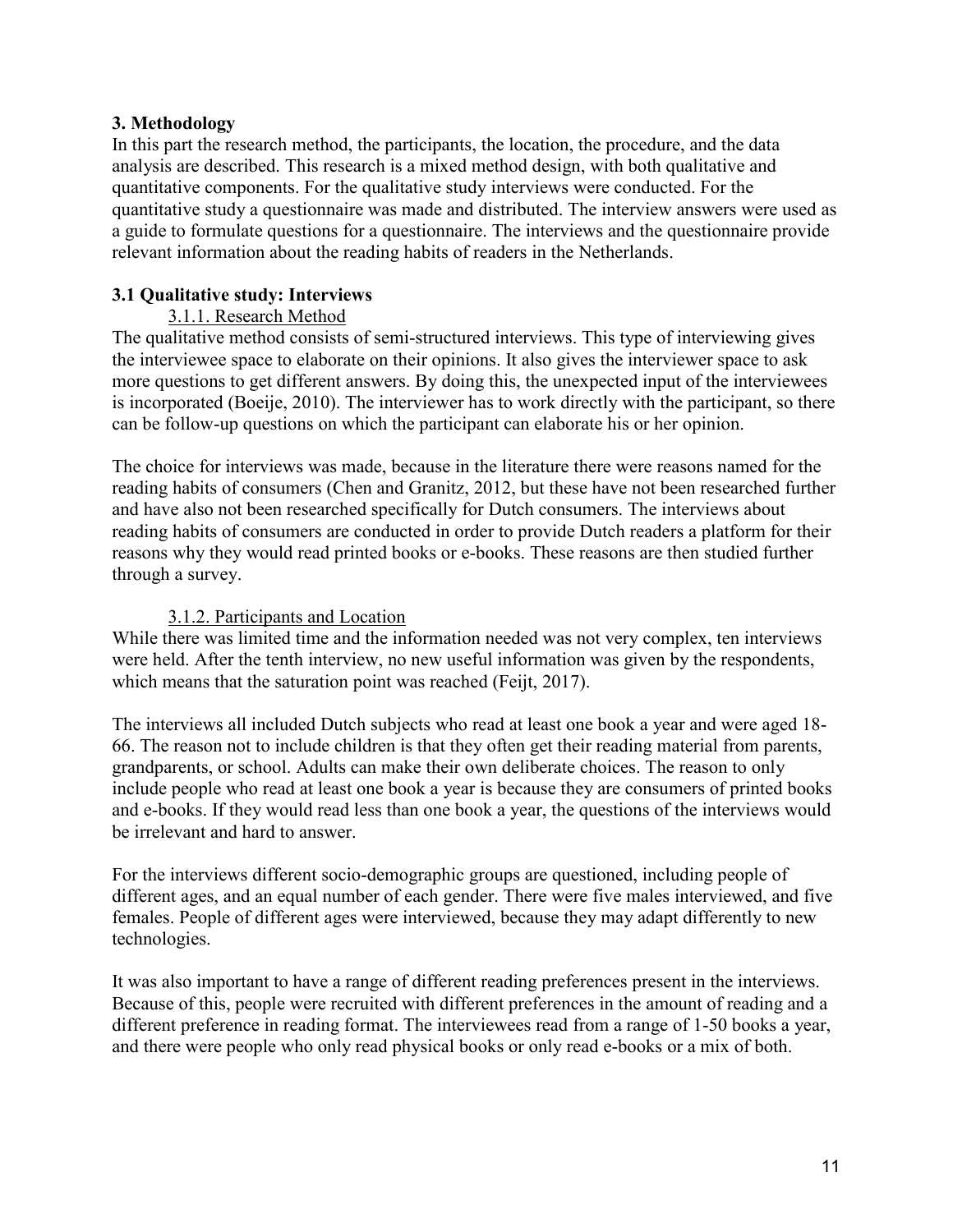The participants were recruited by conducting convenience sampling, which means that participants were selected on the basis that they were available to participate (Boeije, 2010), while taking the criteria of reading more than one book a year, gender distribution and age distribution into account. The interviewees were people in the network of the interviewer.

The location of the interviews differed per participant, the participant could make the decision on where the interviews were held. This resulted in the participants choosing the most convenient time and place. The reason for this is that it makes the participants feel comfortable.

# 3.1.3. Procedure

The appendix lists the interview guide (attachment 1) and the interview questions (attachment 2). The guide shows how the interviews have been constructed, and which questions were used.

The interview questions were divided into seven parts:

- 1. An introduction about the interview's context, its purpose and the interviewer was given. Informed consent was included and permission to record the interview.
- 2. General questions about demographic specifics of the consumer were asked. This was to make sure that there is some diversity in the participant group.
- 3. Next were some questions about the general reading habits of the participants.
- 4. The respondent was now asked questions about their perception of printed books, and if the goal of the respondent would be reached by reading printed books.
- 5. After that reasons for reading printed books were questioned.
- 6. Next to the perception of reading physical books, the perception of e-books was questioned.
- 7. Lastly, the questions about the reasons for reading e-books were asked.

The parts of the interview questions have been captured in a flow chart (Figure 3). It illustrates how the interview was structured from the perspective of the participants. The interview was semi-structured, which means that participants had the space to give their own input. This allowed for follow-up questions. The flow chart in Figure 3 represents the general structure of the interview.

With this sometimes follow-up questions were asked. Because of this, the flow chart is an indication of how the interview went, but is not a precise duplicate of all the interviews.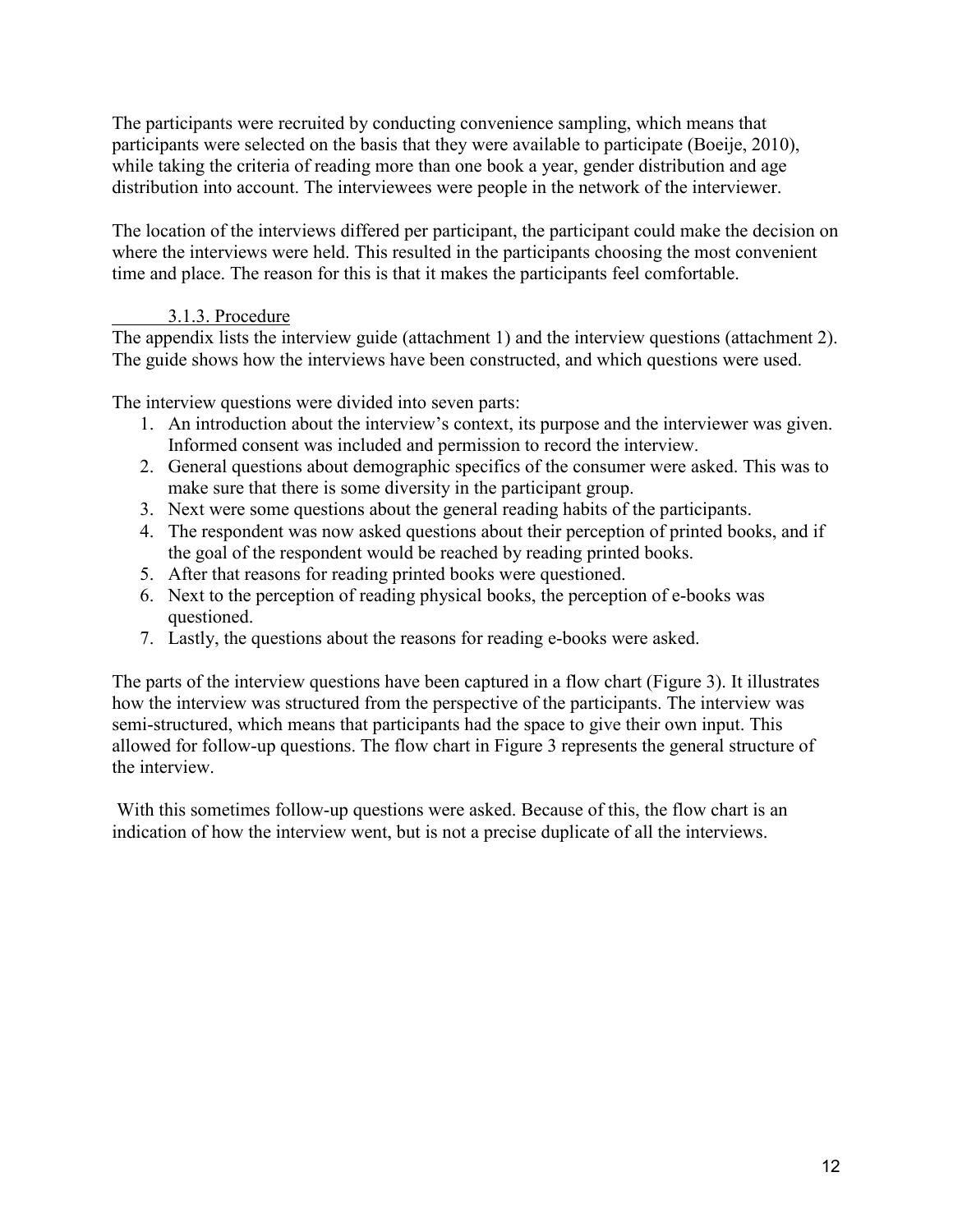

*Figure 3: Flow chart*

# 3.1.4. Data Analysis

The first part of the data analysis included creating summaries of the interviews (attachment 3). They are created by listening to the records of the interview, and writing down the answers to the questions, without writing the interview down word for word.

After this, two tables were made to give an overview of the answers that the participants provided. One table with the reading habits of the participants and the experiential and utilitarian values. The other table with the reasons for reading printed books and e-books and the perception towards physical books and e-books. These tables can be found in the results section of the qualitative study.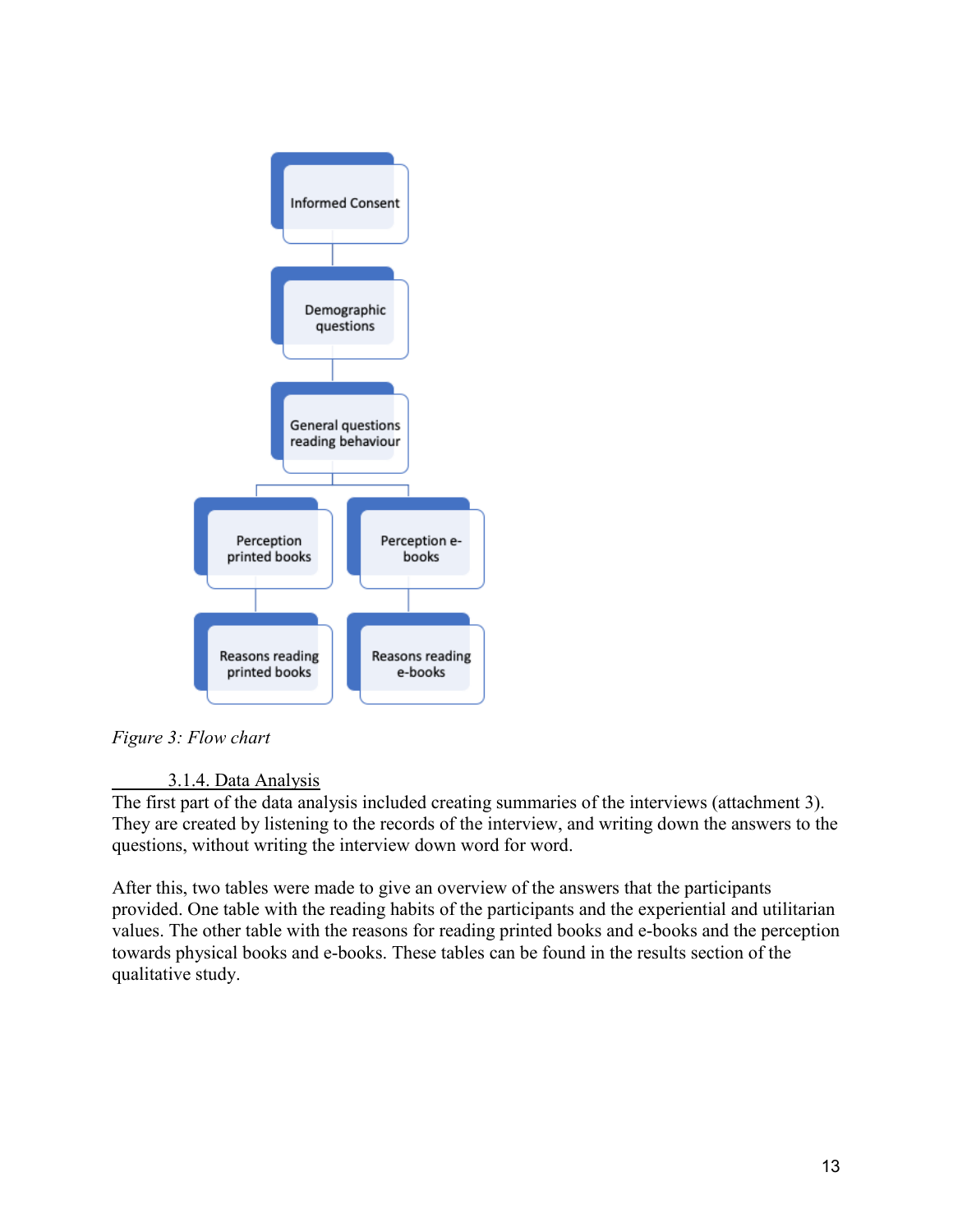# **3.2 Quantitative study: Survey**

## 3.2.1. Research Method

The quantitative method consisted of a survey, focused on acquiring knowledge about the purchase intention of e-books and printed books for Dutch consumers. This would give the opportunity to gather information from a larger group of people to quantify their attitudes towards e-books and printed books, test the hypotheses, and answer the corresponding main- and sub questions. The survey consisted of 14 questions of which some also had sub questions. Before the questions started, informed consent was sought to ensure the safety and privacy of the respondents. After the respondent agreed to participate, a selection question was asked. This was to make sure that the respondents did purchase at least one book per year. Then, the questions about their reading habits, preferences, and opinions were asked, ending with some demographical questions about the respondent.

# 3.2.2. Participants

The study consisted of 95 Dutch respondents, of which 20 were men (21.05%), 74 were women (77.90%), and one person considered themselves other (1.05%), aged between 16 and 82. The survey was distributed to Dutch respondents of the age of 16 and older. The reason for the minimum age of 16, is that under the age of 16 parent consent is needed. Respondents who did not purchase at least one book per year were filtered out as well. Besides those criteria, there were no restricting factors that excluded respondents from participating. The participants were found using snowball sampling, by spreading the survey on social media (Instagram, Facebook, and WhatsApp).

## 3.2.3. Procedure and measures

In the appendix the survey questions can be found (attachment 4). First, a selection question was asked. This was done to make sure that the people who filled in the survey, did actually purchase a book sometime. To make this more specific for the respondents, it was chosen to ask if the respondent had purchased one book a year or more. People who did not purchase one book a year or more, were then redirected to the end of the survey.

After that behavioural questions were asked, about the reading habits and the purchasing of books, of the respondents. Next, the impact of experiential values was questioned using 7 items. It was not mentioned that these values were experiential to make sure that the answers of the respondents were not influenced. The scale that was used, ranged from 'Totally not' to 'Totally'. The 7 items were gathered from the answers people gave in the interviews and the paper from Chen and Granitz (2012). After the experiential values were questioned, the impact of the utilitarian values was questioned using 7 items. These items were once again gathered from the interviews and the paper from Chen and Granitz (2012).

To collect information on when people choose for a certain format of books, the preferences for an e-book or printed books in different situations were asked. Situations included buying presents, using books for school or work, using books for recipes, and as a travel guide. There was an option 'Neither', in case people have never encountered these specific situations or preferred a different format.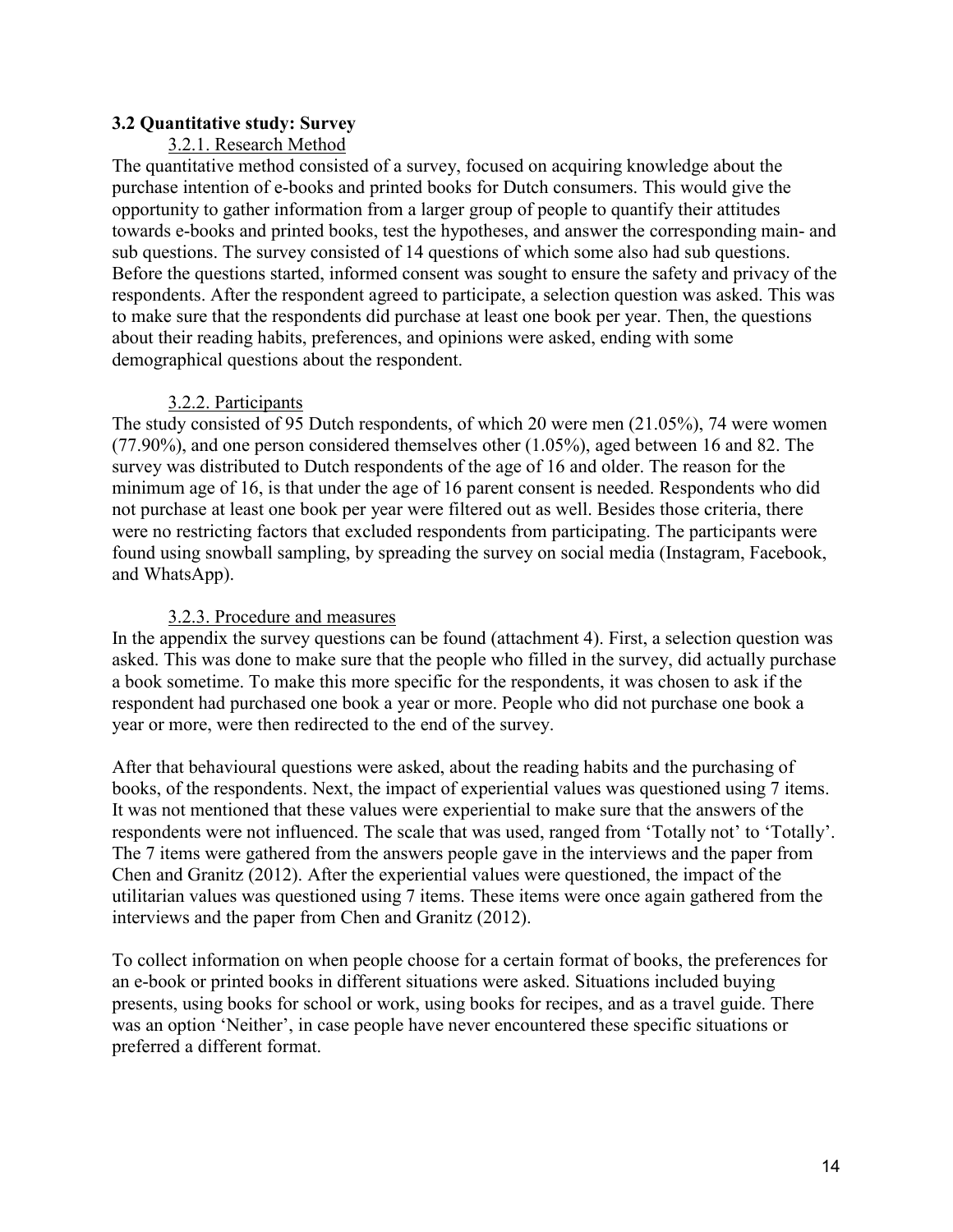To measure the perceived usefulness of the respondents towards e-books and printed books, respondents were asked to what extent they would reach their goal of reading. Two separate questions were asked, one for printed books and one for e-books. Again with a scale from 'Totally not' to 'Totally'. To get the general attitude towards e-books and printed books, respondents expressed their opinion about e-books as well as printed books using a 5-point scale ranging from 'Negative' to 'Positive'. Purchase intention for e-books and printed books were measured with the question: how likely will you purchase an e-book or printed book, witch a scale ranging from 'Totally not' to 'Totally'. Lastly, two demographic questions were asked, to know if the distribution of the survey was normal. This was done by asking the gender of the respondent, and by asking the age of the respondent.

#### 3.2.4. Data Analysis

The data was collected with Qualtrics and analysed in SPSS. The data was checked for age range, whether the respondents had finished the survey, and if they had purchased one or more books a year. If the data did not meet the requirements it was counted as missing data and deleted from the data set. All the questions were marked as 'required to answer' in Qualtrics, so there would not be any other missing data. After filtering, 95 respondents were left. After this, new variables were made for the average of the experiential values and the utilitarian values. A Cronbach's alpha was used to see if the reliability of the scale of the experiential values was good. The Cronbach's alpha was 0.671, which is questionable. If the item, closed off from the outside world, was removed, the highest the Cronbach's alpha could be was 0.680. For the utilitarian values the Cronbach's alpha was 0.465, which is very low. It could only go up to 0.620 when four of the items were removed.

Once the dataset had been prepared, the analysis started. Descriptive tests have been run on gender, age, and general reading and purchasing behaviour. This was done to obtain frequency tables and distribution tables. Most of the hypotheses were tested with a correlation test, to see if there were correlations to be found. For two hypotheses an independent samples t-test was used to compare the two groups. These two groups being: respondents whose average of experiential values was higher than the average of the utilitarian values, and respondents whose average of utilitarian values was higher than the average of the experiential values.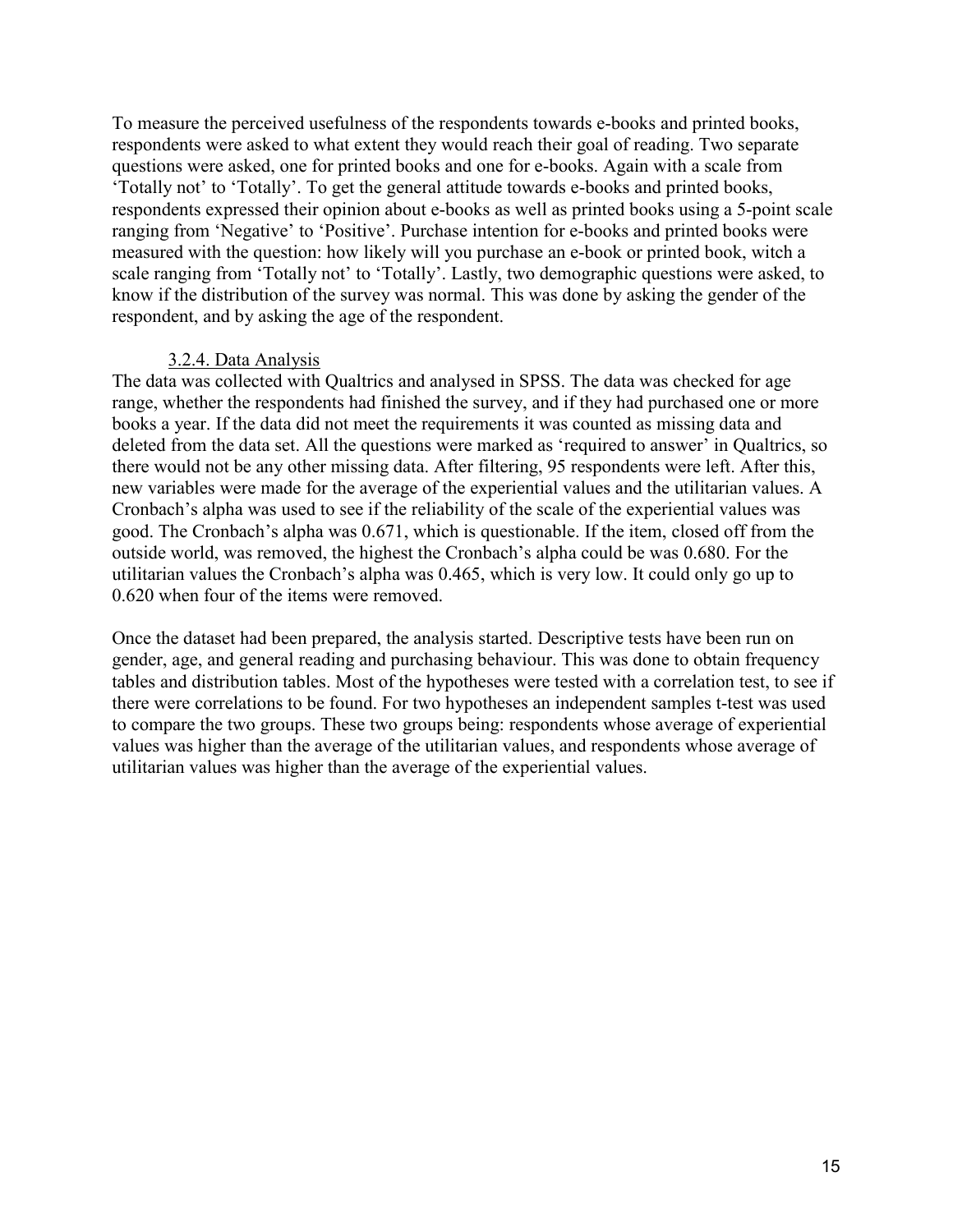# **4. Results**

To create a clear overview, the results have been divided in the qualitative results of the interviews and the quantitative results of the survey. The results of the interviews have been put into tables to create a summary of the answers that were given in the interviews. The results of the survey are analysed with SPSS, put into tables, and described.

# **4.1 Qualitative results**

# 4.1.1 Overview interviews

The interviews were held with ten respondents in total, of which five were men and five were women. The youngest interviewee was 18 years old and the oldest was 66 years old. All of the respondents fell into the target group, because they all read books (at least one a year). To keep the respondents apart, they were given numbers as well as their gender. This was purely done to keep an overview and has no further meaning. The rest of the table consists of the reading habits of the respondents, the experiential values that were mentioned, and the utilitarian values. The experiential and utilitarian values were found by asking the respondents for the important things when reading or purchasing a book. After the summaries of the interviews, the experiential values and the utilitarian values were assigned according to the explanation of the values in the paper of Chen and Granitz (2012).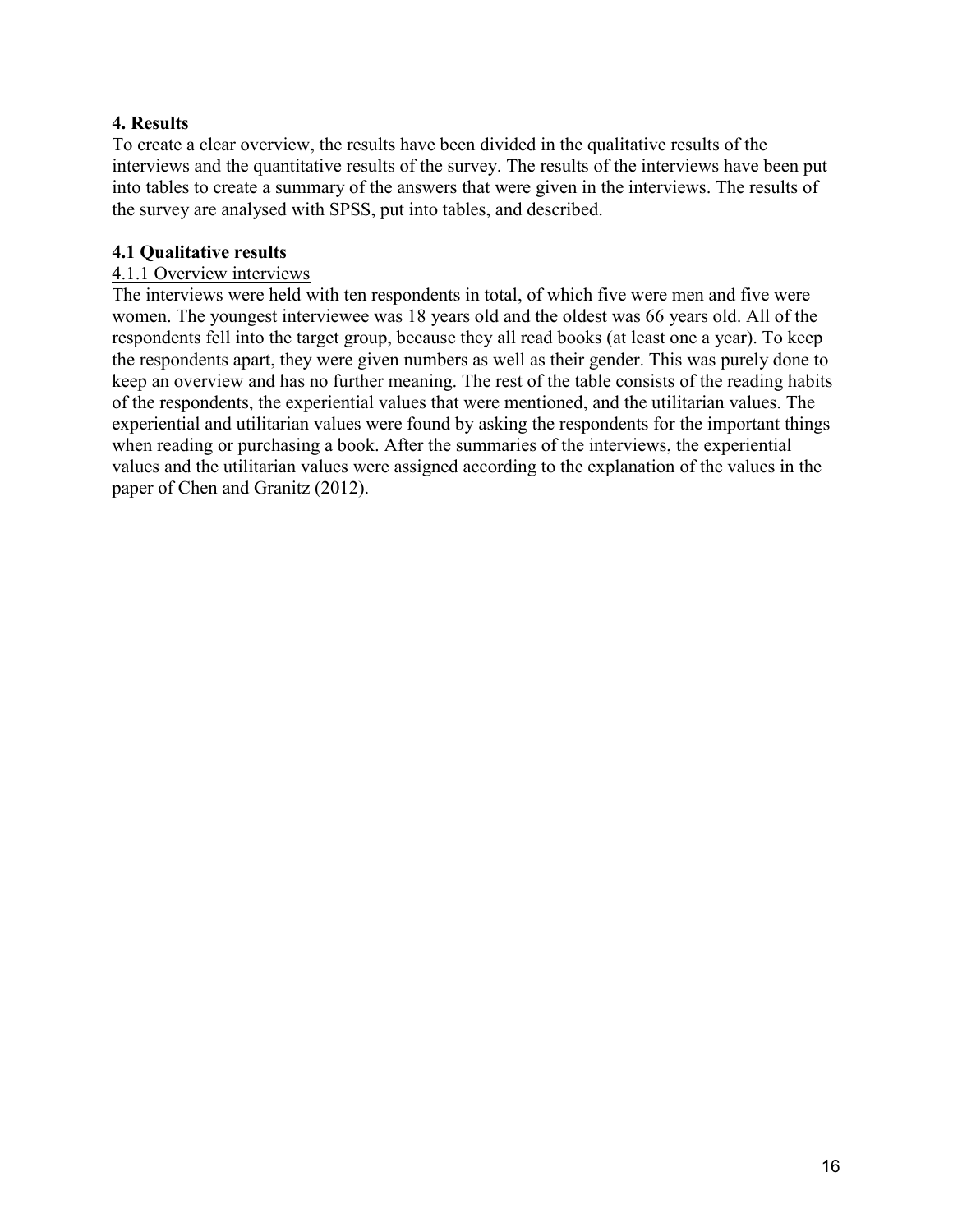| Important   | Reading Habits                                         | <b>Experiential Values</b>                                 | Utilitarian Values                                  |
|-------------|--------------------------------------------------------|------------------------------------------------------------|-----------------------------------------------------|
| values when |                                                        |                                                            |                                                     |
| reading     |                                                        |                                                            |                                                     |
| Male 1      | 4 books per year<br>only physical                      | Aesthetics                                                 | Cost                                                |
| Male 2      | 1-2 books per year<br>only physical                    | Aesthetics, Immersion<br>+ Escape, Ownership +<br>Identity | Ease of use                                         |
| Male 3      | 3 books per year<br>only physical                      | Immersion + Escape,<br>Aesthetics                          | Ease of use, Cost                                   |
| Male 4      | 15 books per year<br>1-2 physical, the<br>rest e-books | Aesthetics                                                 | Convenience,<br>Accessibility, Cost,<br>Ease of use |
| Male 5      | 5 books a year<br>only physical                        | Aesthetics                                                 | Cost                                                |
| Female 1    | 50 books a year<br>20 physical, 30 e-<br>books         | Aesthetics, Social<br>rituals, Ownership +<br>Identity     | Ease of use, Cost,<br>Accessibility,<br>Convenience |
| Female 2    | 25-30 books a year<br>8 physical, the rest<br>e-books  | Aesthetics, Immersion<br>+ Escape                          | Ease of use,<br>Convenience, Cost                   |
| Female 3    | 20 books a year<br>8 physical, 12 e-<br>books          | Aesthetics, Ownership<br>+ Identity                        | Cost, Convenience,<br>Accessibility                 |
| Female 4    | 20 books a year<br>1 physical, 19 e-<br>books          | Aesthetics, Ownership<br>+ Identity                        | Cost, Ease of use,<br>Convenience                   |
| Female 5    | 4 books a year<br>2 physical, 2<br>audiobooks          | Aesthetics, Ownership<br>+ Identity                        | Ease of use                                         |

#### *Fig. 4: Important values when reading or purchasing books table*

There was a large range of answers when it came to the number of books read per respondent, per year. There were five respondents who read five books a year or less, and four respondents who read around twenty books a year. Lastly, there is one clear outlier, *female 1* reads around fifty books a year. All respondents read physical books, some read e-books as well. The five people who read the least almost all only read physical books. With one exception, *female 5* also listens to audiobooks. The five people who read more than five books per year, all read more ebooks than physical books. Every single one of the respondents named reasons that could be classified as aesthetics under experiential values. Ease of use and cost were the most named reasons classified under utilitarian values, which were respectively named seven and eight times. Of the experiential values, social rituals was named the least: it was only mentioned once. From the utilitarian values, accessibility was named the least, only three times. Another noticeable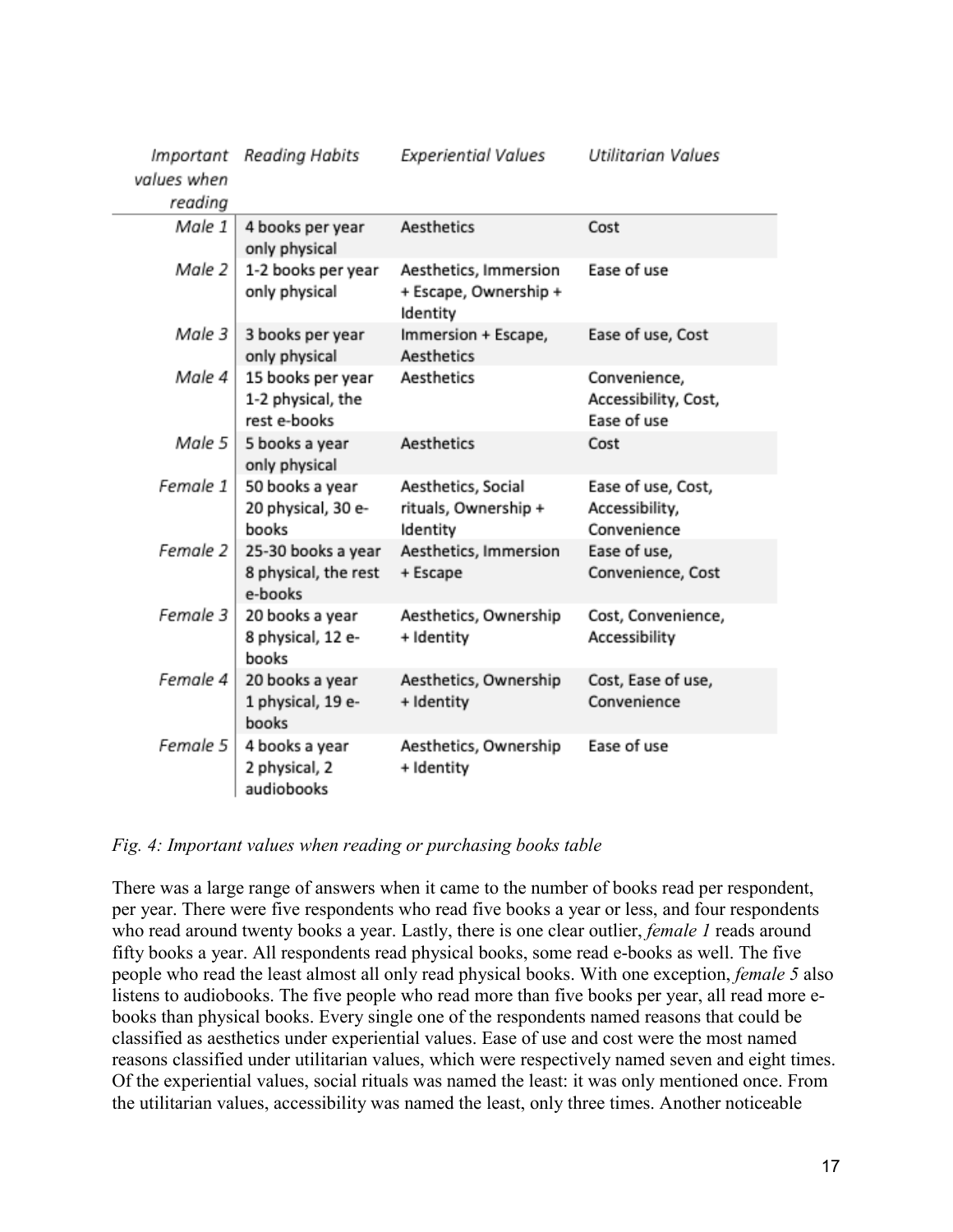thing is that the people who read more physical books name more or the same amount of experiential values as utilitarian values. Furthermore, the people who read more e-books name more or the same amount of utilitarian values as experiential values.

# 4.1.2. Perception and reasons reading printed books versus e-books

As seen in the table below, for each individual, the perceptions of e-books and printed books were listed, as well as the reasons for reading e-books and printed books. An interesting result is that every single one of the respondents had a positive perception of printed books, or sometimes even a very positive one. However, the perception of e-books was very diverse. Some people were negative, some were very positive, there was even someone who felt indifferent, but there was no one very negative. The people who only read physical books were also the ones being indifferent or negative about e-books.

Eight out of the ten respondents said that one reason for reading printed books was that it felt better to hold. Some of the respondents specifically preferred flipping pages when reading a book. Seven respondents said that one of the reasons to read printed books was that printed books look beautiful, and some of them mentioned that they look beautiful in a bookcase as well. Different forms of relaxation were also mentioned, respondents said that printed books help to relax, give them a treat yourself moment, feels like a holiday, and that it gives you peace. People mentioned that they would rather give printed books as presents than e-books. Quite some people said that printed books could get them into a different world easier, that it was easier to get into the story, and that it was easier to get an emotional connection to the story and characters. Three people even mentioned that they liked the smell of printed books. All these reasons for reading a printed book are examples of experiential values.

Six of the respondents said that an important reason for reading e-books was that e-books are easy to bring with you, you can lots of books with you, and easy to bring when travelling. Five out of the ten respondents said that a reason to reading e-books was that it costs less. The respondents gave other reasons for reading e-books as well, such as being able to read without needing lights, being able to search in the text, being easy to obtain, and does not get damaged like a printed book does. Four of the respondents did not give any reasons for reading e-books, because they have never read e-books. *Male 2,* does not read e-books for pleasure, but sometimes reads them for school, he therefore was able to answer the question but he might have a different point of view.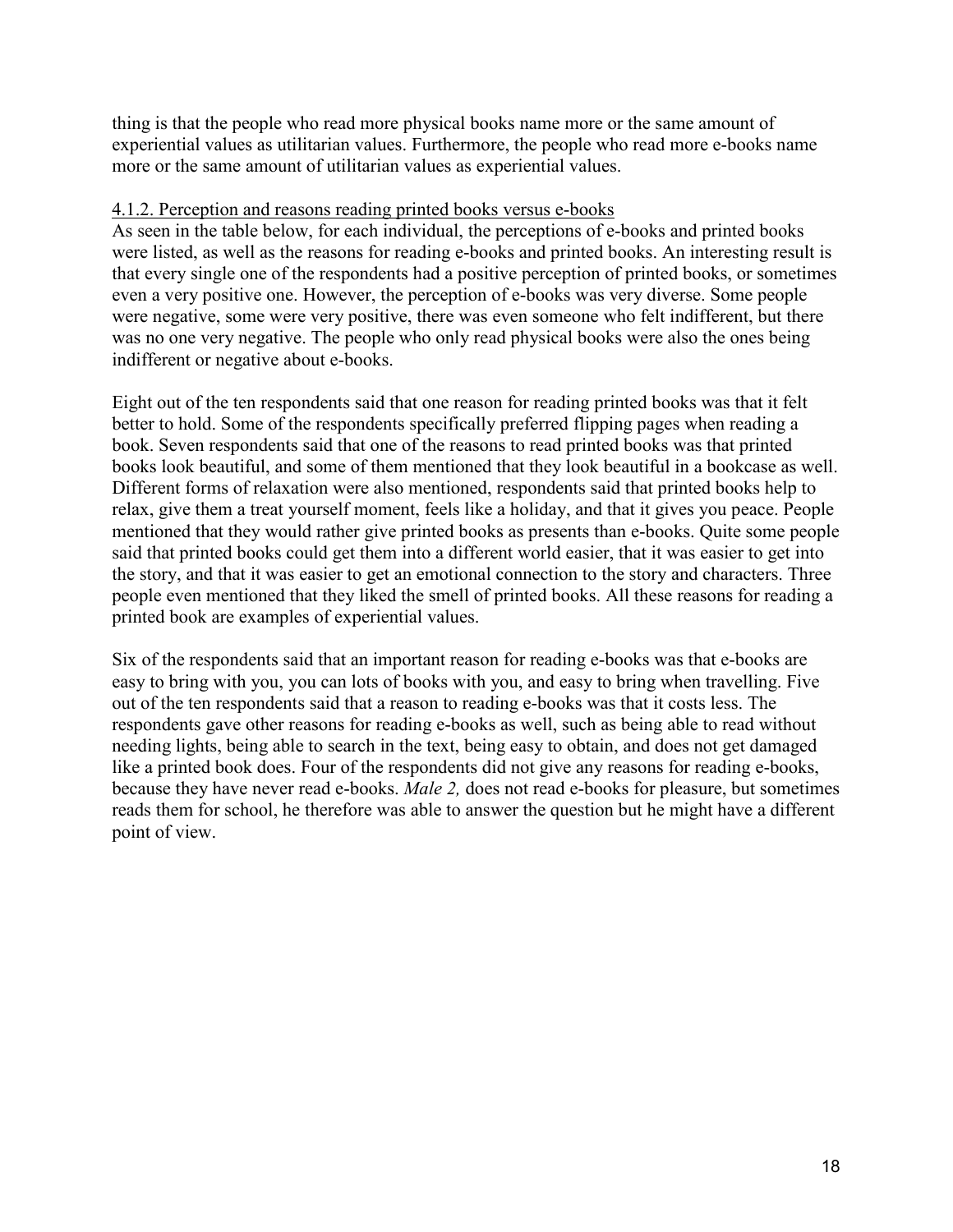| Female 5                                                                     | Female 4                                                                                                                                          | Female 3                                                                                                          | Female 2                                                                                                                            | Female 1                                                                                                                                      | Male 5                                                                                                                      | Male 4                                                                                                                                                                      | Male <sub>3</sub>                                                                                                                | Male <sub>2</sub>                                                                                                                                                                                                                 | Male 1                                                    | versus e-books<br>Printed books |
|------------------------------------------------------------------------------|---------------------------------------------------------------------------------------------------------------------------------------------------|-------------------------------------------------------------------------------------------------------------------|-------------------------------------------------------------------------------------------------------------------------------------|-----------------------------------------------------------------------------------------------------------------------------------------------|-----------------------------------------------------------------------------------------------------------------------------|-----------------------------------------------------------------------------------------------------------------------------------------------------------------------------|----------------------------------------------------------------------------------------------------------------------------------|-----------------------------------------------------------------------------------------------------------------------------------------------------------------------------------------------------------------------------------|-----------------------------------------------------------|---------------------------------|
| Looks beautiful, easy to get into reading,<br>overview, peace, reading aloud | it more quickly (start reading faster), looks<br>Feels good when holding, smells good, you see<br>more beautiful (in bookcase)                    | Feels good when holding, looks beautiful (in<br>buying as a present<br>bookcase), treat yourself moment, relaxing | Easier to get into the story, feels good when<br>connection to the story, no battery needed<br>holding, smells good, more emotional | better when giving presents<br>Looks beautiful, feels good when holding,                                                                      | Feels good when holding, smells good, peace,<br>world, looks beautiful<br>feels like a holiday, closed off from the outside | see number of pages, see how it is structured<br>Overview, better for eyes, peace, easy to bring<br>(short trips, not travelling), no battery needed                        | feels better when holding, better for your eyes<br>Brings you to a different world, helps you relax,<br>really holding something | Feels good when holding (flipping pages)<br>treat yourself moment, looks beautiful (in<br>better for eyes, people see you reading a book,<br>closed off from the outside world, peace, feels<br>bookcase), nostalgic, helps relax | Feels good when holding, looks beautiful (in<br>bookcase) | Reasons reading printed books   |
| Positive                                                                     | Positive                                                                                                                                          | Very positive                                                                                                     | Positive                                                                                                                            | Positive                                                                                                                                      | Very positive                                                                                                               | Positive                                                                                                                                                                    | Very positive                                                                                                                    | Very positive                                                                                                                                                                                                                     | Positive                                                  | Perception printed<br>books     |
|                                                                              | noX<br>with you, easier to take a lot of books with<br>into the story, costs less, easier to take<br>Easier to read without lights, easier to get | to take a lot with you (holiday)<br>Costs less, easier to bring with you, ea<br>Sier                              | travelling<br>with you, costs less, easier to bring when<br>Easier to hold, easier to take a lot of books                           | with you on holiday, easy to read without<br>bath, easy to hold, costs less, easy to take<br>Doesn't get damage easily, read in the<br>lights |                                                                                                                             | obtain, can always have it with you<br>bring when travelling, costs less, easie<br>easier to read without lights, easier to<br>Highlighting, easier to search in text,<br>금 |                                                                                                                                  | text, easier to read without lights on<br>Easier to take with you, easier to search in                                                                                                                                            |                                                           | Reasons reading e-books         |
| Negative                                                                     | <b>Very positive</b>                                                                                                                              | Positive                                                                                                          | Positive                                                                                                                            | Positive                                                                                                                                      | Negative                                                                                                                    | Positive                                                                                                                                                                    | Negative                                                                                                                         | work/school<br>when reading for<br>entertainment, positive<br>Negative when reading for                                                                                                                                           | Indifferent                                               | Perception e-books              |

*Fig. 5: Printed books versus e-books table*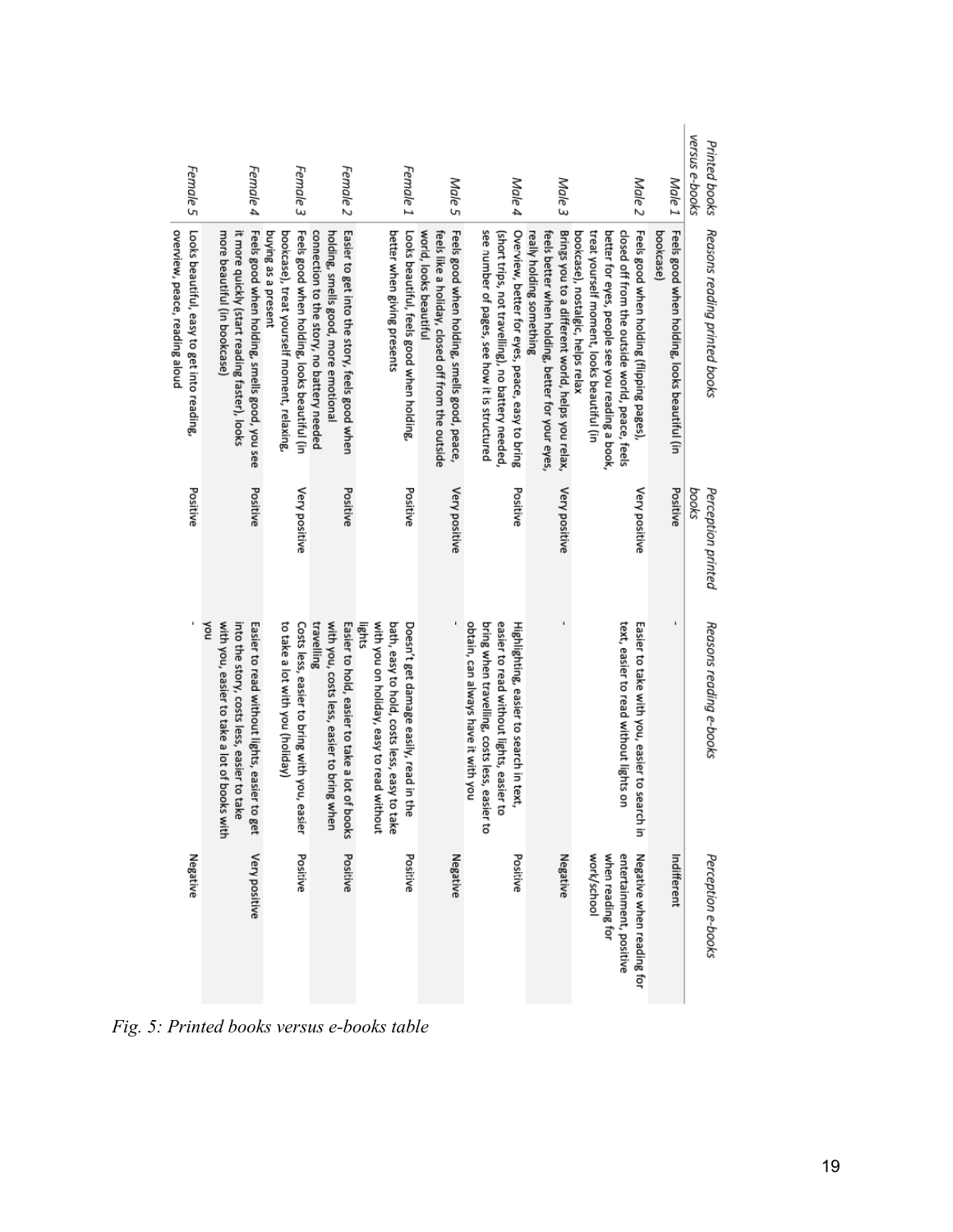# **4.2 Quantitative results**

In total, 141 responses were recorded. Of those, 23 were not fully completed. Some of the responses did not purchase at least one book per year, namely, 22. One person did not fit in the age range of 16 to 100. These were taken out of the data set, which resulted in 95 usable responses.

# 4.2.1. Overall descriptives

To get a clear overview of all the responses, descriptive tests were done. The basic features of the data in the study were collected and put into tables. This was divided into three parts: sample description, book purchases, and values and attitudes related to books.

# 4.2.1.1. Sample description

Of the sample of responses taken with the study, the gender and the age was described. These were only used to show the distribution of the characteristics of the respondents.

|         | ${\bf N}$      | $\frac{0}{0}$ |
|---------|----------------|---------------|
| Gender  |                |               |
| Men     | 20             | 21.1          |
| Women   | 74             | 77.9          |
| Other   | $\,1\,$        | 1.1           |
| Age     |                |               |
| $16-18$ | 9              | 9.4           |
| 19-24   | 53             | 55.8          |
| 25-40   | 11             | 11.6          |
| $41-65$ | 20             | 21.1          |
| $>65$   | $\overline{2}$ | 2.1           |

*Table 1: Demographics*

# *Table 2: Age distribution*

|     |      |       | Minimum   Maximum   Mean |                           | Median   Std. Deviation |
|-----|------|-------|--------------------------|---------------------------|-------------------------|
| Age | - 95 | 16.00 |                          | 82.00   29.3579   21.0000 | 15.29630                |

Table 1 shows the age and gender distribution of the respondents. As can be seen, the distribution is skewed towards the left for the age distribution. This means that the mean age is lower than the average of the Dutch population (CBS, 2019). Table 2 shows the skewed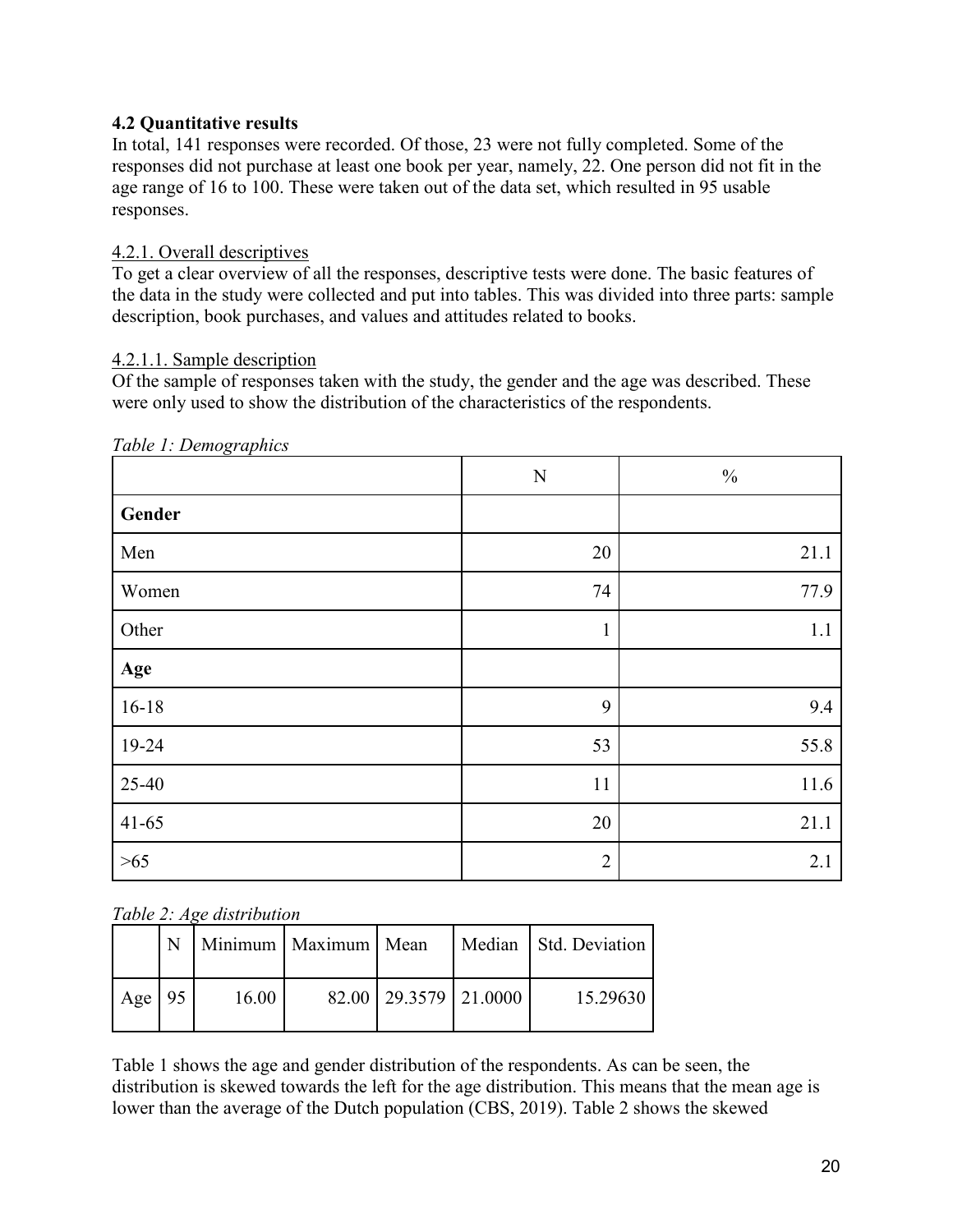distribution of age as well. The gender distribution of the respondents is also not equally distributed (table 1). The respondents of the survey are predominantly female (77.9%).

# 4.2.1.2. Book purchases

In this part, the descriptives of the book purchases and preferences of the respondents are shown. These descriptives were used to give insight on the book purchasing and reading habits.

|                        | Min. | Max.  | Mean    | Median  | Std. Deviation |
|------------------------|------|-------|---------|---------|----------------|
| Purchase e-books       | .00. | 50.00 | 2.4526  | 0.0000  | 6.91709        |
| Purchase printed books | .00. | 30.00 | 7.0105  | 5.0000  | 6.22366        |
| Read total             | 1.00 | 80.00 | 14.0526 | 10.0000 | 13.97442       |

*Table 3: Frequencies books bought and total books read per year (N=95)*

Table 3 shows that the average books bought per year by these respondents is higher for printed books than for e-books  $(p=...)$ .

*Table 4: Distribution of preference for books given as presents, used for school and/or work, cookbooks, and travel guides (N=95)*

|             | E-books | Printed books | Neither |
|-------------|---------|---------------|---------|
| Presents    |         | 96.8          | 3.2     |
| School/work | 21.1    | 76.8          | 2.1     |
| Cookbooks   | 18.9    | 70.5          | 10.5    |
| Travel      | 14.7    | 71.6          | 13.7    |

The preferences across different uses of books is shown in table 4. It shows that for giving a book as a present respondents predominantly prefer a printed book. With using a book for school and/or work, there were more people who prefer a printed book over an e-book. For cookbooks and travel this preference for a printed book was quite similar, although they were the lowest preference for printed books across the different situations, printed books were still preferred.

# 4.2.1.3. Values and attitudes related to books

Here, the different values and attitudes that are related to books are shown. These distributions give perspective on the reasons, preferences, and intentions for reading or purchasing books.

*Table 5: Distribution of perceived usefulness, attitudes, and purchase intention of printed books and e-books*

| . .<br>$\sim$<br>- -<br>- 71<br>1at1on<br>N/r<br>Median<br>ור<br>дсан<br>- |
|----------------------------------------------------------------------------|
|----------------------------------------------------------------------------|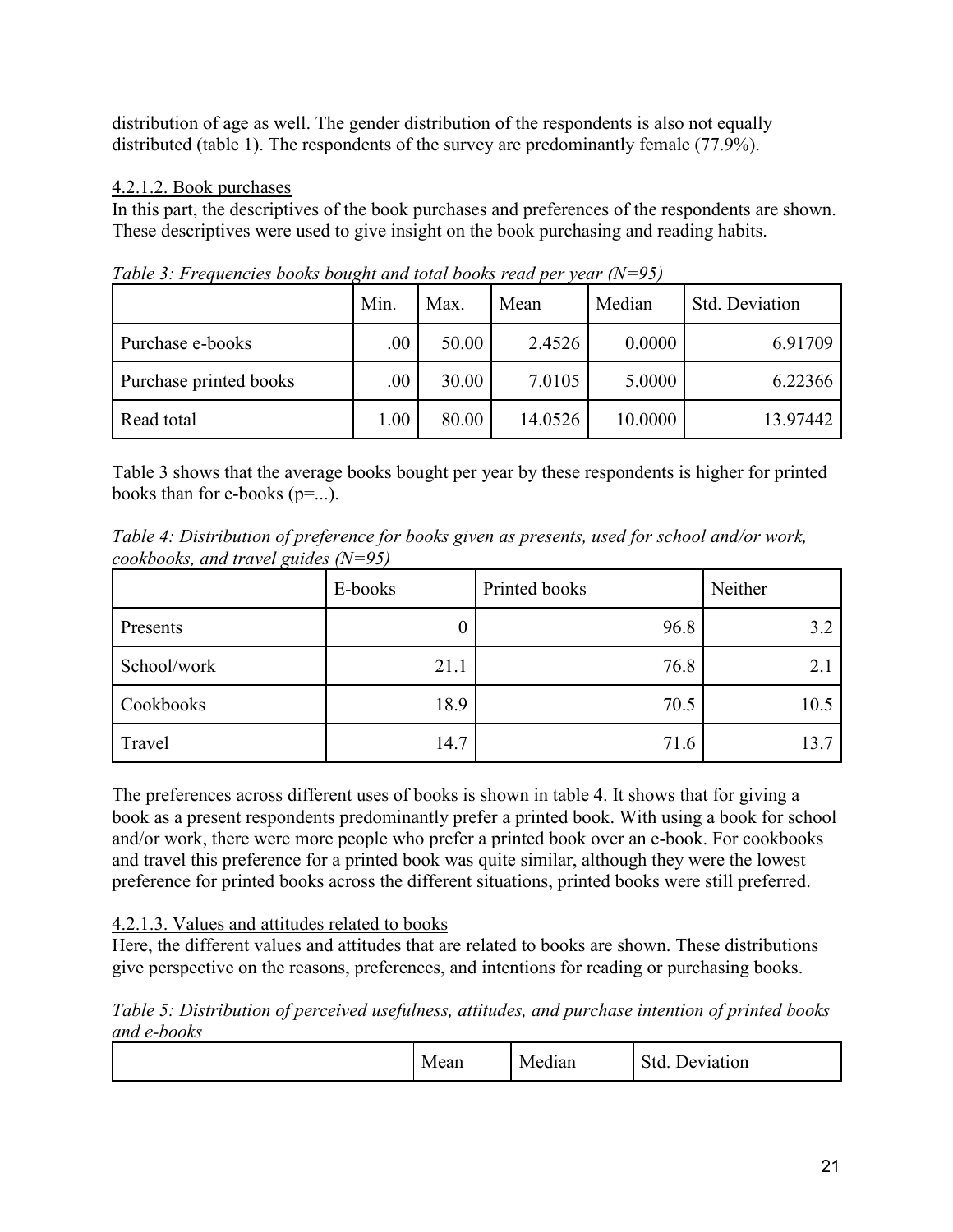| <b>Perceived usefulness</b> |      |      |       |
|-----------------------------|------|------|-------|
| Printed books               | 4.41 | 4.00 | 0.627 |
| E-books                     | 3.36 | 4.00 | 0.112 |
| <b>Attitudes</b>            |      |      |       |
| Printed books               | 4.86 | 5.00 | 0.452 |
| E-books                     | 3.40 | 4.00 | 1.233 |
| <b>Purchase intention</b>   |      |      |       |
| Printed books               | 4.60 | 5.00 | 0.675 |
| E-books                     | 2.82 | 3.00 | 1.271 |

First, the distribution of perceived usefulness towards printed books and e-books are shown in table 5. The mean of perceived usefulness towards printed books is 4.41 (SD=0.627) out of 5. The mean of perceived usefulness towards e-books was lower, specifically 3.36 (SD=0.112). Secondly, the distribution of the different attitudes towards e-books and printed books are given (table 5). The mean of the attitudes towards printed books is 4.86 (SD=0.452) out of 5, which is quite high. The mean of the attitudes towards e-books was lower, namely 3.40 (SD=1.233). Lastly, the purchase intention of printed books and e-books displayed in table 5. The mean of the purchase intention of printed books is 4.60 (SD=0.675) out of 5. The mean of the purchase intention of e-books was 2.82 (SD=1.271), which was very low compared to the perceived usefulness and the attitudes.

|                                                         | Mean | Median | Std. Deviation |
|---------------------------------------------------------|------|--------|----------------|
| <b>Experiential values for reading/purchasing books</b> |      |        |                |
| Others see you read                                     | 1.94 | 2.00   | 0.987          |
| See what you read                                       | 2.04 | 2.00   | 0.999          |
| Decoration                                              | 2.84 | 3.00   | 1.401          |
| Smell                                                   | 2.91 | 3.00   | 1.186          |
| Feel                                                    | 3.64 | 4.00   | 1.100          |
| Closed off from the outside world                       | 3.67 | 4.00   | 1.066          |
| Look of cover                                           | 4.03 | 4.00   | 0.881          |

*Table 6: Experiential and utilitarian values for book reading/purchasing*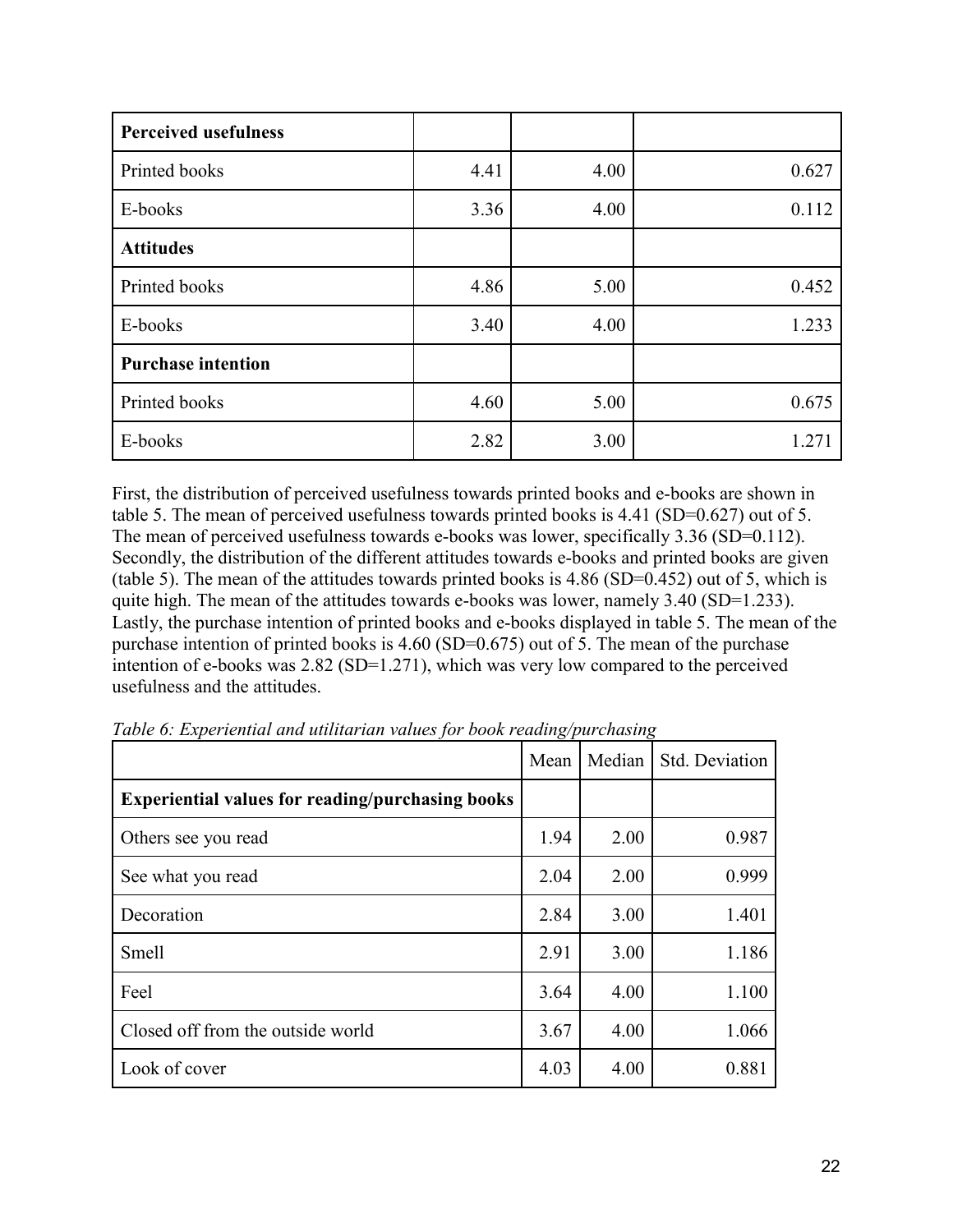| Utilitarian values for reading/purchasing books |      |      |       |
|-------------------------------------------------|------|------|-------|
| Highlighting text                               | 2.16 | 2.00 | 1.095 |
| Search in text                                  | 2.61 | 3.00 | 1.024 |
| Overview                                        | 3.45 | 4.00 | 0.987 |
| Easy to access                                  | 3.56 | 4.00 | 0.931 |
| Easy/many to bring                              | 3.85 | 4.00 | 0.952 |
| Price                                           | 3.87 | 4.00 | 0.761 |
| Feel good for eyes                              | 4.05 | 4.00 | 0.735 |

In table 6 all the different experiential and utilitarian values are listed, as well as the distribution of the values. For experiential values 'Look of cover' had the highest mean, followed by 'Closed off from the outside world' and 'Feel'. For utilitarian values 'Feel good for eyes' had the highest mean, followed by 'Price' and 'Easy/many to bring'.

# 4.2.2. Main analysis of hypothesis

Here, the analyses that were done to test the hypotheses are described. If the hypotheses are accepted or not is shown as well.

*Table 7: Correlation between the average experiential values and the attitude of printed books*

|                             |                     | Attitude towards printed books |
|-----------------------------|---------------------|--------------------------------|
| Average experiential values | Pearson Correlation | 0.295                          |
|                             | Sig. (2-tailed)     | 0.004                          |

To answer the first hypothesis: the higher the experiential values, the higher the attitude towards printed books, a pearson correlation test was conducted. This is done to measure the association between the experiential values and the attitude towards printed books.

As can be seen, the correlation between the attitude of printed books and the average of the experiential values was 0.295 (table 8), which is a medium correlation. This correlation is however significant (Sig. < 0.05). The first hypothesis has thus been accepted, with a medium correlation.

*Table 8: Correlation between the average utilitarian values and the attitude of e-books*

|                            |                            | Attitude e-books |
|----------------------------|----------------------------|------------------|
| Average utilitarian values | <b>Pearson Correlation</b> | 0.260            |
|                            | Sig. (2-tailed)            |                  |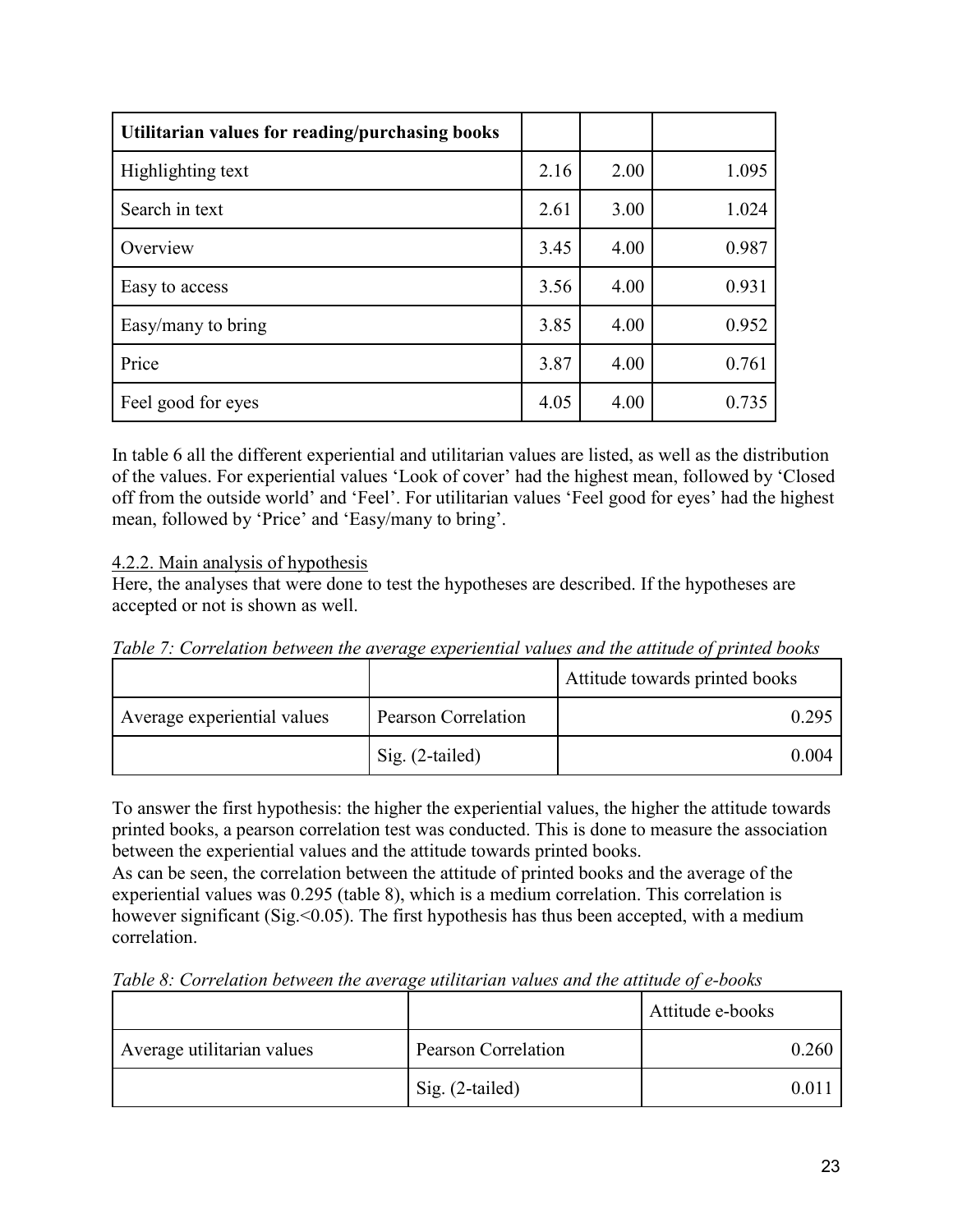To answer the second hypothesis: the higher the utilitarian values, the higher the attitude towards e-books, a pearson correlation test was conducted as well. The same thing is tested in the first hypothesis, but here the relation between utilitarian values and e-books was tested. As shown in table 8, the correlation between the attitude towards e-books and the average of the utilitarian values was 0.260, which is a small correlation. It is significant (Sig.<0.05). Thus, the second hypothesis has been accepted.

| for the all that the values while $\zeta$ oup 2 mateutes ) |       |    |      |       |                                  |
|------------------------------------------------------------|-------|----|------|-------|----------------------------------|
|                                                            | Group |    | Mean |       | Std. Deviation   Std. Error Mean |
| Attitude printed books                                     | 1.00  | 33 | 4.97 | 0.174 | 0.030                            |
|                                                            | 2.00  | 62 | 4.81 | 0.538 | 0.066                            |
| Attitude e-books                                           | 1.00  | 33 | 3.24 | 1.226 | 0.213                            |
|                                                            | 2.00  | 62 | 3.48 | 1.238 | 0.157                            |

*Table 9: Distribution of the different groups (group 1 indicates higher experiential values than for the utilitarian values while group 2 indicates ...)*

|                           |                                | Levene's<br>test<br>Sig. | T-test<br>Sig. $(2-$<br>tailed) | Mean<br>Difference |
|---------------------------|--------------------------------|--------------------------|---------------------------------|--------------------|
| Attitude printed<br>books | Equal variances assumed        | 0.001                    | 0.094                           | 0.163              |
|                           | Equal variances not<br>assumed |                          | 0.032                           | 0.163              |
| Attitude e-books          | Equal variances assumed        | 0.980                    | 0.366                           | $-0.241$           |
|                           | Equal variances not<br>assumed |                          | 0.366                           | $-0.241$           |

*Table 10: Independent samples t-test between group 1 and group 2*

The third hypothesis was if the experiential values are valued more than the utilitarian values, the attitude towards printed books is better than towards e-books. To be able to measure this, two groups were made (table 9). The first group being all the people that had a higher mean for the experiential values than for the utilitarian values. Thus, they valued the experiential values more than the utilitarian values. The second group had a higher mean for the utilitarian values than for the experiential values. An independent samples t-test was conducted to see if the differences, relative to the attitude towards printed books and e-books, between the two groups were significant. Levene's test of significance shows that with the attitude of printed books the equal variances should not be assumed (table 10). This shows a significance of under 0.05, which makes it significant. Thus, the third hypothesis has been accepted.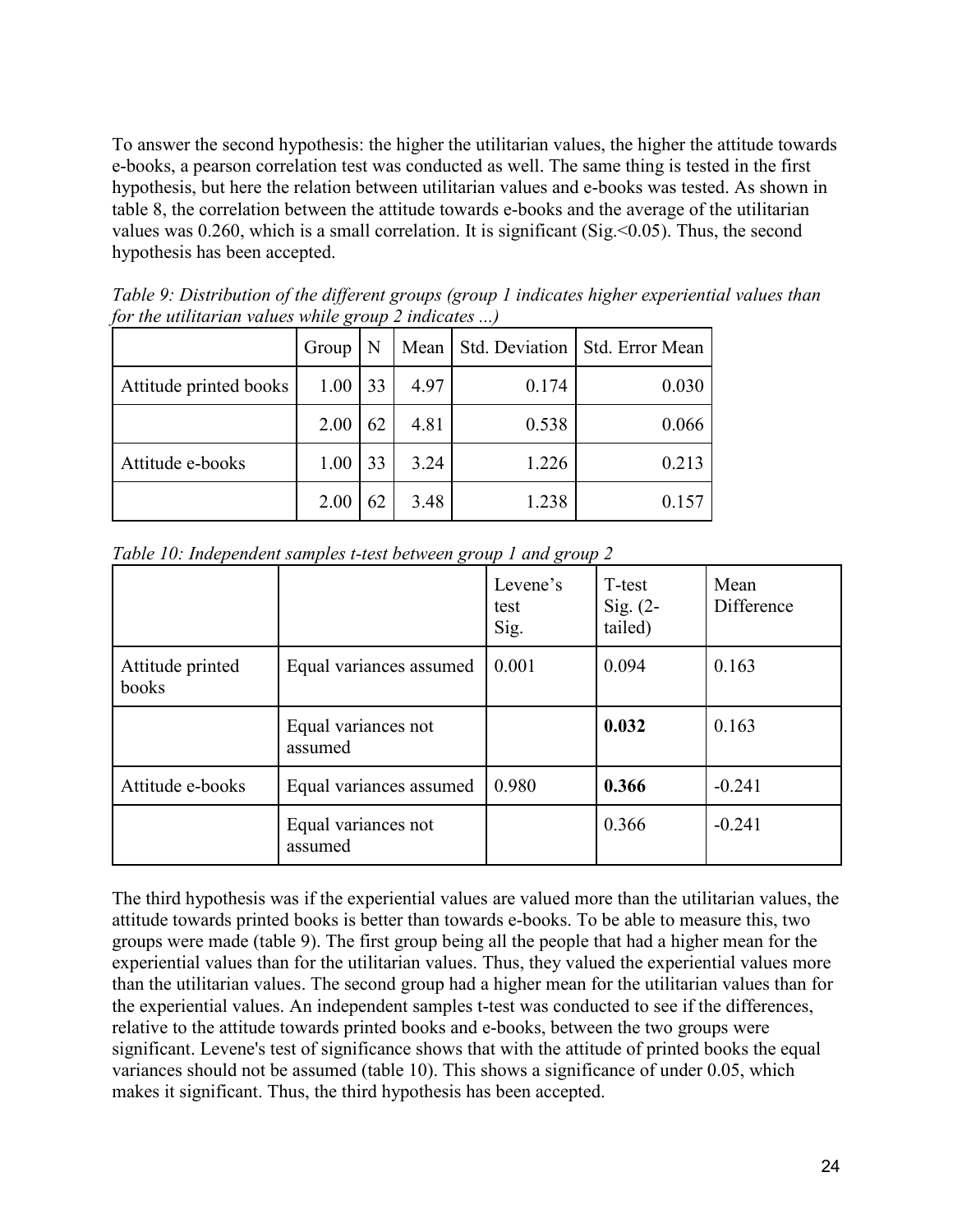The fourth hypothesis was if the utilitarian values are valued more than the experiential values, the attitude towards e-books is better than towards printed books. For this the independent samples t-test was used as well. The Levene's test significance (table 10) shows that the equal variances should be assumed. The significance is higher than 0.05, which means that it is not significant. Thus, the fourth hypothesis has been rejected.

*Table 11: Correlation between the perceived usefulness of printed books and the attitude of printed books*

|                    |                     | Attitude printed books |
|--------------------|---------------------|------------------------|
| P.U. printed books | Pearson correlation |                        |
|                    | Sig. (2-tailed)     | 0.052                  |

*Table 12: Correlation between the perceived usefulness of e-books and the attitude of e-books*

|             |                     | Attitude e-books |
|-------------|---------------------|------------------|
| P.U. e-book | Pearson correlation |                  |
|             | Sig. (2-tailed)     | 0 OO             |

The fifth hypothesis was that a higher perceived usefulness towards printed books will result in a more positive attitude towards printed books, while a higher perceived usefulness towards ebooks will result in a more positive attitude towards e-books. This was tested by using the pearson correlation test. As can be seen, the correlation between the perceived usefulness of printed books and the attitude towards printed books was 0.200 (table 11), which is a small correlation. The correlation is not significant (Sig.>0.05). The first part of the fifth hypothesis is thus rejected.

The correlation between the perceived usefulness of e-books and the attitude towards e-books was 0.651 (table 12), which is a strong correlation. The correlation is significant (Sig. < 0.05), so the second part of the fifth hypothesis is accepted.

*Table 13: Correlation between the purchase intention of printed books and the attitude of printed books*

|                    |                     | Attitude printed books |
|--------------------|---------------------|------------------------|
| P.I. printed books | Pearson correlation | 0.655                  |
|                    | Sig. (2-tailed)     |                        |

| Table 14: Correlation between the purchase intention of e-books and the attitude of e-books |  |  |  |
|---------------------------------------------------------------------------------------------|--|--|--|
|---------------------------------------------------------------------------------------------|--|--|--|

|--|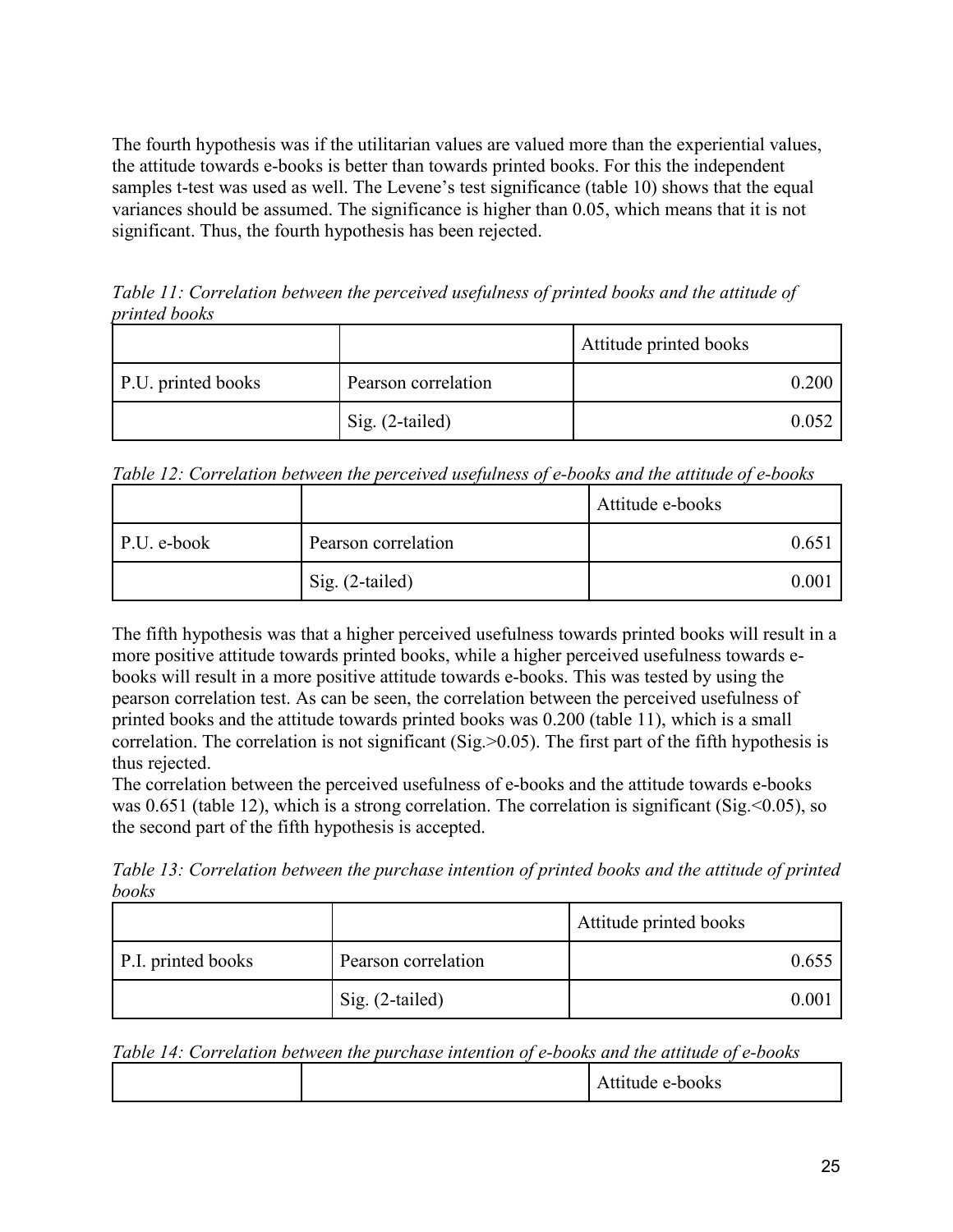| P.I. e-books | Pearson correlation | 0.745 |
|--------------|---------------------|-------|
|              | Sig. (2-tailed)     | 0.001 |

To answer the sixth hypothesis: a more positive attitude towards printed books than e-books causes the behavioural intention of purchasing printed books more than purchasing e-books, a pearson correlation test was conducted. The correlation between the attitude towards printed books and the purchase intention of printed books was 0.655 (table 13), which is a strong correlation. The correlation is significant (Sig.  $< 0.05$ ). The correlation between the attitude towards e-books and the purchase intention of e-books was 0.745 (table 14), which is a strong correlation. This has a significant correlation as well (Sig. < 0.05). Hence, the last hypothesis has been accepted.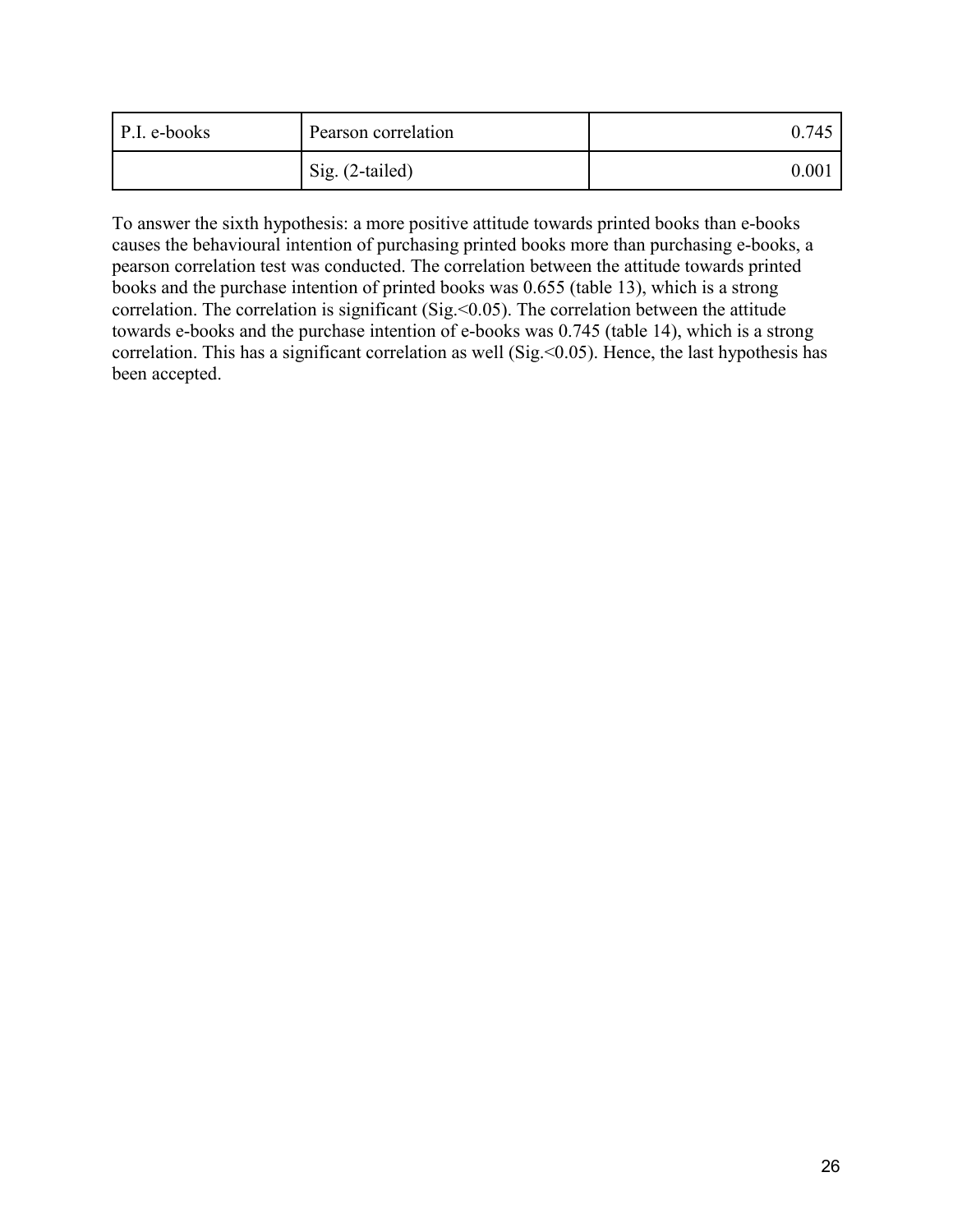# **5. Discussion**

The purpose of this study is to examine the perception of Dutch consumers with regard to printed books and e-books.

# **5.1 Findings**

According to Chen and Granitz (2012), the differences between physical and e-books breaks down into two values: experiential and utilitarian. These two groups are of importance when the reasons for reading books need to be described. If experiential values are more salient to readers, they often reject a tech-enabled change in form, in other words, consumers will keep reading printed books. When the utilitarian values are more salient to readers, they are more likely to adopt a tech-enabled change in form, or in other words, consumers will then switch to e-books instead of printed books. In this research, the experiential values have shown to have a medium correlation with a positive attitude towards printed books: a higher experiential value results in a more positive attitude towards printed books linked to a preference for printed books. The utilitarian values, however, seemed to have a small correlation with the attitude towards e-books: a higher utilitarian value results in a more positive attitude towards e-books linked to a preference for e-books. Compared to the study done by Chen and Granitz (2012), it deviates a little since they found a stronger correlation between the different values and the preference for the format of a book. A possible explanation for this could be the rather low Cronbach's alpha for the utilitarian values, resulting in a less reliable measure.

Another way to test if people who value the experiential values more than the utilitarian values would prefer reading printed, was to compare the two values for all respondents and see if they would then have a more positive attitude towards printed books than e-books. This has been proven with an independent samples t-test. This corresponds with the findings of Chen and Granitz (2012). However, when the utilitarian values were valued more than experiential values, it did not prove that the attitude towards e-books was more positive than the attitude towards printed books. This deviates from the study on experiential and utilitarian values somewhat as well (Chen and Granitz, 2012). A possible explanation can once again be that the reliability of the utilitarian values were lacking. It can also be because people still have a positive attitude towards printed books as well. This may have multiple reasons, for example, habituation or tradition.

According to the Technology Acceptance Model (TAM) of Davis (1989), perceived usefulness and ease of use are indicators for people to accept the use of technology. In this study the focus was on perceived usefulness, while ease of use was part of the utilitarian values as well. Perceived usefulness is the degree to which a person believes that using a particular system would enhance his or her job performance. In this study, it was found that perceived usefulness was correlated with a positive attitude towards e-books. However, there was no correlation found between the perceived usefulness of printed books and the attitude towards printed books. This corresponds with the TAM (Davis, 1989), because perceived usefulness would be an indicator of people accepting the use of technology.

# **5.2 Limitations**

The survey has been conducted with a sample which is not representative for the Dutch population. This shows that there is not a very good external validity, which should be a focus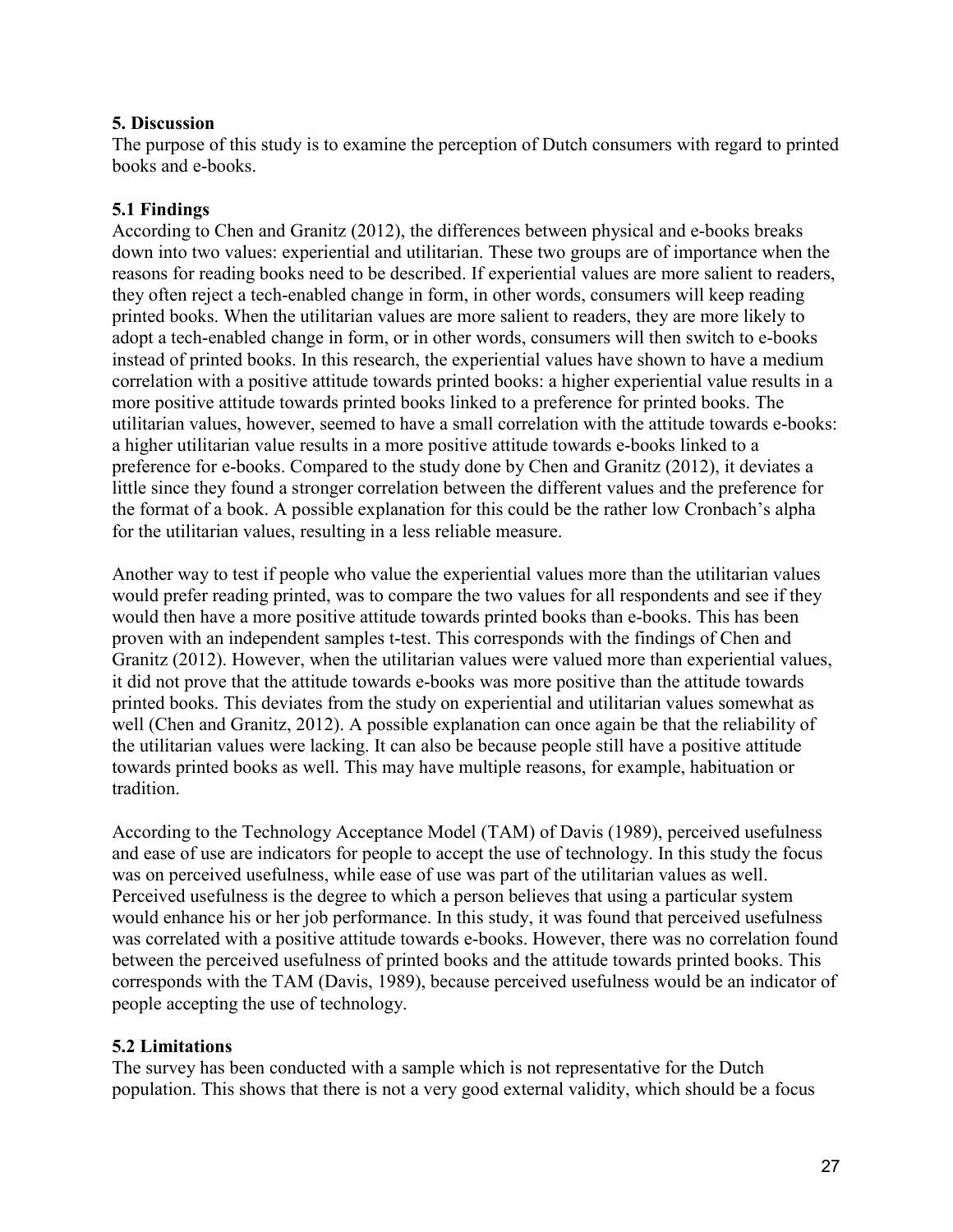point for next researches. For the interviews, however, data saturation was reached. It was therefore not considered necessary to conduct more interviews.

The survey lacks an equal male/female distribution as there were more female respondents than male respondents. The age distribution was not representative for the Dutch population, the ages around 20 years old were overrepresented, while older ages were missing.

Something that could be improved as well, is that the values should be looked upon individually. While, in this research it was assumed to be part of either experiential or utilitarian values. This might not be the case for all of them.

If different questions for the same attribute were included, the reliability of the research could have been improved. Doing so, would make the different individual attributes more reliable. Adding different questions would be less optimal as this would make the survey longer and would cause people to quit the survey before finishing.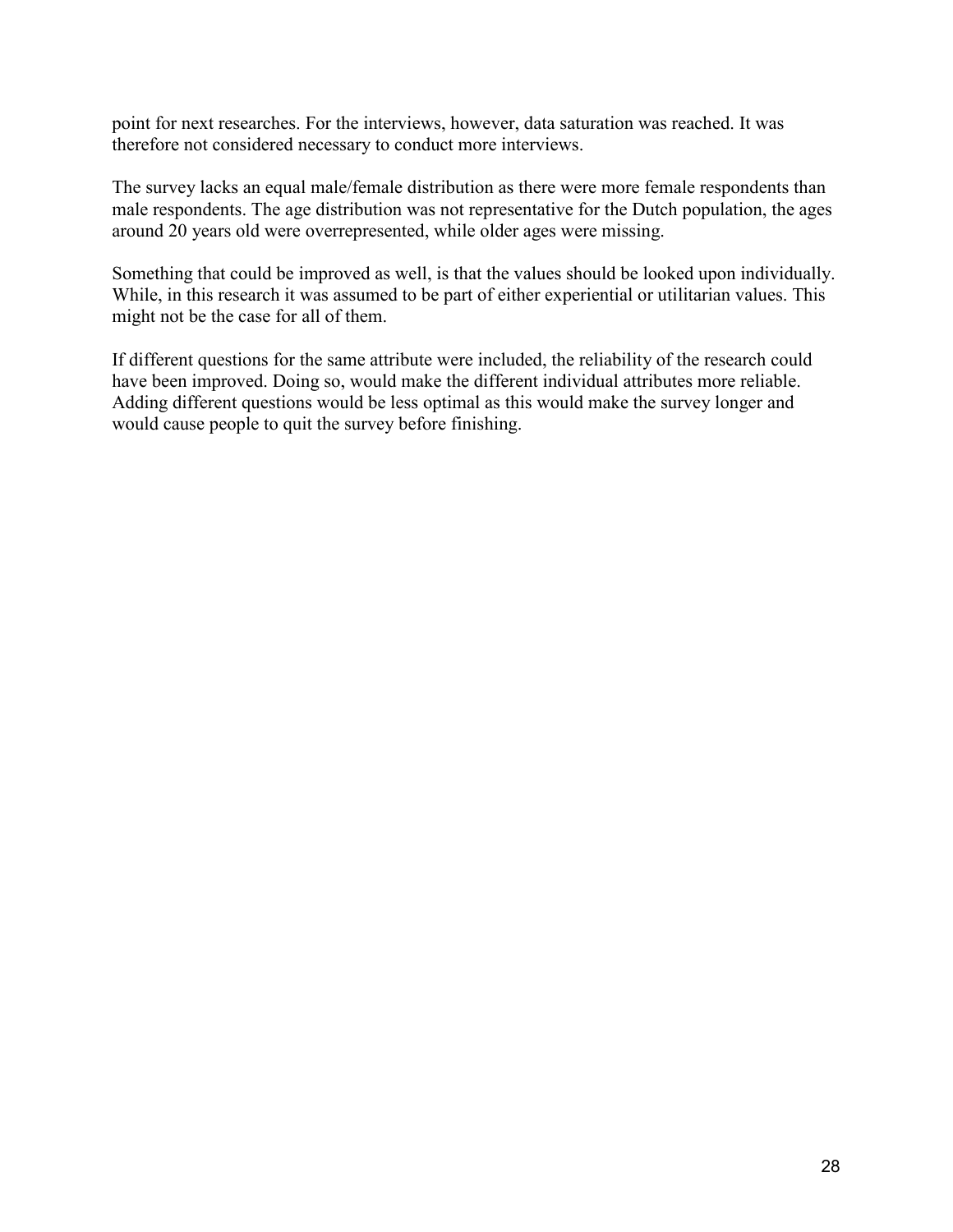# **6. Conclusion**

In this research an answer was sought to the question 'Will printed books still be used in an everevolving technological world?', which was substantiated by various sub-questions. The sub-questions that were formulated from the main question were: '*What is the purchase intention of Dutch consumers towards e-books?'* and '*What is the purchase intention of Dutch consumers towards printed books?'*. The purchase intention of e-books was a lot lower than the purchase intention of printed books.

First of all, there are not a lot of studies done on the book industry, especially not on the Dutch book industry. To gain knowledge on the book industry, a consumer research was conducted. Overall, the respondents named both experiential and utilitarian values in their interviews. Printed books were perceived in a positive light whereas the opinions on e-books varied. This was elaborated on in the survey. There, the overall attitude towards printed books was very positive whereas the opinion towards e-books less so. The experiential values were shown to have a medium correlation with the attitude towards printed books, while the utilitarian values were shown to have a small correlation with the attitude towards e-books. For the respondents who valued experiential values more than utilitarian values it has been proven that they have a more positive attitude towards printed books. However, for the respondents who valued utilitarian values more it has not been proven that they have a more positive attitude towards ebooks. There was no significance for the correlation between perceived usefulness of printed books and the attitude towards printed books, while there was a significant result for the correlation between perceived usefulness of e-books and the attitude towards e-books. Lastly, it has been proven that a positive attitude towards printed books correlates with a positive purchase intention of printed books. This also goes for e-books.

It can be concluded that perceived usefulness does not have an influence on the positive attitude towards printed books, experiential values, however, do. This positive attitude has an influence on purchase intention. So, from the possible influences of purchase intention of printed books, experiential values were the most prominent. While these values are hard to incorporate into different formats, it can be concluded that printed books will stay relevant, at least for now.

The results of this research provide insight how Dutch consumers perceive printed books and ebooks. Management of the book industry needs to convey to retailers that experiential values are important when predicting the purchase intention of printed books for Dutch consumers, and that printed books will stay relevant in the ever-evolving technological world. With the outcomes of this study, the book industry can determine how to create the most effective market for printed books and e-books in the Netherlands. It can be applied for different marketing strategies and interventions.

## **6.1 Recommendations**

Recommended for further research would be to use a larger group of people for the survey and a more representative sample. This would give more generalizable results for the Dutch population. More male respondents might give a different view on the topic as well. It would also be relevant to include another format of books, namely, audiobooks. Considering the different preferences of all the different consumers of books.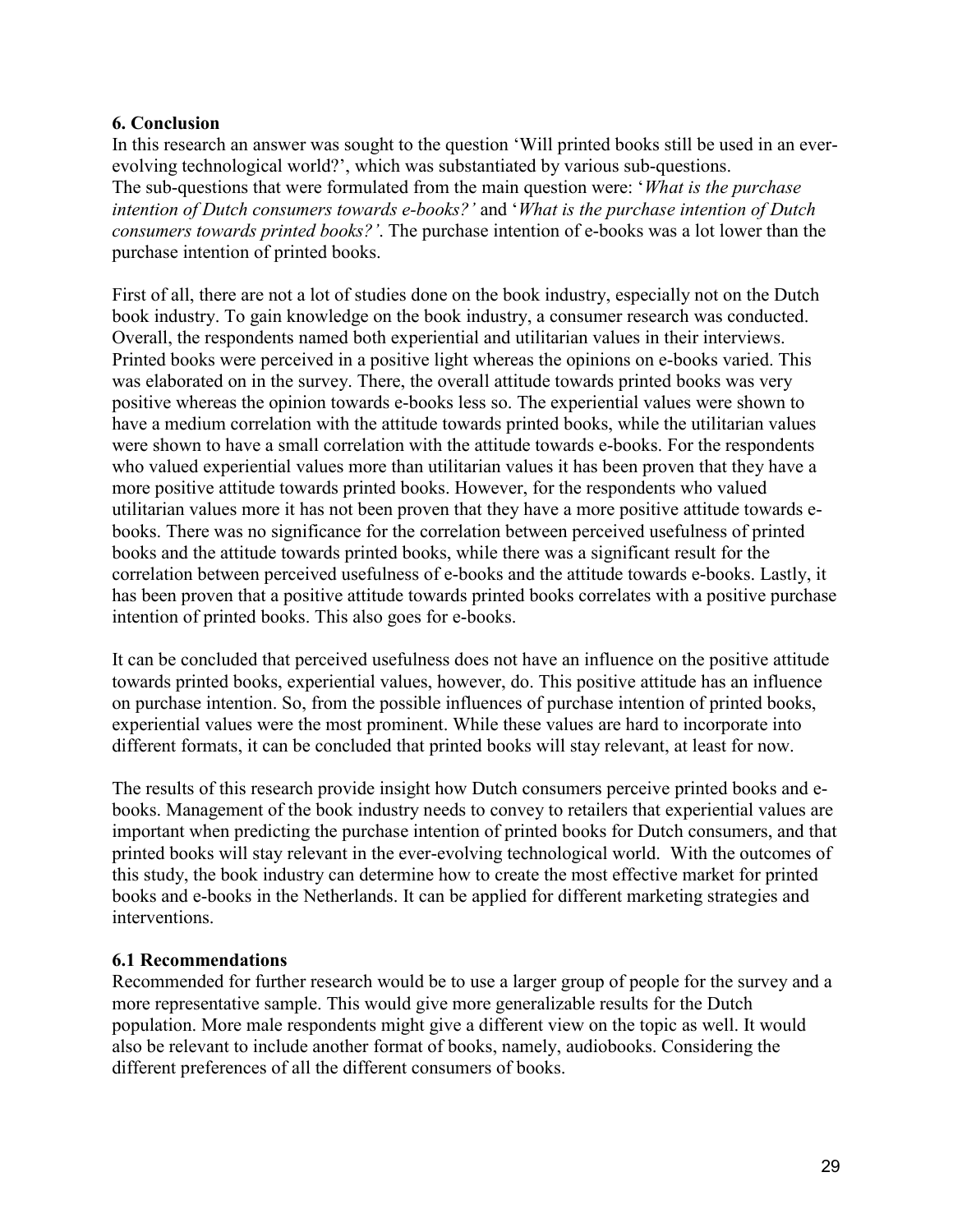#### **Reference list**

- Boeije, H. (2010). *Analysis in Qualitative Research.* Los Angeles, United States: SAGE Publications Ltd.
- Carreiro, E. (2010). Electronic Books: How Digital Devices and Supplementary New Technologies are Changing the Face of the Publishing Industry. *Publishing Research Quarterly*, *26*(4), 219–235.
- CBS. (2019, December 12). CBS Statline. Retrieved January 12, 2020, from <https://opendata.cbs.nl/statline/#/CBS/nl/dataset/37296NED/table?fromstatweb>
- Chen, H., Hu, Y. J., & Smith, M. D. (2019). The Impact of E-book Distribution on Print Sales: Analysis of a Natural Experiment. *Management Science*, *65*(1), 19–31.
- Chen, S., & Granitz, N. (2012). Adoption, rejection, or convergence: Consumer attitudes toward book digitization. *Journal of Business Research*, *65*(8), 1219–1225.
- Davis, F. D. (1989). Perceived Usefulness, Perceived Ease of Use, and User Acceptance of Information Technology. *MIS Quarterly*, *13*(3), 319–340.
- Ereaders.nl. (2015, May 4). Bol.com: "60.000 ebooks en 10.000 ereaders verkocht in Nederland." Retrieved October 5, 2019, from https://www.ereaders.nl/29120901 zestigduizend ebooks en tienduizend ereaders/
- Feijt, A. (2017, 12 juni). Kwalitatief onderzoek, hoeveel interviews heb je nodig? | Research Company.
- Gilbert, R. J. (2015). E-books: A Tale of Digital Disruption. *The Journal of Economic Perspectives*, *29*(3), 165–184.
- Kurata, K., Ishita, E., Miyata, Y., & Minami, Y. (2016). Print or digital? Reading behavior and preferences in Japan. *Journal of the Association for Information Science and Technology*, *68*(4), 884–894.
- Liu, Z. (2005). Reading behavior in the digital environment. *Journal of Documentation*, *61*(6), 700–712.
- Miller, C. C., & Bosman, J. (2011, May 21). Amazon's E-Book Sales Pass Print Books. *The New York Times*. Retrieved from [http://www.nytimes.com/2011/05/20/technology/20amazon.html?nl=todaysheadlines&em](http://www.nytimes.com/2011/05/20/technology/20amazon.html?nl=todaysheadlines&emc=tha26&pagewanted=print) [c=tha26&pagewanted=print](http://www.nytimes.com/2011/05/20/technology/20amazon.html?nl=todaysheadlines&emc=tha26&pagewanted=print)
- Sehn, T. C. M., & Fragoso, S. (2015). The synergy between eBooks and printed books in Brazil. *Online Information Review*, *39*(3), 401–415.

Thompson, J. B. (2012). *Merchants of Culture: The Publishing Business in the Twenty-First*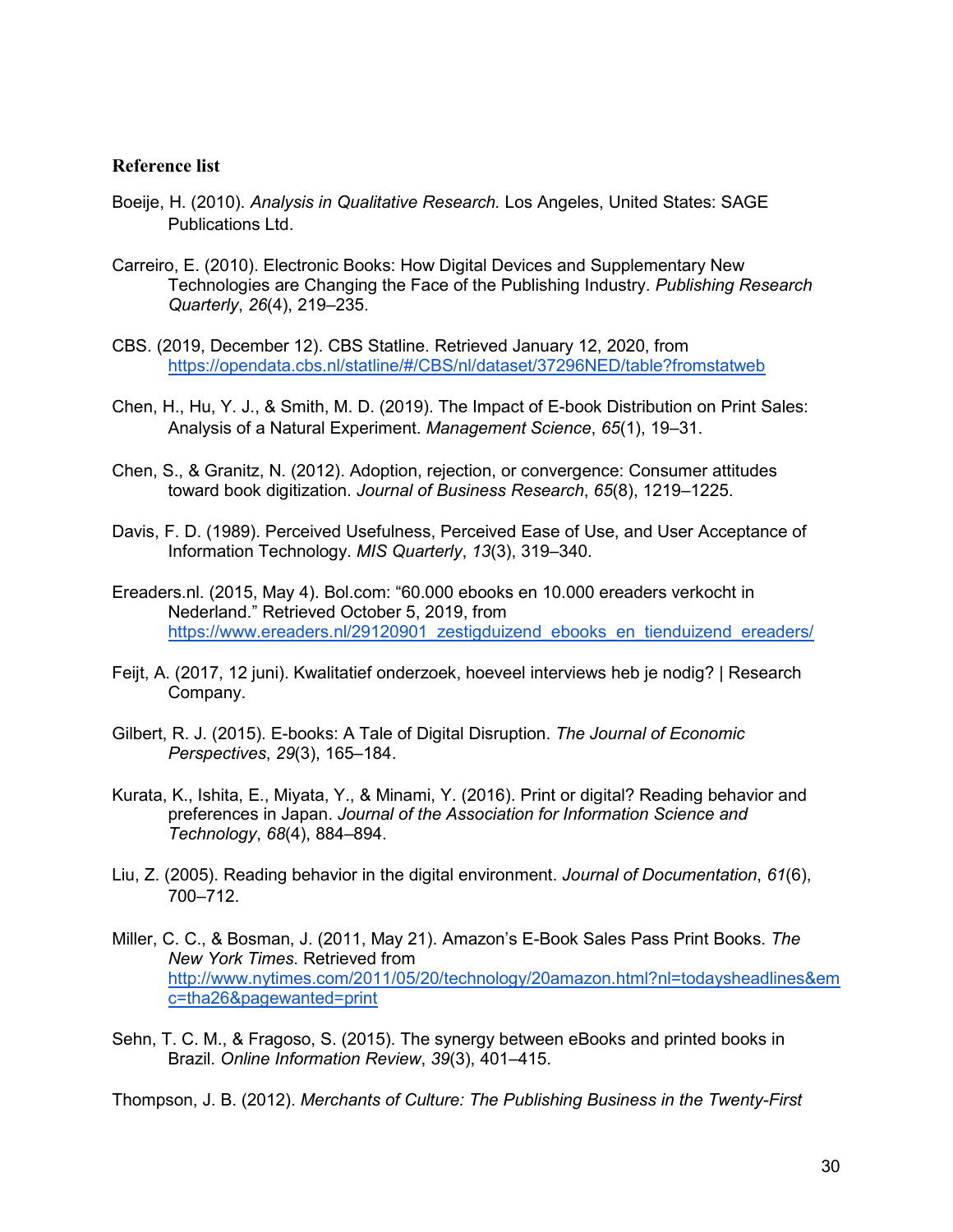*Century*. United States of America: Penguin Publishing Group.

- van Bergen, A. (2018). *Het goede leven: hoe Nederland in een halve eeuw steeds welvarender werd* (4th ed.). Amsterdam, Nederland: Uitgeverij Atlas Contact.
- Zambarbieri, D., & Carniglia, E. (2012). Eye movement analysis of reading from computer displays, eReaders and printed books. *Ophthalmic and Physiological Optics*, *32*(5), 390– 396.
- Zhang, Y., & Kudva, S. (2013). Ebooks vs. print books: Readers' choices and preferences across contexts. *Proceedings of the American Society for Information Science and Technology*, *50*(1), 1–4.
- Zhang, Y., & Kudva, S. (2014). E-books versus print books: Readers' choices and preferences across contexts. *Journal of the Association for Information Science and Technology*, *65*(8), 1695–1706.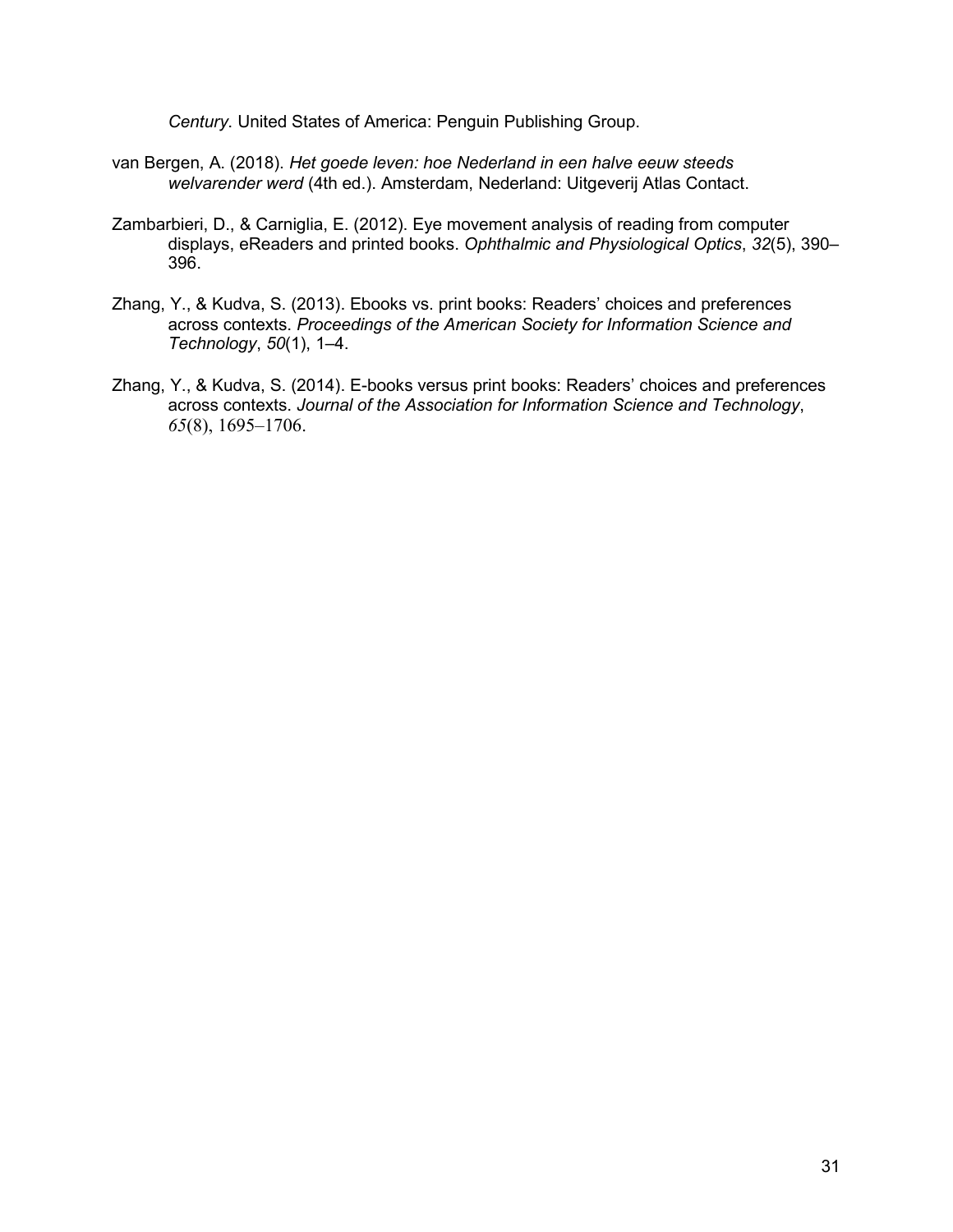# **Appendix**

# Attachment 1: Interview Guide

Introductie

- Jezelf introduceren (naam, leeftijd, opleiding)
- Danken voor het meewerken aan het interview en onderzoek
- Vertellen hoe lang het onderzoek ongeveer gaat duren
- Aangeven dat vragen die niet over de inhoud gaan na het interview gesteld mogen worden
- Aangeven dat vragen die wel over de inhoud gaan direct gevraagd kunnen worden

Doel van het onderzoek

• Het doel van het onderzoek is om meer inzicht te krijgen in het aankoopgedrag van de Nederlandse consument wat betreft fysieke boeken en e-books.

Opbouw

- Algemene vragen deelnemer
- Algemene vragen over leesgewoontes (hoe vaak, tijdstip, plek)
- Vragen perceptie over fysieke boeken
- Reden lezen van fysieke boeken
- Vragen perceptie over e-boeken
- Reden lezen van e-boeken
- Afsluiten

Anonimiteit en Vertrouwelijkheid

- Vertellen dat het interview volledig anoniem is en dat dit inhoudt dat hun persoonlijke gegevens niet gebruikt of weergegeven worden. Alle informatie wordt alleen in dit onderzoek gebruikt.
- Duidelijk maken dat het interview op elk mogelijk moment gestopt kan worden door de geïnterviewde.
- Vraag of het onderzoek opgenomen mag worden.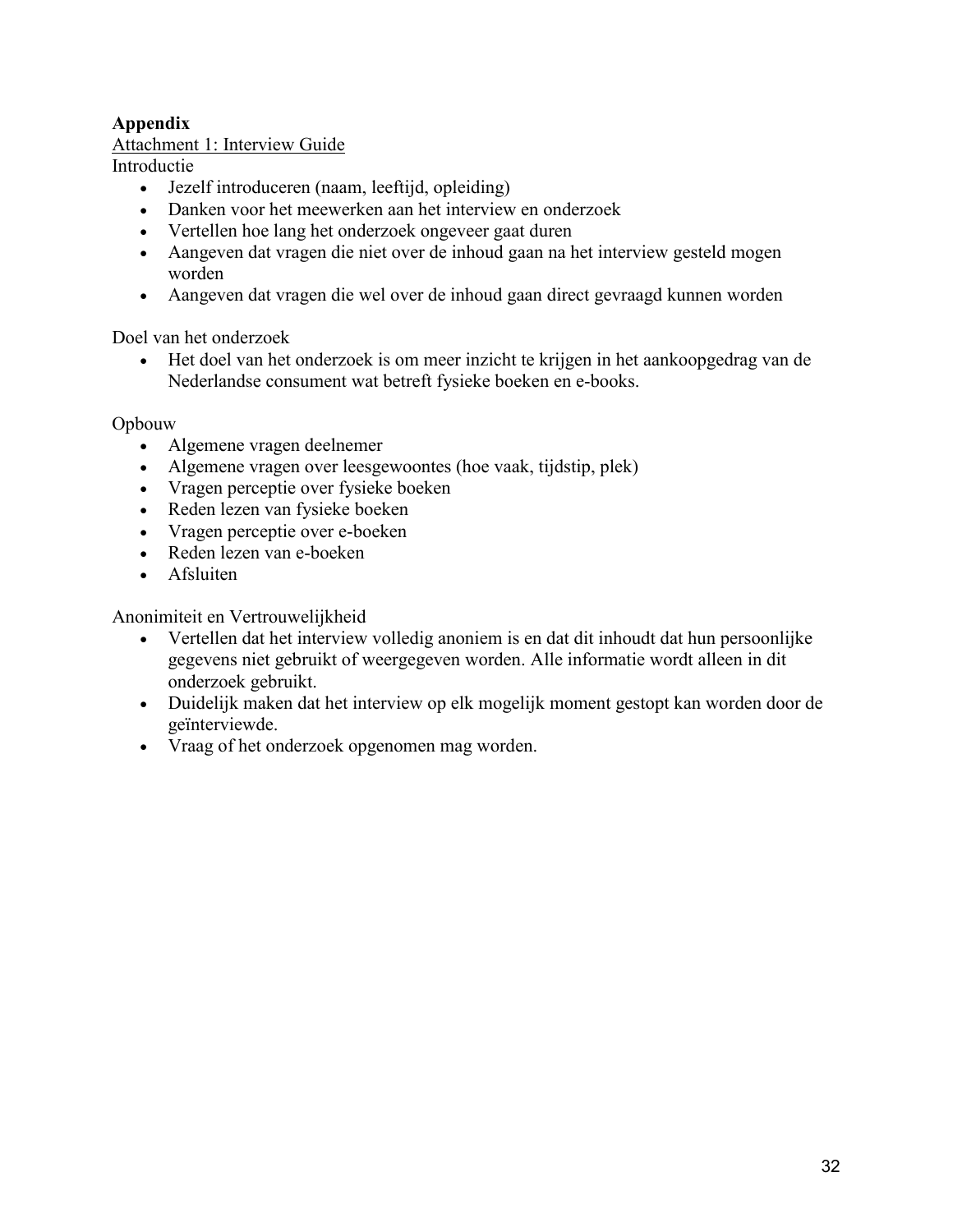Attachment 2: Interview Questions

Algemene vragen deelnemer

- Wat is uw geslacht?
- Wat is uw leeftijd?
- Wat is uw hoogst genoten opleiding?

Algemene vragen leesgewoontes

- Hoeveel boeken leest u per jaar (niet voor school of werk)?
- Hoeveel van die boeken zijn dan fysieke boeken en hoeveel e-boeken (luisterboek)?
- Op welke momenten van het jaar leest u het meest (vakantie, weekend, winter)?
- Op welke momenten van de dag leest u het meest (voor t slapen, midden op de dag)?
- Op welke plekken leest u het vaakst (in het ov, in bed, bad, bank)?
- Welke soort boeken leest u (romans/hulpboeken  $\rightarrow$  reisgidsen, kookboeken)?

Perceptie fysieke boeken

- Hoe fijn vindt u het om een fysiek boek te lezen? En waarom?
- Hoe belangrijk vindt u het om een fysiek boek te lezen? En waarom?
- Heeft u het gevoel dat met fysieke boeken u uw doel van lezen het best kan bereiken? (Perceived Usefulness)

Reden lezen van fysieke boeken

- Wat zijn de redenen voor u om (g)een fysiek boek te lezen?  $\rightarrow$  Doorvragen (Utilitarian/Experiential)
- Waarvoor gebruikt u fysieke boeken (voorlezen, boekclubs, decoratie huis etc)?

Perceptie e-boeken

- Hoe fijn vindt u het om een e-boek te lezen? En waarom
- Hoe belangrijk vindt u het om een e-boek te lezen? En waarom
- Heeft u het gevoel dat met e-boeken u uw doel van lezen het best kan bereiken? (Perceived Usefulness)

Reden lezen van e-boeken

- Wat zijn de redenen voor u om (g)een e-boek te lezen?  $\rightarrow$  Doorvragen (Utilitarian/Expriential)
- Waarvoor gebruikt u e-boeken (voorlezen, boekclubs, decoratie huis)?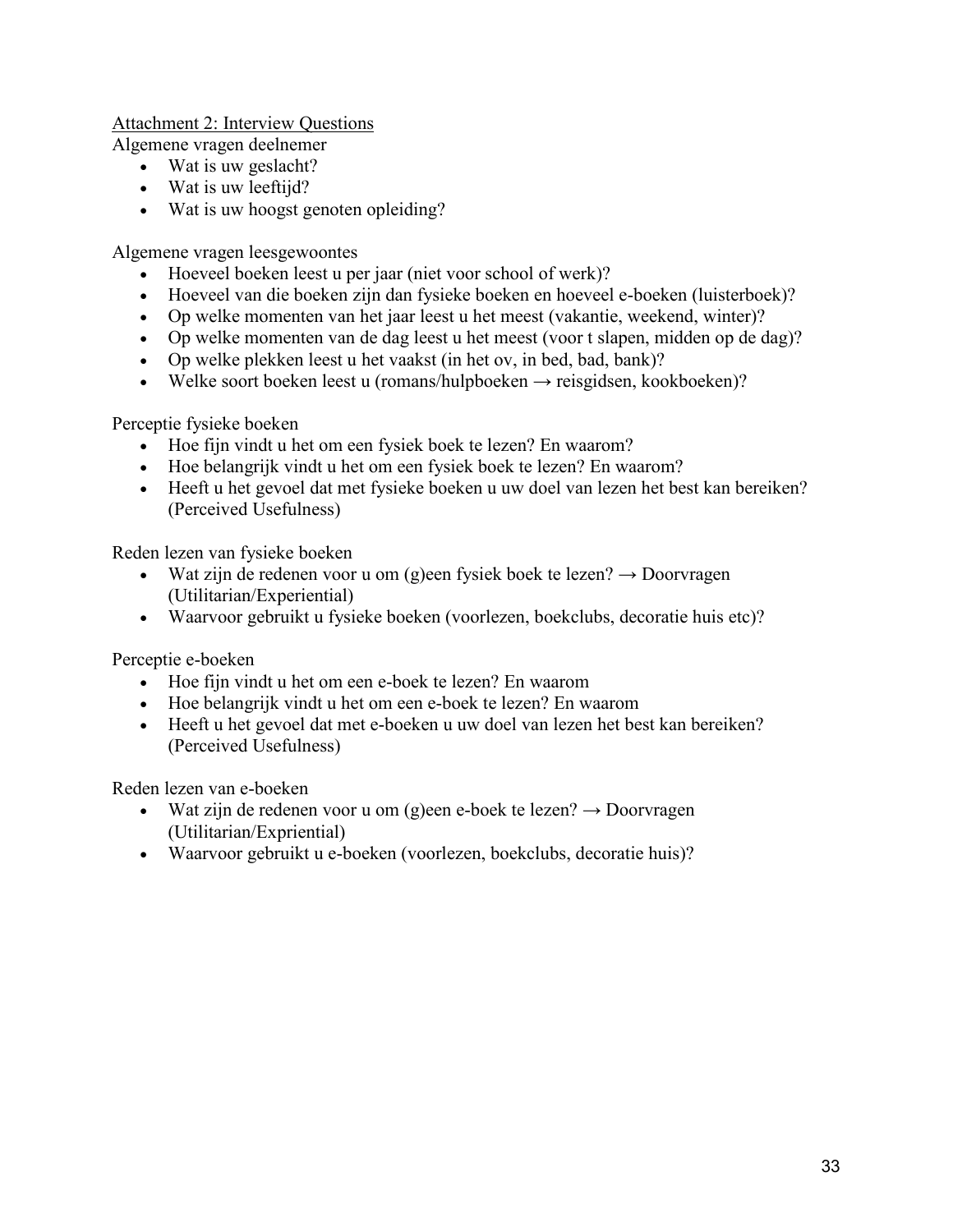# Attachment 3: Summaries Interviews

# **Male 1: Man, 20 jaar, wo bachelor**

- Leest ongeveer 4 boeken per jaar. Alleen maar fysieke boeken. Leest het meeste in de zomer, omdat je dan buiten kan zitten. Binnen sneller afgeleid. Leest overdag het meest. Leest buiten op een stoel of binnen in bed. Leest voornamelijk non-fictie.
- Fysieke boeken zijn fijn, ligt lekker in de hand en zien er mooier uit. Vind het belangrijk om fysieke boeken te lezen, want die zijn veel fijner. Bereikt wel goed t doel van lezen. Redenen om een fysiek boek te lezen: fijn vasthouden, ziet er mooier uit, mooi in de boekenkast. Boeken wel meer voor het lezen niet voor in de boekenkast, maar het ziet er wel leuk uit.
- Niet fijn om een e-boek te lezen. Een e-boek lezen is ook niet heel belangrijk. Als je niet veel leest bespaar je hiermee niet op de kosten. Redenen om een e-boek te lezen: alleen als je veel leest goedkoper (met 4 boeken daarom niet).

# **Male 2: Man, 20 jaar, wo bachelor**

- Leest ongeveer 1 à 2 boeken per jaar. Alleen maar fysieke boeken. Leest het meest in de zomervakantie. Leest in de vakantie het meest overdag, de hele dag door. Leest dan vaak buiten het meest en anders op de bank binnen. Voornamelijk fantasy/mythologie → fictie.
- Heel fijn om een fysiek boek te lezen. Voelt fijn, fijn om te hebben, en fijn om paginas om te slaan. Heel belangrijk om een fysiek boek te lezen, want het voelt beter dan eboeken. Is alleen fijn voor school, omdat je dan kan zoeken. Dan is het wel praktischer, maar om het te lezen voor je plezier is een gewoon boek zonder knopjes veel fijner. Het doel kan het best bereikt worden met een fysiek boek, want je kan je beter afsluiten van de buitenwereld, anders word je snel afgeleid door berichtjes van je telefoon of computer. Dus een boek moet ook rust geven en ontspannend werken. Redenen voor het lezen van fysieke boeken: je kan je beter afsluiten van de wereld, geeft rust, uitstraling naar andere mensen toe 'van ik lees een boek', fijner voor je ogen ook. Alleen 's avonds is het lastiger met licht, maar dan leest hij minder vaak. Ook leuk om een boek te kopen, een cadeautje voor jezelf, helemaal naar een boekenwinkel. Een treat yourself moment. Fysieke boeken ook gebruikt voor decoratie in huis, mooi in de boekenkast. En nostalgie om er soms even naar terug te kijken en opnieuw te lezen.
- E-boek is onprettiger om te lezen, alleen handig om dingen op te zoeken. Dit is alleen nodig voor school en dus niet voor plezier lezen. Het is ook wel makkelijker meenemen en vrij praktisch, maar leest te weinig om echt zoveel boeken mee te moeten nemen. Niet echt belangrijk om een e-boek te lezen. Geeft het ook niet echt een kans. Niet echt het gevoel dat met e-boeken het doel van het lezen bereikt wordt. De redenen om e-boeken te lezen: zou fijner zijn 's avonds maar leest dan niet echt. En de e-boeken worden echt alleen maar gebruikt voor lezen.

# **Male 3: Man, 20 jaar, wo bachelor**

• Leest ongeveer 3 boeken per jaar. Alleen maar fysieke boeken. Leest het meeste in de zomervakanties, vakanties überhaupt. 's Avonds voor het slapen gaan leest hij het meest. En dus voornamelijk in bed, anders wel eens op een ander chill plekje. Leest het meest gewoon fictie, en heeft de voorkeur voor literatuur. Heel af en toe lectuur.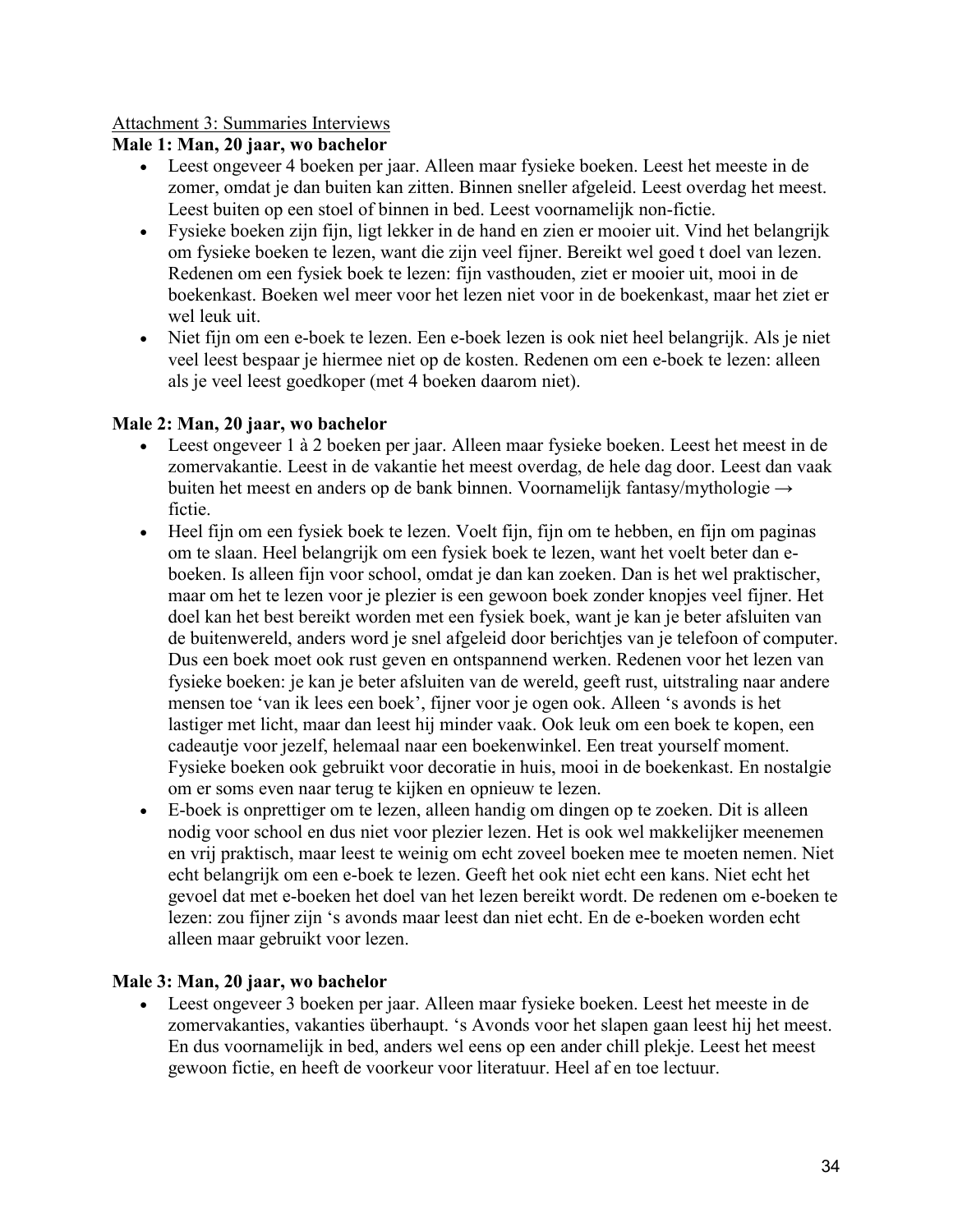- Vind het super fijn om een fysiek boek te lezen, want het brengt je in een andere wereld. Hierdoor ben je niet met de dagelijkse dingen bezig. Je kan je ook beter verplaatsen in andere mensen en werelden als je een fysiek boek leest. Het is wel belangrijk om een fysiek boek te lezen, omdat je dan beter kan ontspannen. Een beeldscherm ontspant niet. Het doel van het lezen kan het best bereikt worden met fysieke boeken, want je kan er echt door ontspannen en het is beter voor je ogen. Redenen om een fysiek boek te lezen: is fijner met liggen in een bed, fijner voor je ogen, en het gevoel dat je echt iets vast hebt. Fysieke boeken worden alleen gebruikt voor lezen niet voor iets anders.
- E-boeken niet zo fijn als een fysiek boek. Hij zal nooit uit zichzelf een e-boek gaan lezen. Het is niet echt belangrijk om een e-boek te lezen. En het helpt niet om het doel te bereiken van het lezen, want je kan door e-boeken niet echt ontspannen. De redenen om niet voor een e-boek te kiezen: omdat het minder ontspannend leest vanwege de berichtjes die je kan krijgen en je kijkt toch naar een scherm met licht, en is duurder omdat er een ipad of ereader voor aangeschaft moet worden.

## **Male 4: Man, 38 jaar, wo master**

- Leest ongeveer 15 boeken per jaar. Ongeveer 1 of 2 fysieke boeken, en de rest allemaal eboeken. Leest het hele jaar door ongeveer evenveel, en veel op vakantie. Leest meestal einde van de middag en in de avond. Leest het meest in bed en op de bank. Leest het meeste non-fictie.
- Fysieke boeken zijn het fijnst, als het zou kunnen zou hij alleen fysieke boeken lezen, alleen omdat hij veel verhuisd voor werk is dat niet handig. Met e-boeken kan je altijd alle boeken bij je houden ook als je veel moet reizen. Het is echt een cadeautje als je een fysiek boek mag lezen. Fysieke boeken zijn fijn dat je weet waar je bent, het leest veel rustiger en is fijner voor je ogen. Een papieren boek voelt toch altijd superieur als ervaring met het lezen. Het is niet belangrijk genoeg om een fysiek boek te lezen, anders zou dat wel gebeuren of zou er wel bij een bibliotheek geleend worden. Wat wel fijn is is dat de Kindle app alles synced. Dan kan je je highlights meenemen, dat is wel ideaal en je kan het ook exporteren. Het doel van het lezen kan het best bereikt worden met fysieke boeken, voor plezier is een papieren boek fijner, want kan je makkelijk meenemen en is altijd opgeladen. Heeft geen batterij. Je weet ook hoe ver je bent in een fysiek boek. Het is alleen fijner om een e-boek te hebben om erin te kunnen zoeken, maar voor plezier is dat eigenlijk niet nodig. Wat je mist bij een e-boek is overzicht, je kan niet de opbouw niet zien en niet hoeveel bladzijden die je nog hebt. Redenen om een fysiek boek te lezen: meer overzicht, handiger voor onderweg in de buurt niet met reizen, handig om cadeau te doen.
- E-boeken zijn fijner als je 's avonds leest, want je kan een e-boek dimmen qua licht. Zo kan je dus in het donker lezen. Je kan er makkelijk mee zoeken. Het is goedkoper en makkelijker om te verkrijgen. Binnen een minuut kun je een boek op je apparaat hebben. En je kan het altijd bij je hebben. Niet persé belangrijk om een e-boek te lezen voor je plezier. Het doel van het lezen kan goed bereikt worden met e-boeken lezen, want zonder de e-boeken zou er niet zoveel gelezen kunnen worden als nu.

## **Male 5: Man, 66 jaar, mbo**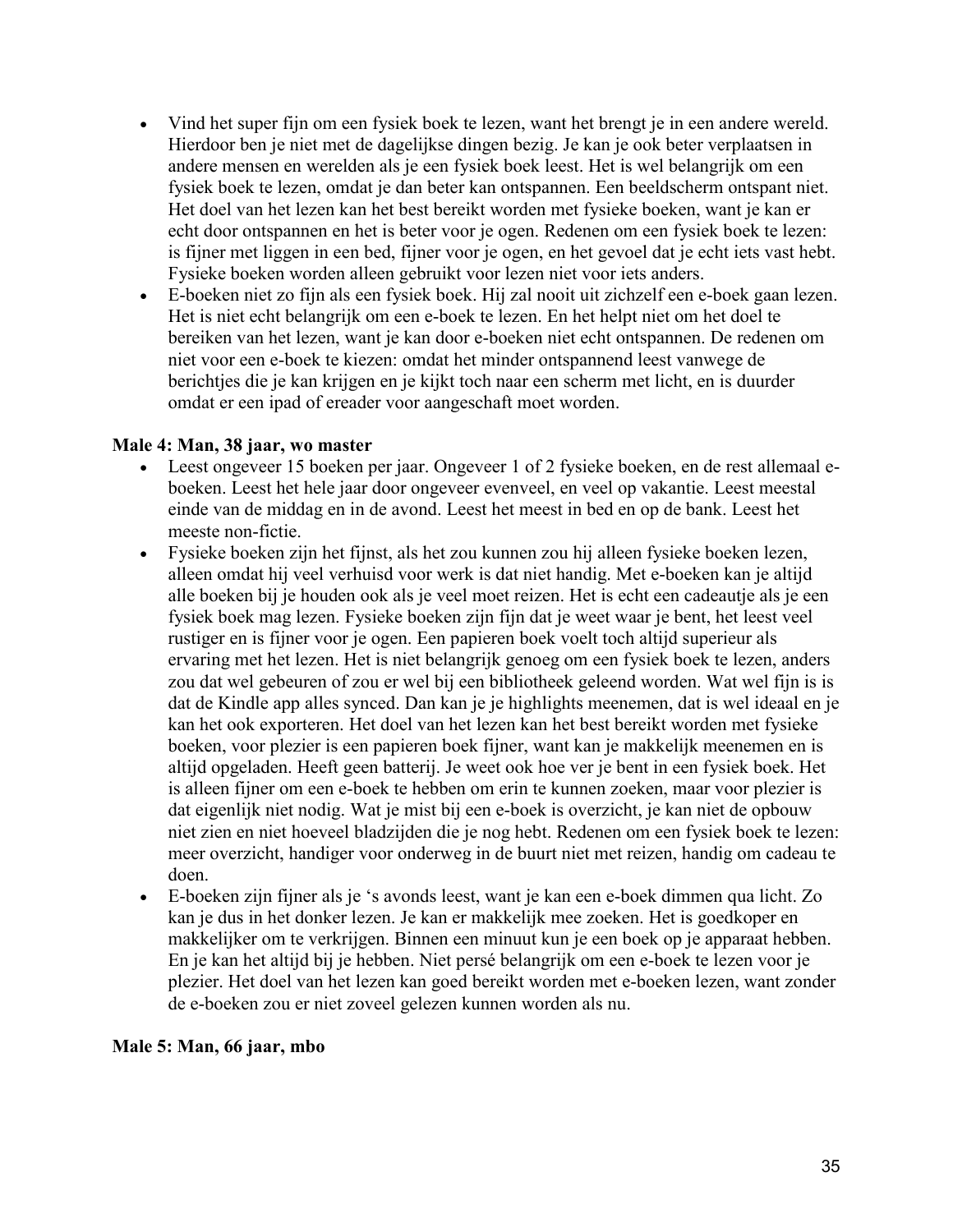- Leest ongeveer 5 boeken per jaar. Allemaal fysieke boeken. Leest het meeste in de vakanties. Leest vooral overdag, alle tijden van de dag. Leest meestal in de stoel of in bed voor het slapen gaan. Leest vooral autobiografieën, waargebeurde verhalen, non-fictie.
- Heel fijn om een fysiek boek te lezen. Bij een e-boek krijgt hij last van zijn ogen. En een boek is fijn vasthouden en ruikt lekker. Heel belangrijk om een fysiek boek te lezen, want geeft een goed gevoel, het is een feestje om een fysiek boek te lezen. Sommige boeken zijn veel leuker dan de televisieserie of een verfilming. Als je een boek leest krijg je je eigen beeld en wanneer je het dan op televisie ziet, dan raak je in de war en dan is het heel anders dan dat je voorgesteld had. Het doel van het lezen wordt het best bereikt met een fysiek boek. Redenen om een fysiek boek te lezen: kennis vergaren, associeert het lezen van een fysiek boek echt met vakantie en met rust. Als ik wil lezen moet het wel rustig zijn, dus dan moeten er niet te veel gebeuren om me heen. E-boeken lezen spreekt hem niet aan. Fysiek boek moet wel een beetje mooi zijn om hem te kopen en te lezen, je hoeft het niet te kopen voor in de boekenkast, en je kan je beter concentreren op een fysiek boek dus beter in het verhaal. E-boeken associeer je toch snel met televisie kijken.
- Niet fijn om een e-boek te lezen. Spreekt hem niet aan, wel de krant lezen online of magazines, maar geen e-boeken. Niet belangrijk om e-boeken te lezen. Redenen om een e-boek te lezen: omdat het goedkoper is en omdat het beschikbaar is.

# **Female 1: Vrouw, 18 jaar, hbo**

- Leest ongeveer 50 boeken per jaar. Ongeveer 20 fysiek, 30 e-boeken. Leest in de winter en herfst het meest, vanwege de regen en het slechte weer. Leest het meest 's avonds voor het slapen gaan. In bed ook wel eens in bad. Leest het meest fantasy  $\rightarrow$  fictie.
- Heel fijn om een fysiek boek te lezen. Is mooi en ligt lekker in de hand. Het is wel belangrijk om fysiek te lezen want daarmee kan je boekenwinkels onderhouden. Het gaat bij boeken wel om de inhoud en die blijft hetzelfde, dus doel van het lezen even goed bereikt met een fysiek boek als een e-boek lezen. Leest vooral fysieke boeken wanneer ze een boek cadeau gekregen heeft en als een boek nog niet als e-boek is verschenen of op de e-reader staat dan een boek lenen bij de bibliotheek. Maakt niet heel veel uit of ze fysiek leest of een e-boek, maar een fysiek boek is wel mooi om te hebben. Het staat mooi in je kamer, maar is niet echt belangrijk. Fysieke boeken worden ook gebruikt voor voorlezen.
- Een e-book kan je niet kreukelen en kan mee in bad. Makkelijk vasthouden wanneer je in bed ligt bijvoorbeeld. Niet perse belangrijk of niet belangrijk, gewoon even veel als een fysiek boek. Alleen als je moet kiezen is een fysiek boek wel beter om de boekhandels te supporten. Het doel van het lezen kan even goed bereikt worden met het lezen van eboeken. Redenen om e-boeken te lezen: vooral geld, want leest genoeg dat het voordelig is, en makkelijk meenemen voor onderweg en op vakantie, makkelijk lezen zonder licht want e-boek geeft zelf licht.

# **Female 2: Vrouw, 21 jaar, wo bachelor**

• Leest ongeveer 25 tot 30 boeken per jaar. Maximaal 8 fysiek, en de rest e-boeken. Dus ongeveer tussen de 17 en 23 e-boeken per jaar. Dus het grootste gedeelte e-boeken. Leest vooral in de zomervakantie, aan het zwembad en op het strand. Maar ook op wintersportvakantie wel veel, 's avonds. Leest dus vooral veel in de vakanties, maar het meest in de zomervakantie. Alleen in de zomervakantie leest ze de hele dag en 's avonds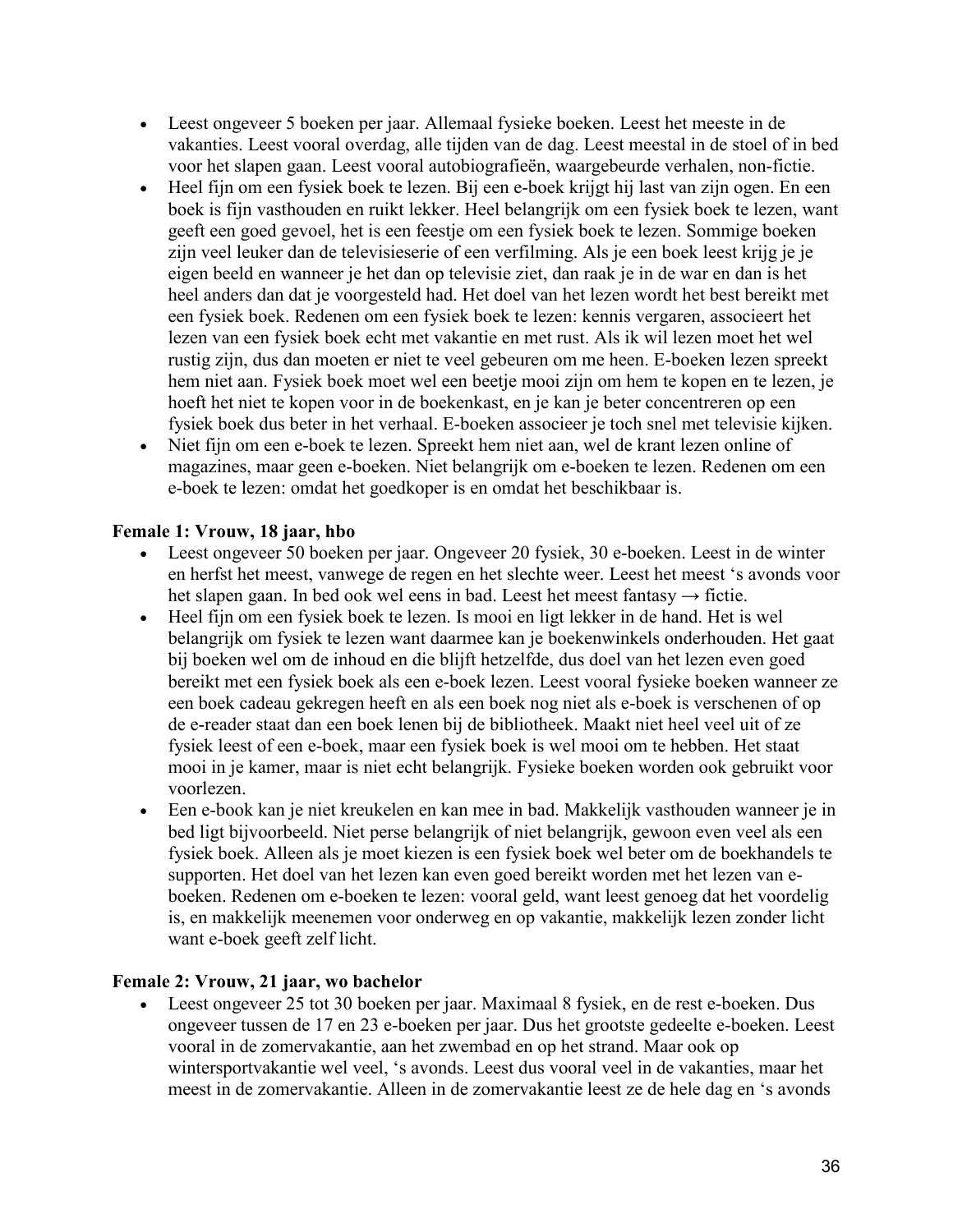ook. In de rest van de vakanties, en de rest van het jaar, eigenlijk alleen 's avonds. Leest meestal in bed en heel soms op de bank. Alleen in de vakanties dan op strandbedje ofzo. Leest het meeste thriller en misdaad  $\rightarrow$  fictie, bijna geen non-fictie.

- Wel fijn om een fysiek boek te lezen, komt beter in het verhaal. Maar het ligt wel aan het moment. Want een fysiek boek is wel echt een ervaring, het vasthouden, de geur dat vindt ze wel heel prettig. Maar het heeft wel met het moment te maken. Krijgt wel meer mee van een fysiek boek, dus het is wel belangrijk om fysieke boeken te lezen. Door e-boeken ga je gewoon veel sneller doorheen. Maar het is wel gewoon praktisch soms om een eboek te lezen. Voor praktische factoren is het lezen van een fysiek boek gewoon niet super belangrijk, maar de ervaring die erbij hoort daarvoor is het wel belangrijk. Dat je gewoon wat meer in het verhaal zit. Bij non-fictie boeken wil ze wel graag een fysiek boek lezen, want dan heb je het gevoel dat je beter in het verhaal komt en dat er meer emotie bij komt kijken. Als dat het doel is is het dus wel belangrijk om een fysiek boek te lezen. Maar als het doel is gewoon een boek lezen op het strand, dan is een fysiek boek niet heel belangrijk. Redenen om een fysiek boek te lezen: dan zit je beter in het verhaal, de ervaring van het boek vasthouden papier bladzijden geur, en het wekt meer emoties op. Boeken staan wel leuk voor in de kast, maar worden daar niet specifiek voor gekocht.
- E-boeken zijn fijn, want liggen beter in de hand en is makkelijk als je op je zij ligt om dan vast te houden. Als je ligt met een fysiek boek dan is dat moeilijk vast houden. Dus het is vooral heel praktisch en dat is dan weer heel fijn. Een e-boek is ook niet zwaar. Alleen de batterij is onhandig. Het is niet zo belangrijk om een e-boek te lezen, het is alleen een stuk praktischer. Als je op vakantie gaat kan je gewoon heel veel boeken meenemen met een e-reader. Op zomervakantie is het doel van het lezen vooral gewoon ontspannend lezen, dus dan is het lezen van een e-boek wel goed om je doel te bereiken. Je kan lekker veel boeken meenemen. Maar als het doel is om beter in het verhaal te zitten dan is een fysiek boek beter. Dus met het doel dat t goed binnen komt een fysiek boek beter. Redenen voor lezen e-boeken: praktisch mee te nemen, de prijs zeker als je veel leest, praktisch vasthouden.

## **Female 3: Vrouw, 21 jaar, wo bachelor**

- Leest ongeveer 20 boeken per jaar. Ongeveer 8 fysieke boeken en 12 e-boeken. Leest het meeste in de vakanties, zomervakantie en kerstvakantie. Wanneer er geen schoolwerk is. Leest meestal in de avond, maar in de vakantie de hele dag door. Leest het vaakst in bed of op de bank. Leest het meeste fictie, heel af en toe iets anders tussendoor.
- Super fijn om een fysiek boek te lezen. Is echt een echt boek, voelt zich slecht wanneer ze geen fysieke boeken leest, maar een e-boek. Een fysiek boek is tastbaar en heeft echt een ervaring. Een e-boek kan je niet op dezelfde manier vasthouden en staat niet mooi in de boekenkast, je kan er niet zo'n mooie verzameling van maken als bij fysieke boeken. Wel belangrijk om een fysiek boek te lezen, zal altijd een fysiek boek boven een e-boek kiezen als je de prijs niet mee zou tellen. Je moet gewoon blijven lezen in een echt boek, want er is zoveel technologie tegenwoordig. Het zou zonde zijn als je later kinderen krijgt die niet weten wat een geprint boek is. Het doel van het lezen kan het best bereikt worden met een fysiek boek. Is veel meer relaxen. Andere mensen accepteren het ook meer als je de hele dag met een boek voor je neus zit dan als je de hele dag op je telefoon kijkt, maar leest meestal wel alleen dus dan maakt het niet uit. Redenen voor het lezen van een fysiek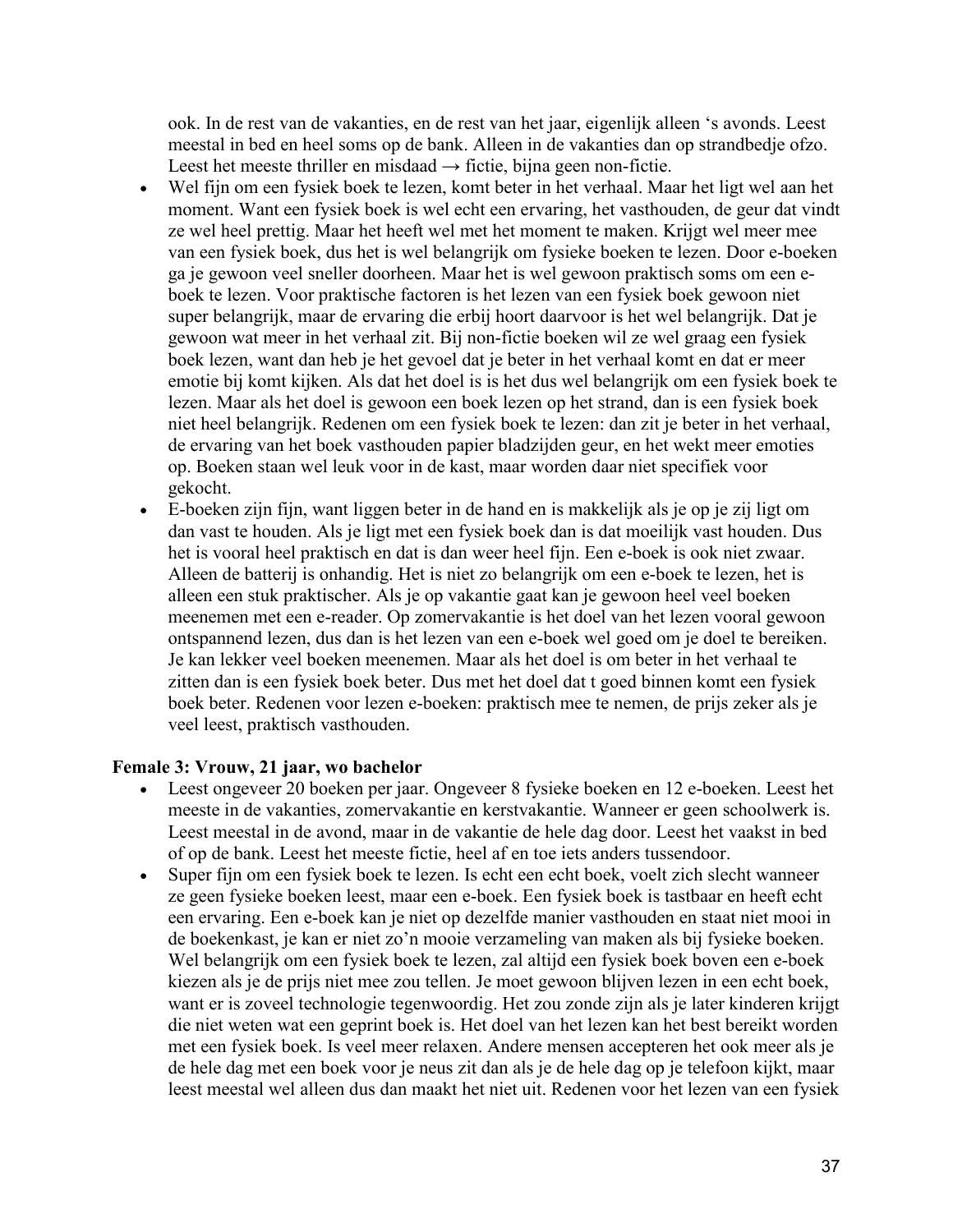boek: treat yourself, echt even ontspannen, ook fijn om soms een cadeautje voor jezelf te kopen, mooi in de boekenkast, en mooie kaften. Gebruikt boeken ook nog voor decoratie, mooie boeken worden laten zien.

• Fijn om een e-boek te lezen, omdat ze goedkoper zijn dan fysieke boeken en ze wegen niks dus je kan ze overal mee naartoe nemen. Voor onderweg en als ze gaat reizen, dus veel op vakantie meenemen. Het is niet heel belangrijk om een e-boek te lezen, het is meer een plan b zegmaar. Zou nooit als eerste keus denken ja ik ga een e-boek lezen. Het doel van het lezen kan je niet het best bereiken met e-boeken. Je staart toch naar een schermpje en dat is dan toch minder ontspannend. Je gaat er ook veel sneller doorheen en dan wordt het een normaal ding, terwijl een fysiek boek kijk je echt naar uit. Redenen om een e-boek te lezen: is goedkoper, en makkelijker voor als je onderweg bent. Ook voor cadeaus geven, je geeft niet snel een e-boek cadeau. Is ook leuker want het is iets tastbaars en kan je leuk uitzoeken en heeft een mooie kaft en je kan de bladzijden omslaan. Als een boek een mooie kaft heeft is ze wel snel overgehaald, en bij een e-boek maakt dat niet uit.

# **Female 4: Vrouw, 21 jaar, wo master**

- Leest ongeveer 20 boeken per jaar. Ongeveer 1 fysiek boek per jaar en de rest allemaal eboeken. Leest het meest in de zomer, vanwege het goede weer en het in de tuin kunnen zitten. Leest het meest 's avonds voor het slapen gaan en 's ochtends bij het ontbijt. Leest het meeste op bed of buiten in de tuin. Leest het meeste fantasy en adult boeken.
- Wel heel fijn om een fysiek boek te lezen, zit lekker in je handen. Het is wel belangrijk om fysieke boeken te lezen, het is wel goed. Je ziet vaak een fysiek boek sneller liggen dus krijg je meer zin om te lezen en het ruikt lekker. Het doel van het lezen wordt goed bereikt met een fysiek boek, je kan het gewoon goed lezen. Redenen voor lezen fysiek boek: van de bibliotheek halen of lenen, zo lees je andere soort boeken, je kiest dan voornamelijk op kaft en dikte niet op beschrijving. Een fysiek boek moet wel een mooie kaft hebben om het te kiezen, ze moeten ook gewoon een goede dikte hebben en lekker ruiken. Bij een fysiek boek moet je er wel even inkomen. Je kan dan niet zoals bij een eboek gelijk verder bij waar je gebleven was. Maar als je er eenmaal in zit gaat het lezen wel makkelijker vanuit een fysiek boek. Alleen de lievelingsboeken allemaal op papier, om iets fysieks te hebben en te laten zien van wat je favoriete boeken zijn.
- Heel fijn om een e-boek te lezen, omdat ze een fijne e-reader heeft en die simpel is opgezet. Hij heeft ook een lampje. Het is even belangrijk om te lezen als een fysiek boek. Zolang je maar leest. Het doel van het lezen wordt even goed bereikt met e-boeken, want je kan het gewoon lezen. Redenen voor het lezen van e-boeken: het is goedkoop, het heeft een lampje, je bent direct op de pagina waar je bent gebleven, je kan het meenemen in de trein of op vakantie.

## **Female 5: Vrouw, 53 jaar, wo master**

• Leest ongeveer 4 boeken per jaar. Ongeveer 2 boeken fysiek en ongeveer 2 luisterboeken. Leest het meeste op vakantie, in de zomervakantie het meest. Leest het meest gewoon overdag. Leest veel in de auto (luisterboeken), of buiten op vakantie in een stoel. Leest het meeste gewoon fictie, romans. Bladert ook wel eens door een reisgids, maar niet veel.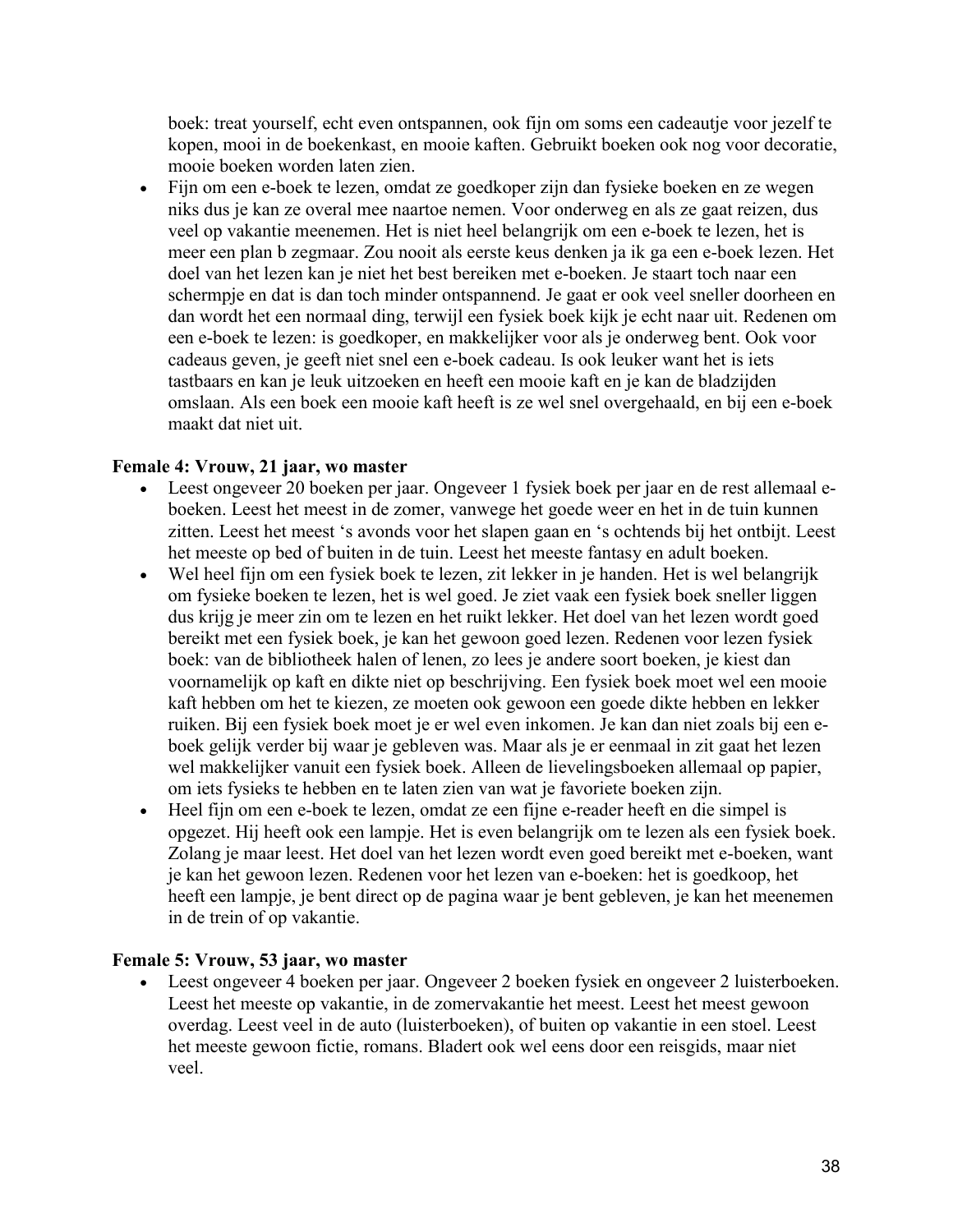- Vindt het fijn om een fysiek boek te lezen, want je voelt je niet heel asociaal als je een boek leest, maar daardoor kan je wel gewoon even ongestoord zijn. Het lezen van een fysiek boek niet meer of minder belangrijk dan een luisterboek of e-boek. Als iets wordt voorgelezen is het wel een hele andere beleving, maar daardoor kan je niet meer echt zelf je tempo bepalen. Het doel van het lezen wordt goed bereikt met een fysiek boek, maar niet perse beter dan met een luisterboek. Redenen om een fysiek boek te lezen: een mooie omslag, het gemak dat je even een stukje leest. Een fysiek boek niet fijn om vast te houden als je ligt. Vroeger gebruikte ze ook nog fysieke boeken voor voorlezen, dat is wel fijn want dan kan je het goed laten zien en is mooier voor de illustraties. Nu gebruikt ze het deels voor decoratie, maar eigenlijk amper. En voor overzicht, wat heb je gelezen en wat niet. Dat kan niet echt bij een luisterboek. Een boekenkast geeft wel rust en overzicht in wat je nog wil lezen.
- Heeft nog nooit een e-boek gelezen dus geen idee hoe fijn het is om een e-boek te lezen. Het lijkt niet fijn, daarom nog nooit geprobeerd. Ook niet belangrijk genoeg om te proberen. Redenen om een e-boek te lezen als je het zou proberen: meer boeken meenemen, weegt niet heel zwaar, je kunt korte stukjes lezen.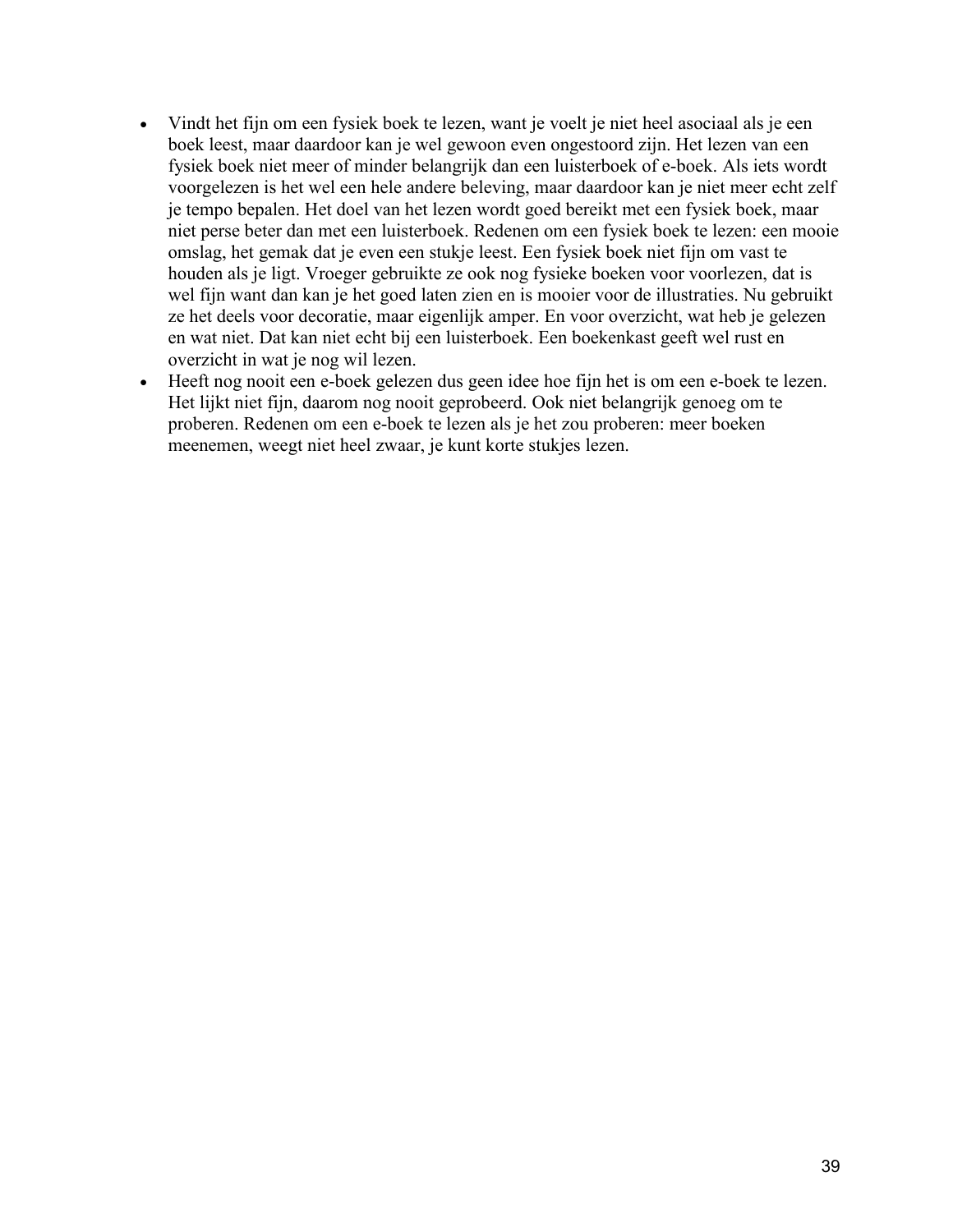## Attachment 4: Questions Survey

Hallo, ik ben een studente aan de universiteit Wageningen. Met deze vragenlijst wil ik informatie verzamelen over het aankoopgedrag en de voorkeuren bij het kopen van fysieke boeken en eboeken. U bent als respondent volledig anoniem en uw antwoorden zullen vertrouwelijk worden behandeld. Om mee te doen aan de vragenlijst moet u **minimaal 16 jaar** oud zijn! Alle vragen die volgen gaan over boeken die u **voor uw plezier** leest, dus niet boeken voor

school of voor werk.

Ik wil u alvast hartelijk bedanken voor het invullen van de vragenlijst! Anne Nieborg

- 1. Koopt u minstens 1 (fysiek of e-)boek per jaar?
- a. Ja
- b. Nee
- $\rightarrow$  Indien Nee > screen out
- $\rightarrow$  Indien Ja > door met questionnaire
- 2. Hoeveel boeken koopt u per jaar?

e-boeken

\_\_ fysieke boeken

3. Hoeveel boeken leest u per jaar (ongeveer)? *Open vraag*

4. De volgende vragen gaan over boeken in het algemeen, dus niet specifiek over e-boeken of fysieke boeken. Op schaal van 1 tot 5, in hoeverre vindt u de volgende eigenschappen belangrijk in een boek? 1 = helemaal niet, 2 = niet, 3 = neutraal, 4 = wel, 5 = helemaal wel

De geur Hoe het aanvoelt Uiterlijk van de kaft Te gebruiken als decoratie (bijv. In de boekenkast) Afsluiten van de buitenwereld Dat anderen kunnen zien dat je een boek leest Dat anderen zien welk boek je leest

5. De volgende vragen gaan over boeken in het algemeen, dus niet specifiek over e-boeken of fysieke boeken. Op schaal van 1 tot 5, in hoeverre vindt u de volgende eigenschappen belangrijk in een boek? 1 = helemaal niet, 2 = niet, 3 = neutraal, 4 = wel, 5 = helemaal wel

Makkelijk/veel mee kunnen nemen Prijs Makkelijk te verkrijgen Stukken tekst terugzoeken Fijner voor je ogen Highlighten van belangrijke stukken tekst Overzicht van hoe ver je bent in een boek

6. Duid voor elk van deze situaties aan of u een e-boek of en fysiek boek zou kiezen.